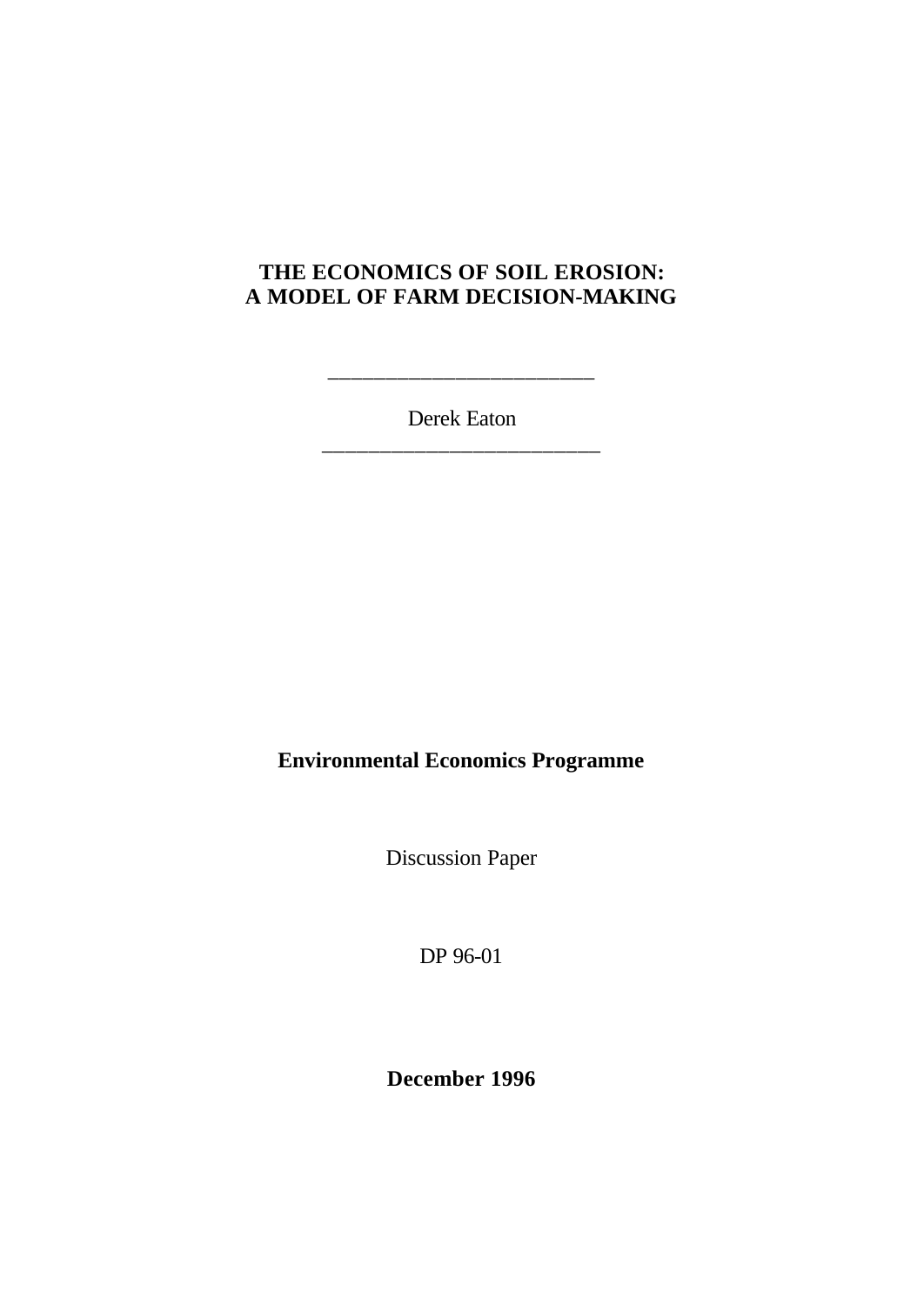### **International Institute for Environment and Development**

IIED is an independent, non-profit organisation which seeks to promote sustainable patterns of world development through research, policy studies, consensus building and public information. Established in 1971, the Institute advises policy makers and supports and collaborates with southern specialists and institutions working in similar areas.

# **Environmental Economics Programme**

IIED's Environmental Economics Programme (EEP) seeks to develop and promote the application of economics to environmental issues in developing countries. This is achieved through research and policy analysis on the role of the environment and natural resources in economic development and poverty alleviation.

### **The Author**

Derek Eaton is an independent consultant. He may be contacted at:

**2502 LS The Hague The Netherlands Tel: 31 70 3308243/8330 Fax: 31 70 3615624 E-mail: D.J.F.Eaton@lei.dlo.nl** At 1/1/2000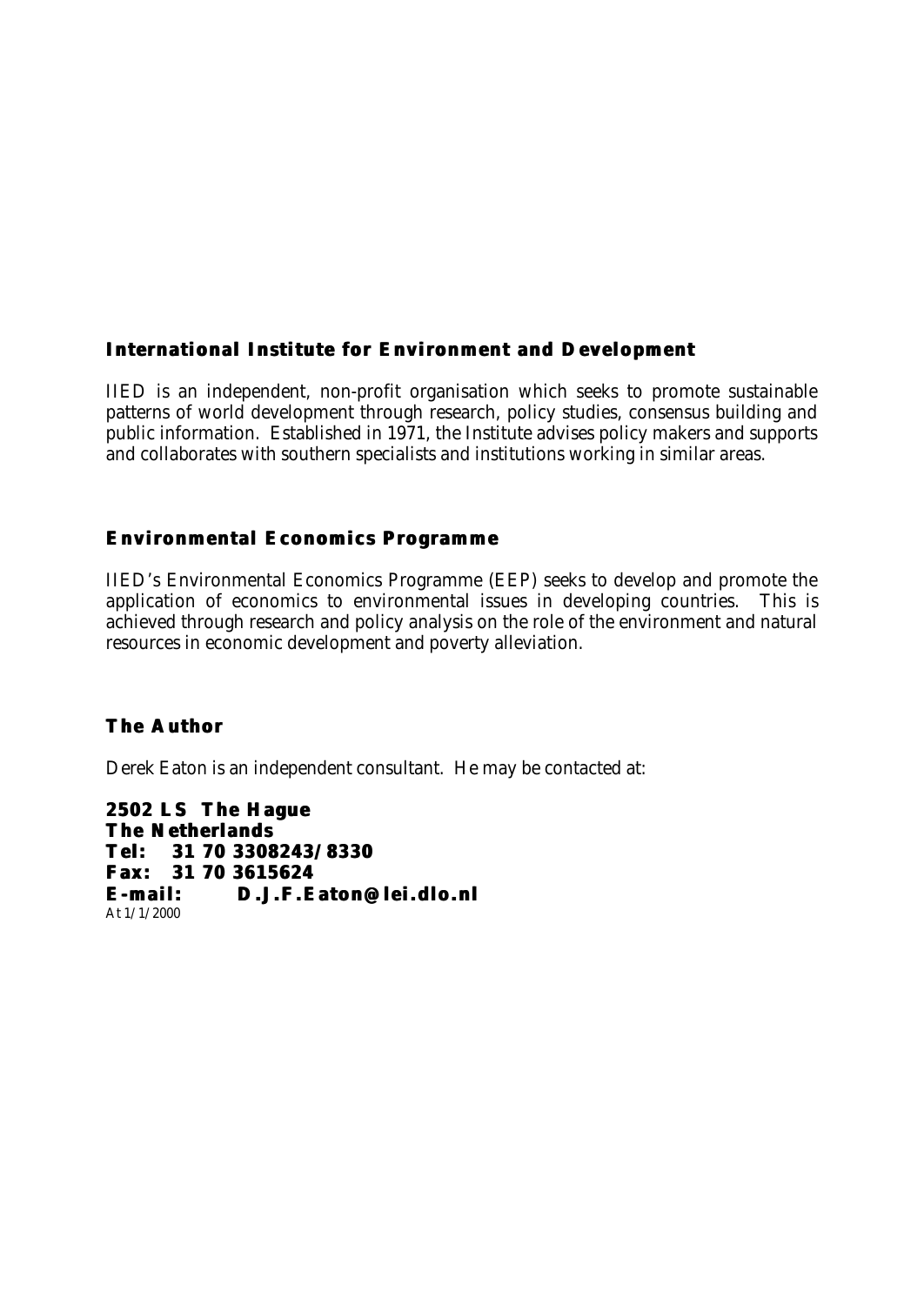# **TABLE OF CONTENTS**

| 1.  |                                                                         |
|-----|-------------------------------------------------------------------------|
| 2.  | SOIL EROSION ON AGRICULTURAL LAND: PHYSICAL                             |
|     | 2.1 Physical Processes of Land Degradation in Relation to Agriculture 2 |
| 2.2 | The Relationship between Soil Erosion and Agricultural Productivity 4   |
| 3.  | ECONOMIC ANALYSIS OF SOIL EROSION AND                                   |
|     |                                                                         |
|     |                                                                         |
|     |                                                                         |
| 4.  |                                                                         |
|     |                                                                         |
|     |                                                                         |
| 5.  |                                                                         |
| 6.  |                                                                         |
| 7.  |                                                                         |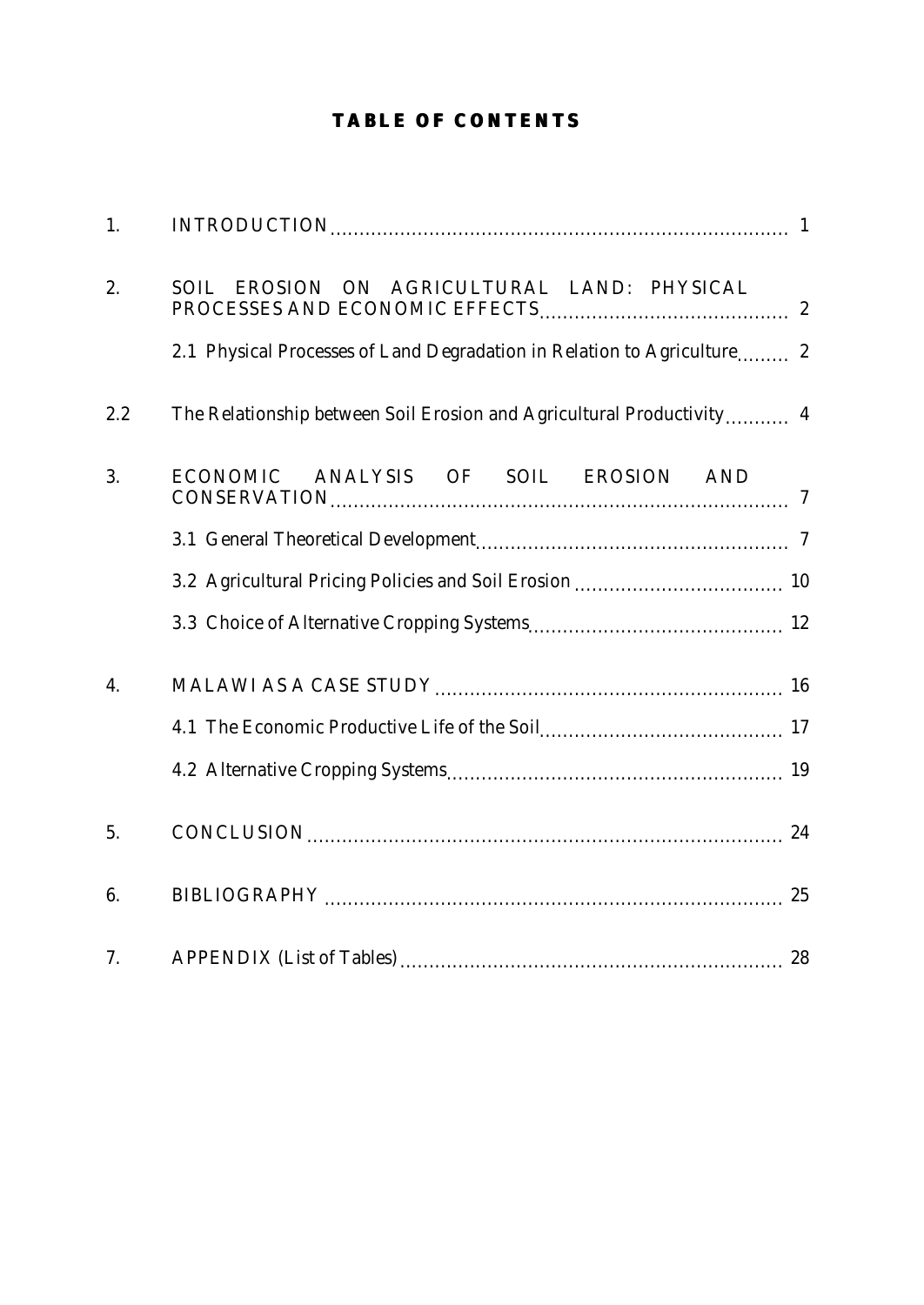### **ABSTRACT**

Soil erosion is widely considered to be a serious threat to the long-term viability of agriculture in many parts of the world. The problem is particularly serious in certain developing countries. This paper examines key factors affecting smallholder farmers, decisions about soil depletion and conservation. The analysis focuses exclusively on the on-site productivity losses due to soil erosion in an attempt to understand farmer behaviour, thus ignoring any externality effects or off-site costs.

The physical processes of soil erosion are described and its economic effects are reviewed, drawing on theoretical and empirical studies to date. Contrary to arguments that farmers are not aware of the extent and effects of erosion, an economic rationale for them to deplete their soil may be found in relatively simple conceptual models. While much of the research focuses on the North American context, this paper emphasises the relevance of economic models for analysing the situation in developing countries.

A simulation model is presented and used to describe the economic consequences of soil erosion for smallholder agriculture in Malawi. Simulation analysis indicates that few conservation measures will be attractive to smallholder farmers due primarily to the low productivity of this sector. The results highlight how incentives to invest in alternative cropping systems are influenced by a number of factors, including the initial and ongoing costs, the sensitivity of yields to erosion and the farmer's discount rate. The study also compares alternative measures of the benefit of different cropping systems to the farmer and explores the implications of the results for agricultural pricing policy.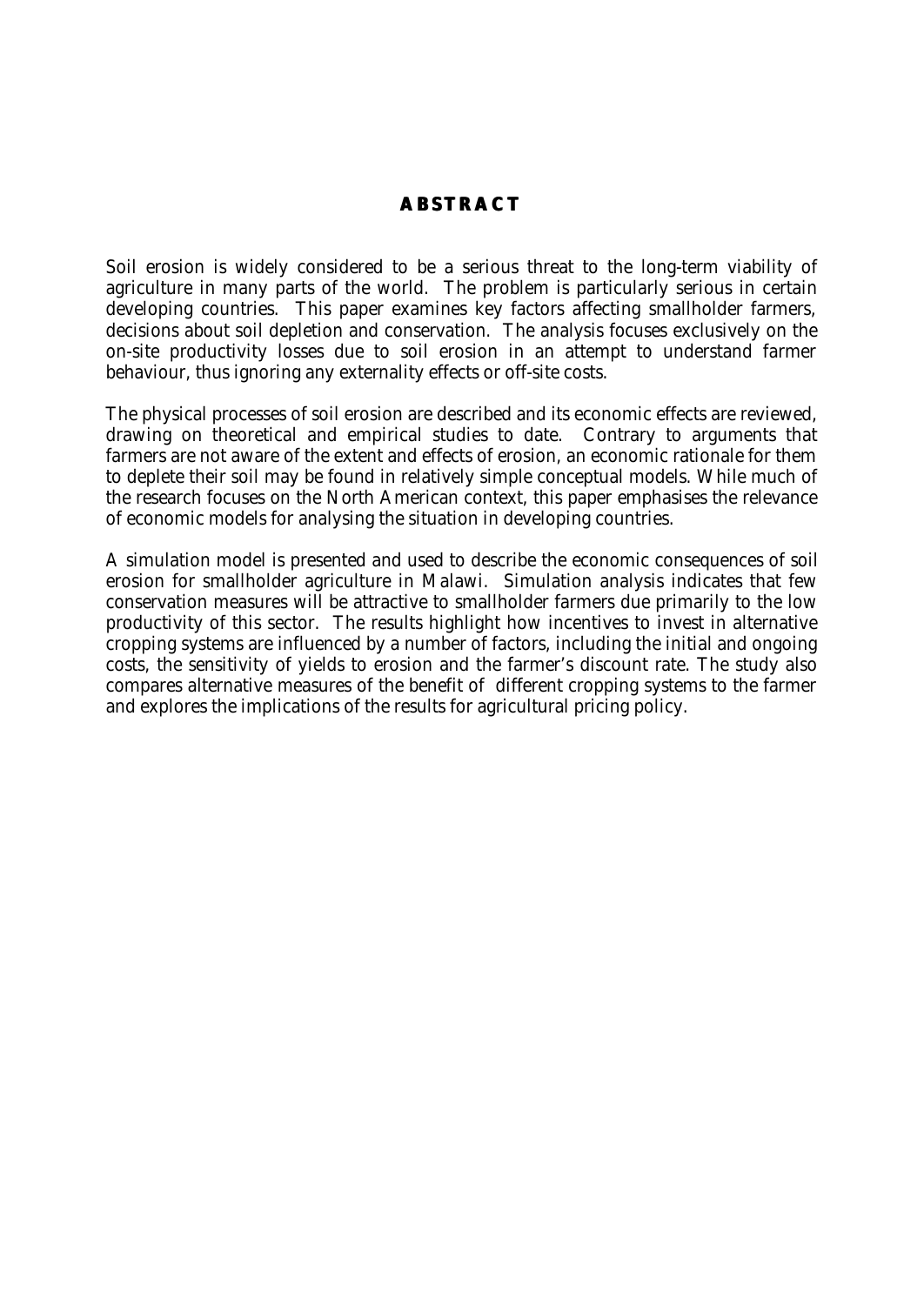## **1. INTRODUCTION**

Soil erosion is widely considered to be a serious threat to the long-term viability of agriculture in many parts of the world (*eg*, El-Swaify *et al.*, 1985). This concern is not without precedent. Human history contains many examples of previous civilisations whose downfall was caused at least in part by excessive soil erosion and the deterioration of the agricultural base (Lal, 1990; Hudson 1971). The problem is particularly serious in certain developing countries, where the importation of food to substitute for declining domestic production due to soil erosion, and the growing scarcity of arable land may be severely constrained by low foreign exchange earnings and high external debt burdens. In other cases, agricultural products may themselves constitute a country's main source of foreign exchange. Declines in agricultural productivity resulting from soil erosion would therefore hinder such a country's economic development, particularly in the absence of other export opportunities. In addition, many countries can anticipate continued expansion of agricultural production, for either domestic consumption or export, due to rapidly expanding populations.

Given that rapid rates of soil loss are occurring on farms in many parts of the world, a logical place to begin to look at the issue from an economic perspective is at the farm level. This paper examines the considerations taken into account by smallholder farms in making decisions about soil depletion and conservation. The analysis focuses exclusively on the on-site productivity losses due to soil erosion in an attempt to understand farmer behaviour. This does not imply however that off-site effects are negligible.

The paper consists of seven sections including the introduction, appendices and bibliography. The second section briefly describes some of the important physical relationships which must be understood in order to analyse the issue of soil erosion. The third section reviews the economic effects of soil erosion and the main theoretical and empirical studies to date. Within the agricultural economics literature and, to some extent, the natural resource economics literature, there is a strong interest in the issue of farmer decision-making and soil erosion. While some argue that farmers are often unaware of the extent and effects of erosion, an economic rationale for them to deplete soil resources may be found in relatively simple conceptual models. Much of this work focuses, however on the North American context. This paper emphasises the relevance of economic models for analysing the situation in developing countries.

The fourth section comprises a simulation study of the economic consequences of soil erosion for smallholder agriculture in Malawi. The first part of the simulation study defines and attempts to measure the Economic Productive Life of the Soil. The second part analyses the attractiveness to farmers of an alternative soil conserving cropping system. The main conclusion of the analysis is that few conservation measures are likely to be attractive to the smallholder farmer due primarily to the already low productivity of this sector. However the results are primarily tentative in nature while attempting to identify critical areas for further investigation. The simulation study also compares alternative measures of the attractiveness of different cropping systems to the farmer.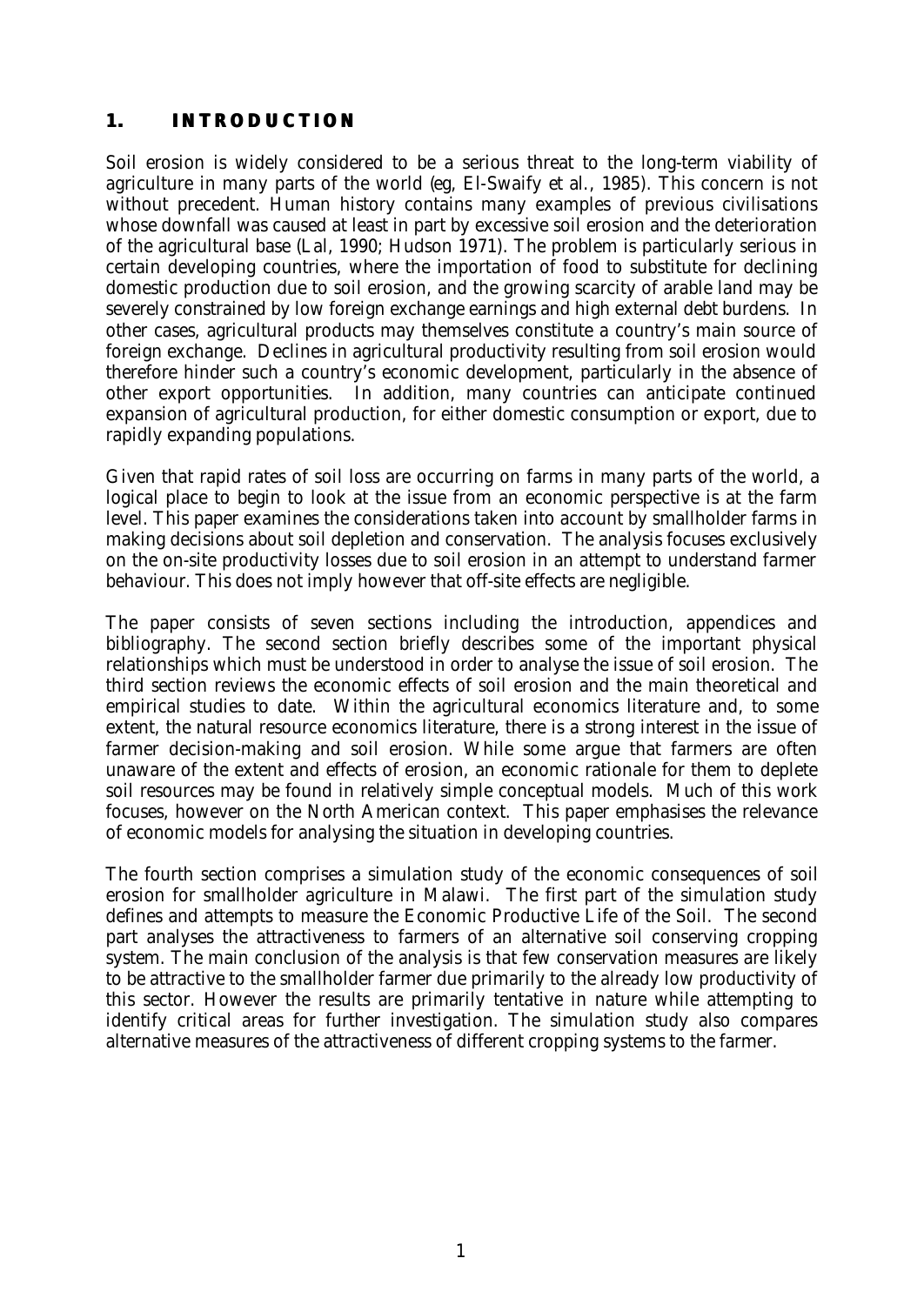### **2. SOIL EROSION ON AGRICULTURAL LAND: PHYSICAL PROCESSES AND ECONOMIC EFFECTS**

## **2.1 Physical Processes of Land Degradation in Relation to Agriculture**

Lal (1990) points out that confusion often arises over the relationship between the terms soil erosion, soil depletion and soil or land degradation. *Soil erosion* refers to a loss in soil productivity due to:

"physical loss of topsoil, reduction in rooting depth, removal of plant nutrients, and loss of water. Soil erosion is a quick process. In contrast, *soil depletion* means loss or decline of soil fertility due to crop removal or removal of nutrients by... water passing through the soil profile. The soil depletion process is less drastic and can be easily remedied through cultural practices and by adding appropriate soil amendments." (Lal, 1990, p. 9)

Erosion requires an agent, either wind or water. The level of erosion in a given place is determined by the interaction of a number of factors including climatic erosivity, soil erodibility and land use/management.<sup>1</sup> Soil degradation is a broader term for a decline in soil quality encompassing the deterioration in physical, chemical and biological attributes of the soil. Soil degradation is a long term process which may be enhanced by, among other things, accelerated soil erosion. Society is concerned about soil erosion primarily because of its contribution to longer term soil degradation, which is often irreversible. Attention focuses on soil erosion because it is a visible and measurable process and because it can be dramatically increased by human actions. In contrast, soil degradation consists of many interrelated processes and defies easy quantification (Lal, 1990, pp. 9-10).

Soil erosion occurs in both temperate and tropical regions. Climatic erosivity can be more acute in many tropical areas, particularly where rainfall is concentrated in fewer, more intense events. Soils in the tropics are often highly erodible, given their relatively shallow depth and low structural stability. While certain tropical soils are not particularly erodible in the absence of human interference, they can still be very susceptible to dramatic fertility decline (Hudson, 1971). Indeed, the consequences of soil erosion are often more severe in the tropics than in temperate regions because of the greatly inferior fertility of the subsoil (Lal, 1990, p. 17).

As climatic erosivity and soil erodibility are essentially given, land use and management practices are the deciding factor in determining the extent of soil erosion and erosioninduced degradation. On a given plot of agricultural land, erosion can vary from acute to almost nil depending on the cropping system. Vegetative cover plays a crucial role as erosion is significantly reduced under thick cover. In some cases a vicious cycle can arise, where erosion reduces soil productivity, resulting in less crop cover and hence more erosion and so on (Hudson, 1971). This "self-reinforcing feedback" highlights the problems facing poorer smallholder farmers in developing countries. Due to this sector's

<sup>1</sup>Basic texts on soil erosion include Hudson (1971) and Morgan (1979). Lal (1990) provides a comprehensive review of erosion in the tropics.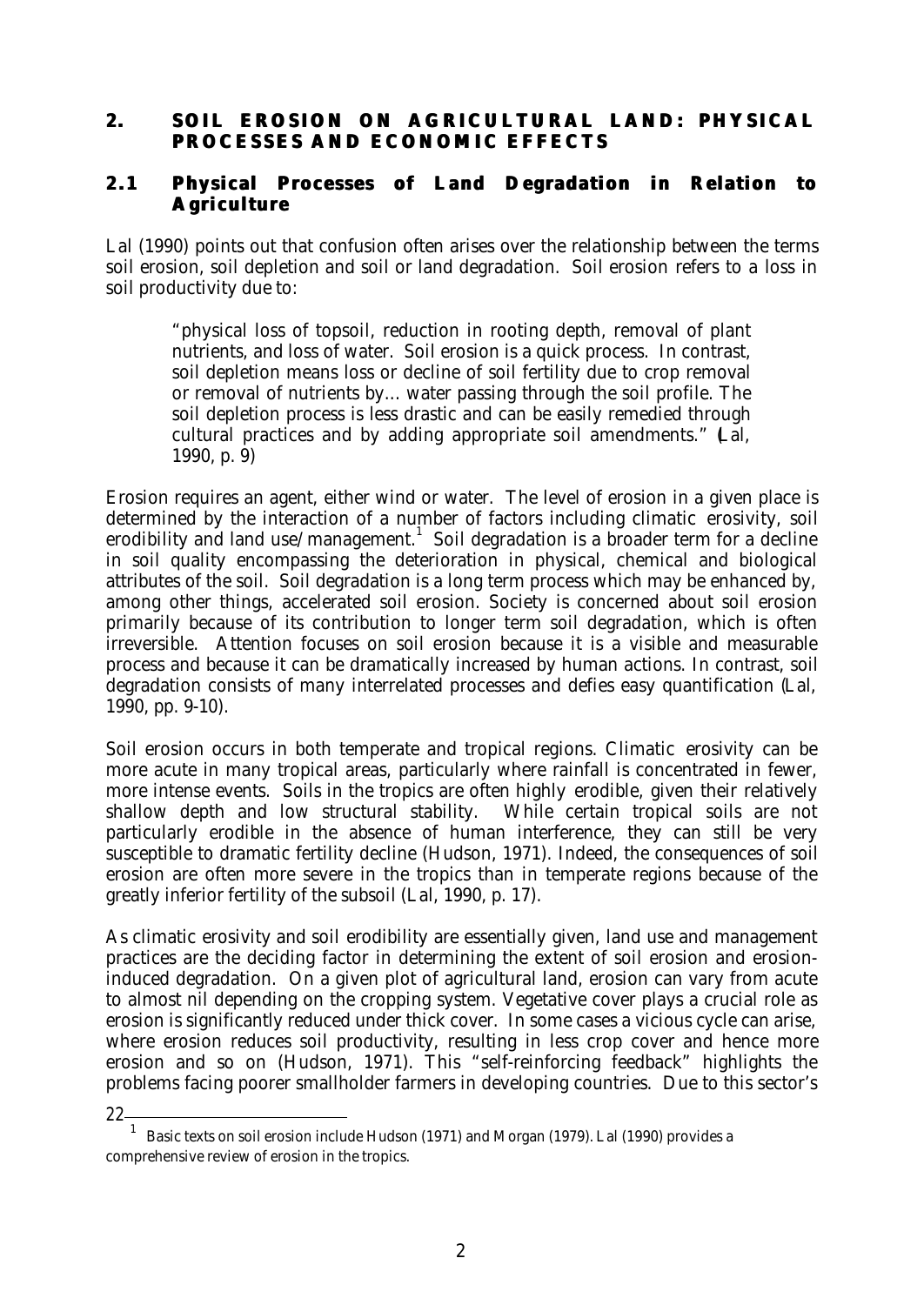lack of access to external resources, productivity on agricultural land is already low. In other words, generally poor crop cover means that poorer farms may suffer from more severe erosion on their land, resulting in less future production and even more erosion.

Lal (1990, p. 19) suggests that Africa may face greater problems of soil erosion than other regions. Although many parts of Africa do not yet face a situation of land scarcity, erosion-induced land degradation leads to the cultivation of ever steeper and more marginal land. This land is less productive and more susceptible to erosion, particularly when farmers transfer cultivation techniques better suited to land of higher productivity.

The effects of soil erosion may be divided into two categories: on-site and off-site effects. On-site effects consist essentially of reduced future agricultural productivity. Off-site effects arise from the transport of soil sediment and run-off to another location, such as another farm or a waterway. While the off-site costs can be quite substantial (*eg*, Crosson, 1983; Southgate *et al.*, 1984), this paper concentrates on the on-site productivity effects of soil erosion.

A reduction of agricultural productivity due to soil erosion is not necessarily problematic from an economic perspective. However, there are a number of reasons why erosioninduced productivity losses might be excessive from a *social* viewpoint in developing countries (Bishop 1992, and Bojö 1991). These include both the lack of markets and the presence of market imperfections and distortions. Capital market imperfections and the lack of risk and futures markets often imply that individual farmers will display a higher rate of discount than society. Bishop (1992) also points out that the lack of well-defined property rights over land may lead to an increase in the rate at which farmers discount future returns to conservation activities. In effect, farmers may be less willing to invest in conservation efforts if they are uncertain of reaping the future benefits.

Policy distortions are another major factor leading farmers to accept a rate of soil erosion higher than desired. Economists frequently appeal to the notion of a "social optimum" to describe a situation where all market imperfections and policy distortions have been removed, along with any bias reflecting short term private motivations (Bishop, 1992; Bojö, 1991). For instance, prices for agricultural inputs and outputs in developing countries are often set or regulated by government agencies. These may distort farmers' incentives to conserve soil (Barbier and Burgess, 1992b). Other government interventions, such as exchange rate manipulations, can also lead to biases in relative prices. Lastly, imperfections in the markets for agricultural inputs and outputs can cause prices to diverge from their efficient levels, affecting the incentive to conserve soil.

Even if erosion-induced productivity losses are not excessive from a social point of view, off-site effects are likely to be excessive since these consist of external costs borne by others downstream. Whether the on-site or the off-site costs are judged to be excessive, there is a need to understand farmers' behaviour with regards to soil erosion or conservation. Any intervention to correct either an externality or biased incentives must take into account farmers' own perceptions if such an intervention is to have the desired effect (Barbier and Bishop, 1992). In most cases farmers will take into account only the on-site productivity losses due to erosion.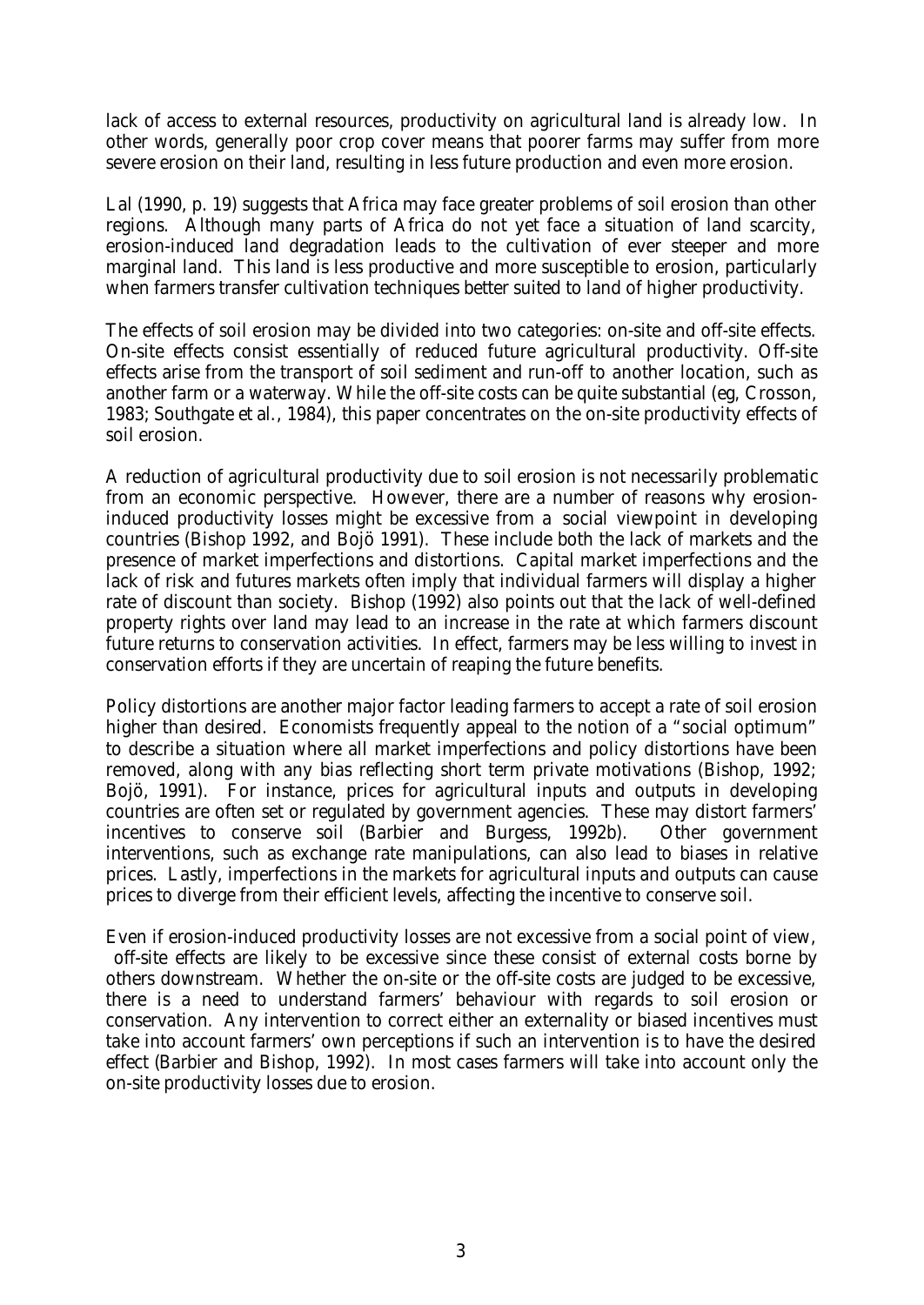## **2.2 The Relationship between Soil Erosion and Agricultural Productivity**

The relationship between soil erosion and agricultural productivity is complex and involves many different factors. By altering soil properties, erosion has direct effects on crop production. Erosion can decrease rooting depth, soil fertility, organic matter in the soil and plant-available water reserves (Lal 1987, pp. 313-4). Thus, the exposed soil remaining will be less productive in a physical sense. These effects may be cumulative and not observed for a long period of time. Erosion may also affect yields by influencing not only the soil's properties but also the micro-climate, as well as the interaction between these two (Lal 1987, p. 310).

While the negative effects of erosion on productivity are well documented, it is their magnitude which is of interest from an economic point of view.<sup>2</sup> Unfortunately, quantifying the effects of erosion on crop production presents many difficulties. First of all, the extent to which erosion affects crop production will vary depending on the type of crop, the type of soil, the micro-climate, local topography and the management system (Lal, 1987, p.310). Thus, the extent to which quantification of the relationship can be transferred between sites may be very limited. Secondly, even supposing that collecting vast quantities of location-specific data presented no problems, it is still extremely difficult to determine the influence of any *single* factor on crop yields (p. 308). Any attempt to measure the effect of erosion on yields will be almost impossible to control for other effects, such as variations in precipitation. These difficulties are particularly acute when one considers that the time frame involved (typically at least a few growing seasons) can result in many such uncontrollable variations. Long-term data is essential however, since the effects of erosion on productivity will change throughout the soil profile (Stocking 1984). In addition, the interaction among the various factors affecting crop production are only poorly understood.

Despite these difficulties, various attempts have been made to measure the erosionproductivity relationship. These have been reviewed by Stocking (1984) and more recently by Lal (1987). Much of this work has been done in temperate countries. Given that there tend to be significant differences (even in general terms) between not only temperate and tropical soils but also the crops grown on them, it is dangerous to generalise the research results of temperate areas (Lal 1987, p. 330). Stocking concludes that absolute yield declines due to erosion appear to be much greater in the tropics than in temperate regions. Moreover, initial yields in the tropics tend to be lower to begin with, meaning that declines will be even more serious (Stocking, 1984, p. 32).

<sup>2</sup>It is sometimes suggested that soil that is deposited elsewhere through the process of erosion will increase crop production at the site of deposition, hence the loss of production in one place may be offset to a greater or lesser extent by an increase in productivity elsewhere (Crosson 1983). In particular, there may be less justification for being concerned about soil erosion if the eroded soil is deposited on the same farm from which it was eroded. However, there are other negative effects arising from soil deposition, such as crop burial, waterlogging and escaped water and nutrients. While even less is known about the deposition-productivity relationship, there is reason to believe that positive effects arising elsewhere will not fully offset the losses occurring at the point of erosion. It is not just the presence of soil which affects crop productivity but rather the soil's characteristics. These characteristics are radically altered in the process of erosion, transport and deposition. Moreover, even if the gains from deposition are significant, they often remain external to the accounting and decision-making framework of the farmer suffering erosion losses, hence an understanding of the farmer's behaviour in allowing the losses is still important.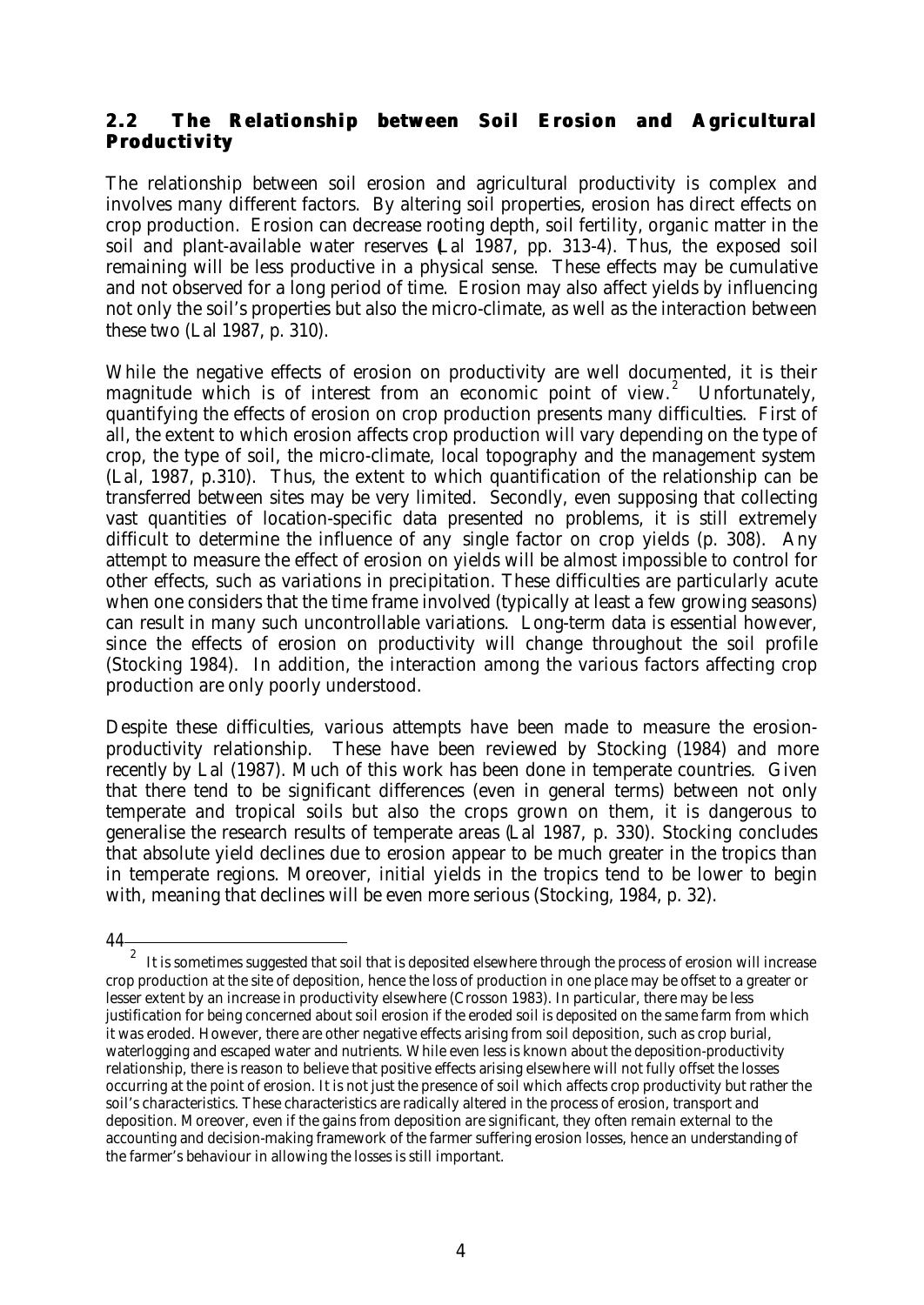Stocking (1984, p. 31) notes that the most intensive investigation of the effects of erosion on yield in sub-Saharan Africa was undertaken by Lal (1981; also reported in Lal, 1987, pp. 333-5) at the International Institute for Tropical Agriculture (IITA) in Ibadan, Nigeria during the 1970s. Over a ten-year period, Lal measured the rates of natural erosion and the yield of maize and cowpea grown on an alfisol on varying slopes (ranging up to 15%). Lal then estimated a regression equation with an exponential form relating cumulative erosion to yield:

$$
Y = Ae^{-bx}
$$

where *Y* is yield in tonnes/ha, *A* is a constant (equal to yield on un-eroded land), *e* is the natural log, x is cumulative soil loss  $(t/ha)$  and  $\hat{a}$  is a constant that varies according to crop and slope. While different researchers have found somewhat different relationships between erosion and yields, there is growing evidence that, at least in the tropics, the decline in yields is of an exponential form (Blaikie and Brookfield, 1987, p. 17). This implies that initial declines are very high but fall as erosion proceeds.

Other researchers examining the economic effects of soil erosion have adopted the equation derived by Lal (Bishop and Allen, 1989; Bishop, 1990; Ehui *et al.,* 1990). It should be noted however that several caveats apply. Certainly the relationship is sitespecific. In particular, it is based solely on alfisols. Transferring this equation to other sites is thus without much empirical justification. Another difficulty in applying the relationship to other areas is that one still needs some indication as to what the time profile of erosion is.<sup>3</sup> It is unlikely to be constant from year to year, as the characteristics of the exposed subsoil differ from the preceding topsoil. In addition, the relationship does not reflect in any way an upper limit to cumulative soil loss. Moreover, one does not know what happens to yields beyond this ten-year period. The yield-erosion relationship may not exhibit decreasing marginal losses over its whole range. There may be one or more inflection points. Another problem, especially pertinent to an economic analysis, is that these experiments do not give any indication of what the yield path over time would have been on identical or similar plots over the same period (*ie,* identical total precipitation and distribution) but where conservation measures (crop management) were taken to minimise soil erosion. A separate issue in transferring these results to other sites, particularly real farms, is that of the experiment controls for other inputs.

However, Lal's result does have the advantage of being based on natural as opposed to simulated erosion, where top soil is removed mechanically. Lal (1981) found that yield declines due to natural erosion greatly exceed declines from comparable amounts of simulated erosion. The exponential relationship also has the attractive property of a constant proportional yield decline for a given amount of soil loss, regardless of the actual level of yield or cumulative erosion (Bishop and Allen, 1989). Hence

<sup>55</sup> 

<sup>3</sup>Measuring and predicting erosion rates presents formidable difficulties in its own right. Lal (1988) and El-Swaify *et al.* (1985) provide thorough reviews of the subject while Lal (1990) focuses on tropical applications.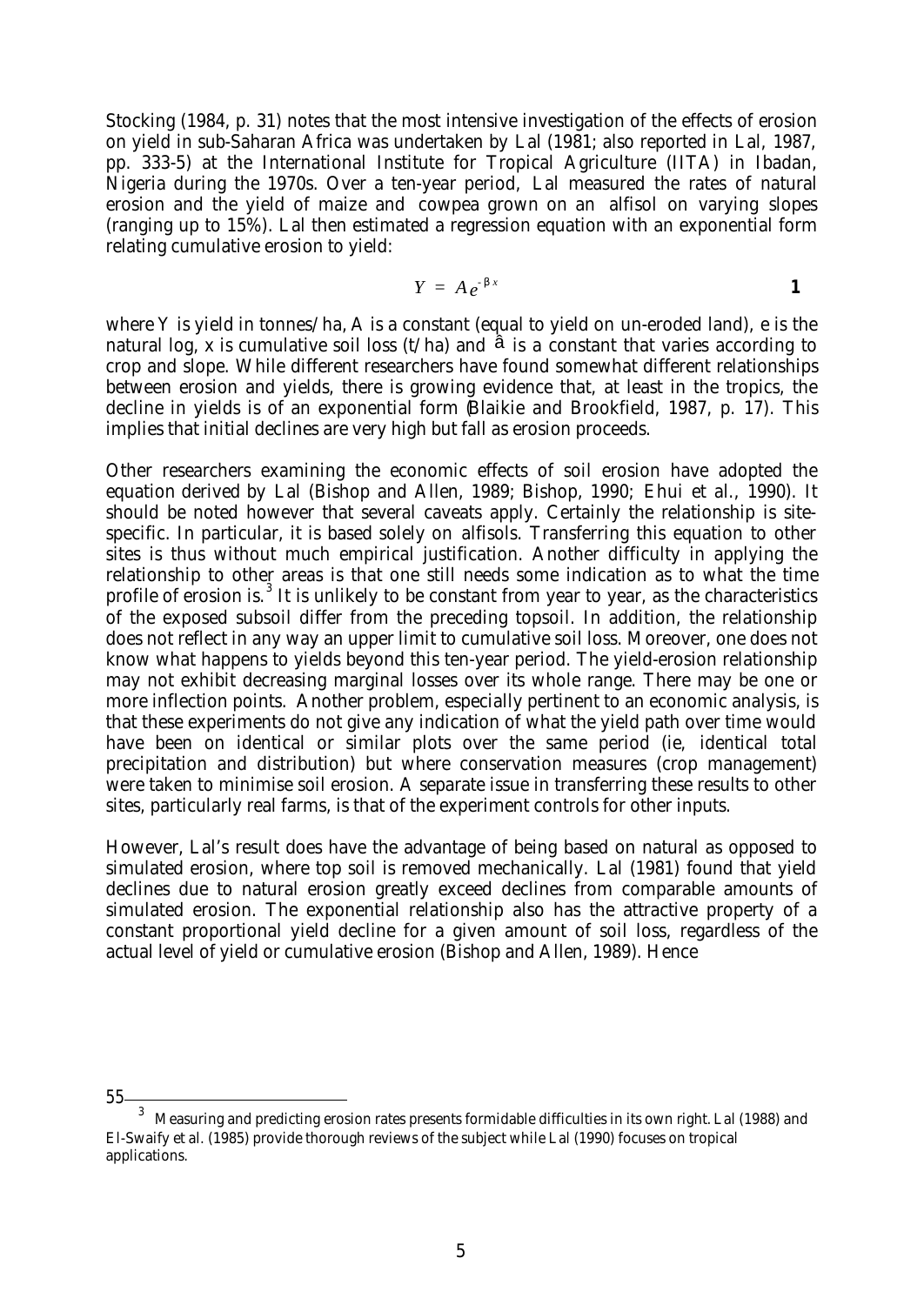$$
Y_{t+1} = Y_t e^{-b \Delta x_t}
$$

where  $Y_{t+1}$  and  $Y_t$  are the yields (in t/ha) in two adjacent time periods and  $\ddot{A}_{X_t}$  is the additional (or incremental) soil loss. One then only needs to know the level of soil loss and yield in one period to estimate the yield in the subsequent period. As this relationship appears to be the most robust available for any locality in sub-Saharan Africa, it may be used to illustrate various valuation methodologies which could be applied with greater confidence once further site-specific information is collected. In addition, one can use it for a range of â values to see what the situation *would* be like if the erosion-yield relationship were of a similar form (as done by Bishop and Allen, 1989; and Bishop 1990).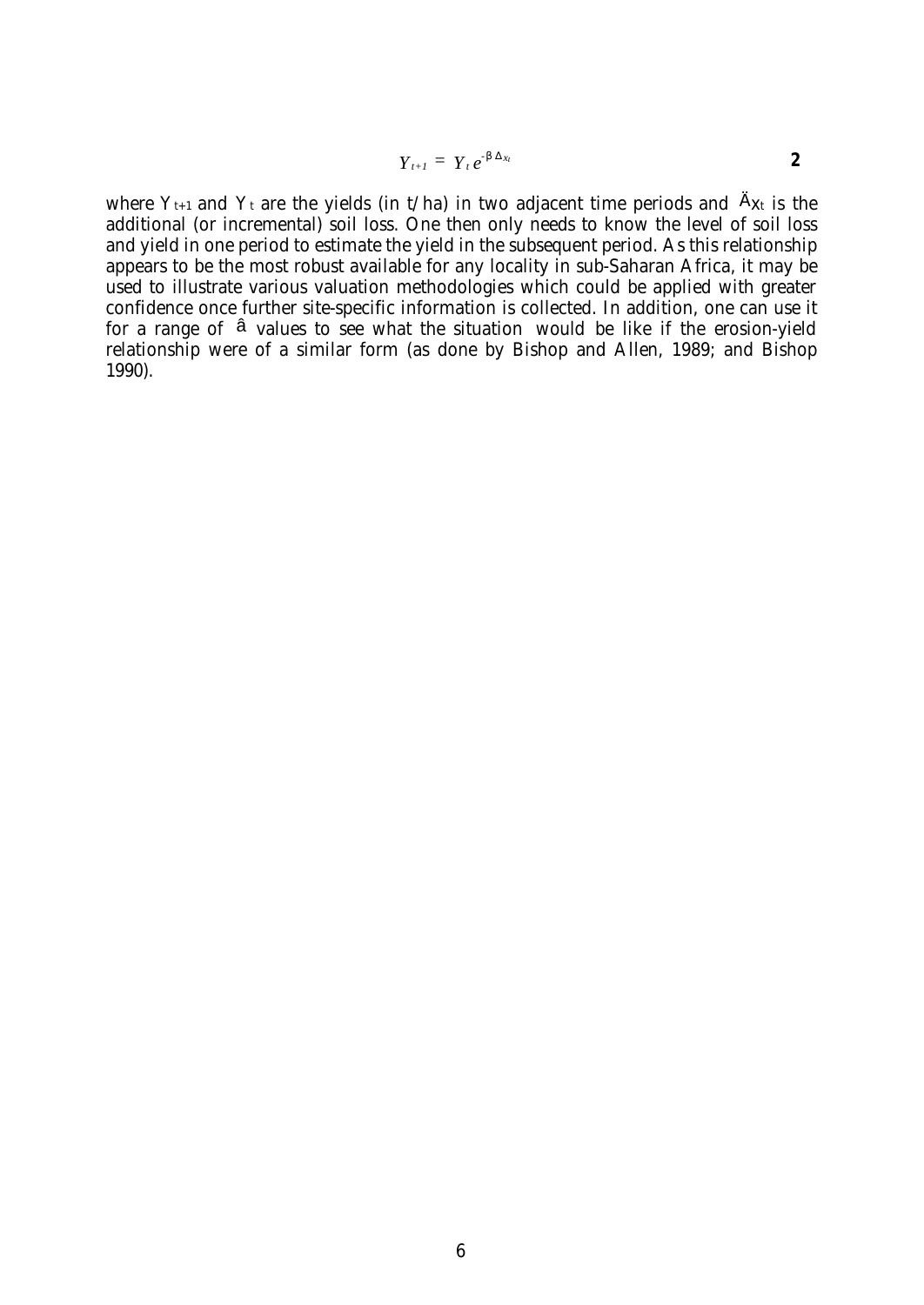### **3. ECONOMIC ANALYSIS OF SOIL EROSION AND CONSERVATION**

This section summarises the literature on economic analysis of soil erosion and conservation in the developing country context. It begins by reviewing the general theoretical advances, emphasising the importance of McConnell's seminal analysis (1983). This is followed by a review of how McConnell's model has been applied to analyse the effects of agricultural pricing policies on farm-level soil erosion in developing countries. Discussion then focuses on models emphasising the choice between alternative cropping systems, including empirical evidence. Unfortunately, studies estimating the costs and/or benefits of soil erosion and conservation in developing countries are scarce.

# **3.1 General Theoretical Develo pment**

Most economic analysis of soil erosion has been carried out in the US context, where the issue has received much public attention since the 1970s (Ervin and Ervin, 1982, p. 277). Recent work on the economics of soil erosion and conservation may be divided broadly into two strands: the first relies on empirical evidence to assess the whole range of factors influencing farmers either to conserve their soil or allow it to erode; the second strand employs formal modelling tools, such as optimization techniques, to identify the key trade-offs involved on decisions to adopt soil conserving practices.

Dating back to the late 1950s, and even the Dust Bowl (1930s) era, the literature in the first strand ascribes a key role to institutional factors, information and attitudes *(eg*, Ciriacy-Wantrup, 1952). Researchers emphasise the need to solicit farmers' perceptions and monitor their decisions. For example, Ervin and Ervin (1982) analysed crosssectional data based on a survey of Missouri farmers and found that the likelihood of undertaking conservation measures was significantly correlated with the farmers' level of educational attachment and the degree to which they perceive erosion to be a major risk. The study also found that certain economic factors, in particular government farm subsidies, were also significantly correlated with erosion control effort while some others, such as farm income, were not.<sup>4</sup> More recently, Miranda (1992) has emphasised the importance of information and perceptions of the productivity effects of erosion. In a study of U.S. farmers enrolled in a government programme which paid them to remove highly erodible cropland from production, Miranda found that many farmers "did not understand or are failing to act on the on-site productivity effects caused by soil erosion". Such results underline a crucial information problem facing farmers; the costs and benefits of alternative cropping systems may not be known until they are tried.

In the 1970s the second strand of research, somewhat complementary to the first, gained increasing prominence. The appeal of more formal modelling, such as linear and dynamic programming techniques as well as the use of optimal control theory, was the ability, at least in theory, to separate farmers' decisions to adopt soil conservation from other unrelated decisions. (Seitz and Swanson, 1980, p. 1085). The major contribution of this approach has been to single out the impact of specific factors, such as prices and the discount rate, on the land husbandry decisions of a profit-maximising farmer.

In addition, such techniques clearly demonstrate the rationale behind a farmer's decision

<sup>4</sup>Gould *et al.* (1989) report further testing of the Ervin and Ervin model.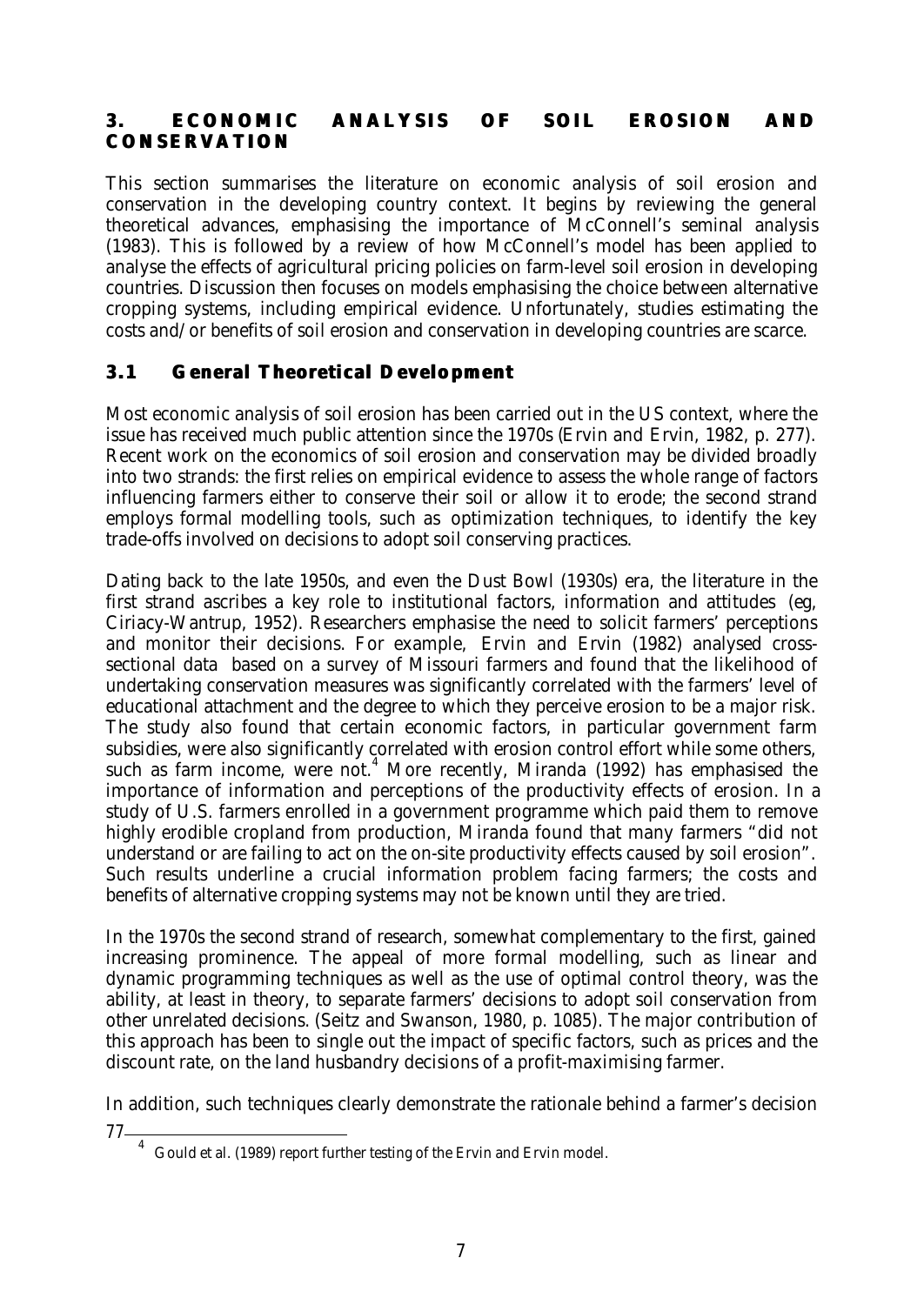to tolerate a certain amount of erosion. Some of the work is purely theoretical, and some formulates models for empirical application. Much of the research focuses on off-site costs or the impact of erosion on land prices. (As mentioned in the previous section, this paper does not dwell on the issue of off-site costs.<sup>5</sup>) The impact on land prices is of particular interest to economists examining soil erosion in the U.S. or anywhere else where private property rights and markets for agricultural land are fairly well-developed.

This paper concentrates on the results of one line of this second strand of research, which was initiated by McConnell (1983). His results are arguably the most influential in the theoretical literature and appear to be the only ones which have been applied in a developing country context. However, other approaches have been developed and their major results are reviewed briefly. Although in most cases the objective is the same – the maximisation of a stream of discounted returns from farming over time – the models vary in their choice of variables.

An early and influential model was developed by Burt (1981), who used a dynamic programming formulation with two state variables: depth of topsoil and the percentage of organic matter in the soil; and the percentage of land devoted to wheat as the control variable. The model was calibrated using data from the Palouse area of the northwestern U.S. Many other studies have been carried out in this region, which experiences significant rates of soil erosion and for which an extensive database exists (see, for example, Taylor *et al.,* 1986). Collins and Headley (1983) develop a model in which production declines due to soil erosion are depicted as a decaying income stream from a depreciating capital base. They find that "the optimal decay rate of income due to soil loss depends on current farm income, the interest [or discount] rate, and the cost effectiveness of soil conservation capital" (Collins and Headley, 1983, p. 70).<sup>6</sup> Clark and Furtan (1983) analyse soil conservation by portraying agricultural land as consisting of two components, a capital component comprising total nitrogen content and a fixed, "Ricardian" component essentially describing the micro-climate. The model, which is applied empirically to data from an area of Saskatchewan, Canada, achieves a greater level of detail and demonstrates the interaction between various factors influencing land productivity. But, aside from the significant data requirements, one also suspects that the most appropriate variables to represent the capital and Ricardian components would change in different contexts. These various approaches thus emphasise different aspects of soil erosion.

McConnell (1983) developed a simple model using optimal control theory in which soil depth and loss were incorporated into a single production function. In the tradition of natural resource economics, McConnell argues that soil is an asset which must compete with other assets. The return to the farmer obtained from soil is characterised by two elements. The first comprises the value of soil as an input to agricultural production in both the current and future periods, which thus contributes to profits. Secondly, the amount and productivity of the soil at the end of the planning period will affect the potential resale value of the farmer's land, reflecting a capital element. One objective of McConnell's model was to explain under what circumstances it can be optimal for a

<sup>5</sup>Shortle and Miranowski (1987) is a good starting point for examining this literature.

 $6$  This model could be usefully combined with Lal's (1987) productivity-erosion relationship (since the latter also has an exponential "decay" form).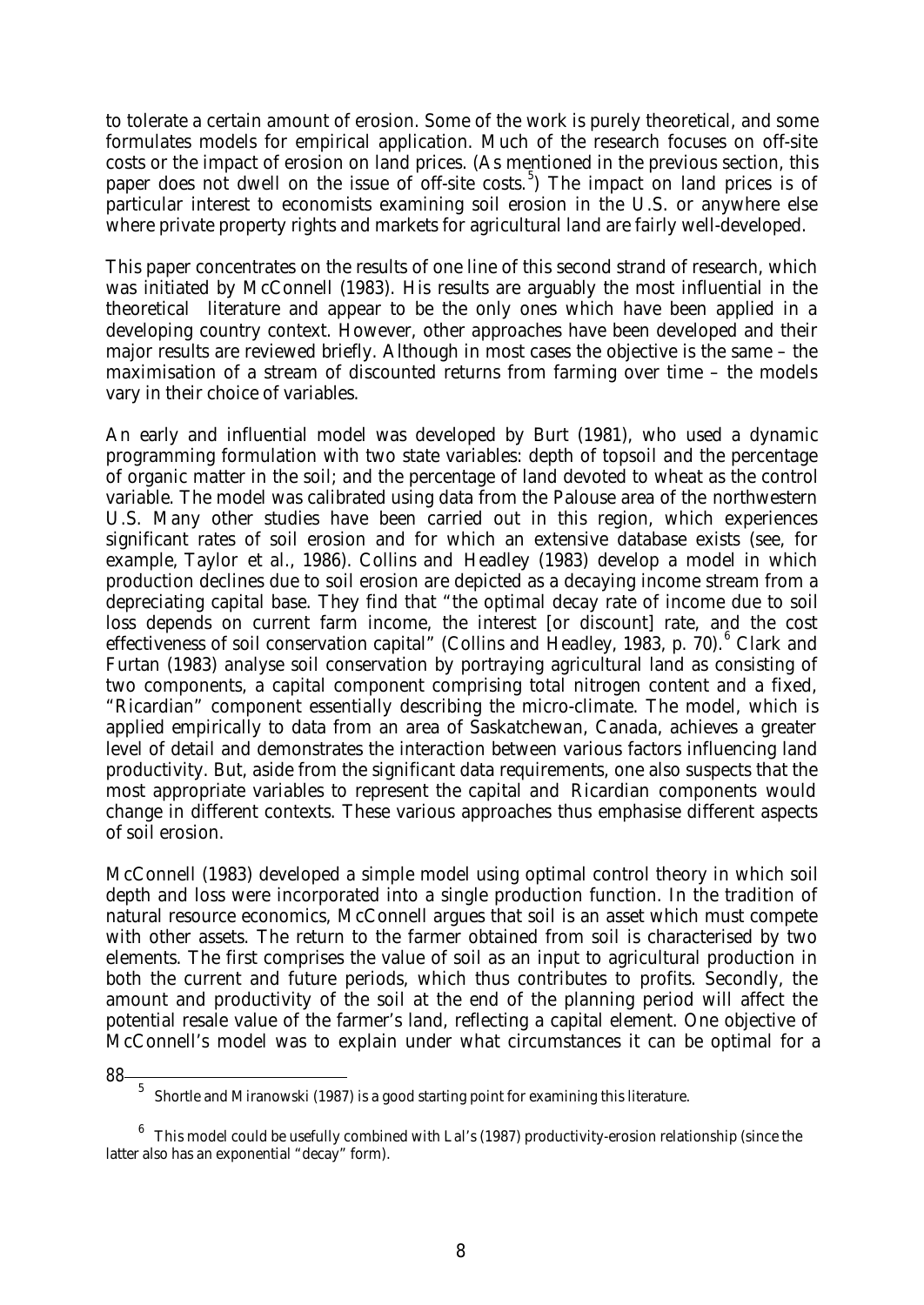profit-maximising farmer to tolerate soil erosion. The first order conditions yield the normal profit-maximising result: the farmer should use soil up to the point at which the value of its marginal product equals its marginal cost. The value is simply the additional current profit while the cost is the foregone future profits from depleting the soil in the current period plus the capital loss at the end of the planning period.

McConnell's model thus generates results familiar from other natural resource management problems and helps us to understand the intertemporal trade-off which farmers make (explicitly or implicitly) in their decisions regarding soil erosion. It follows from the first order conditions that any change which would increase the costs of soil loss or decrease the benefits would lead to a reduction in soil loss, and vice-versa. Hence a decrease in the farmer's discount rate or an increase in future prices, for example, will reduce the optimal rate of soil loss. Similarly, a temporary increase in current prices or an increase in the discount rate will result in greater soil loss.

McConnell argues that on-site productivity losses are unlikely to be excessive given two assumptions. The first is that the social objective function in agriculture (ignoring externalities) is identical to the individual farmer's objective function. This implies that the value of the farm to society is simply the rent it earns (pp. 87-8). The second assumption is that the social and private rates of discount are identical. Given these assumptions, the optimal path of soil loss from the perspective of an individual farmer will converge with that of society. As argued above, however, because of market imperfections and even the nonexistence of some markets, there are good reasons to expect that social rates of discount will not equal private rates in most developing countries. Hence, McConnell's conclusion may not be applicable in the latter context.

McConnell's model is often taken as a starting point in efforts to analyse farmers' decisions in developing countries.<sup>7</sup> Barbier (1988, 1990a) extends McConnell's model to reflect farmers' decisions on how much to invest in soil conservation measures. This is achieved by specifying an additional input package representing soil conservation measures. Such measures reduce the rate of soil loss due to production (assuming a single crop production function). Again the first order conditions yield intuitive results: farmers will invest in soil conservation up to the point that the marginal costs of doing so equal the marginal benefits. The latter consist of the discounted infinite stream of future production increases due to lower soil erosion. Comparative statics exercises (Barbier, 1990a, pp. 208-10) reveal that an increase in the discount rate creates an incentive to allow greater soil erosion. However, changes in the cost of inputs and the price of the agricultural output are more difficult to analyse (see below).

Much of the published criticism of McConnell's model (*eg*, Kiker and Lynne, 1986) focuses on the limitations of formal models for describing complex phenomena. While this is a valid reproach, McConnell's paper remains important, firstly, for describing how factors such as the discount rate will affect farmer behaviour, and secondly, for providing direction for future research.

<sup>7</sup>The issue of resale value (capital gains/losses), is typically removed from the maximisation problem when McConnell's model is applied to developing countries, due to the general lack or presumed inefficiency of private markets in agricultural land. This is compensated, however, by extending the planning horizon towards infinity (see for example Barbier (1988, 1990a, 1991 and Barrett, 1989).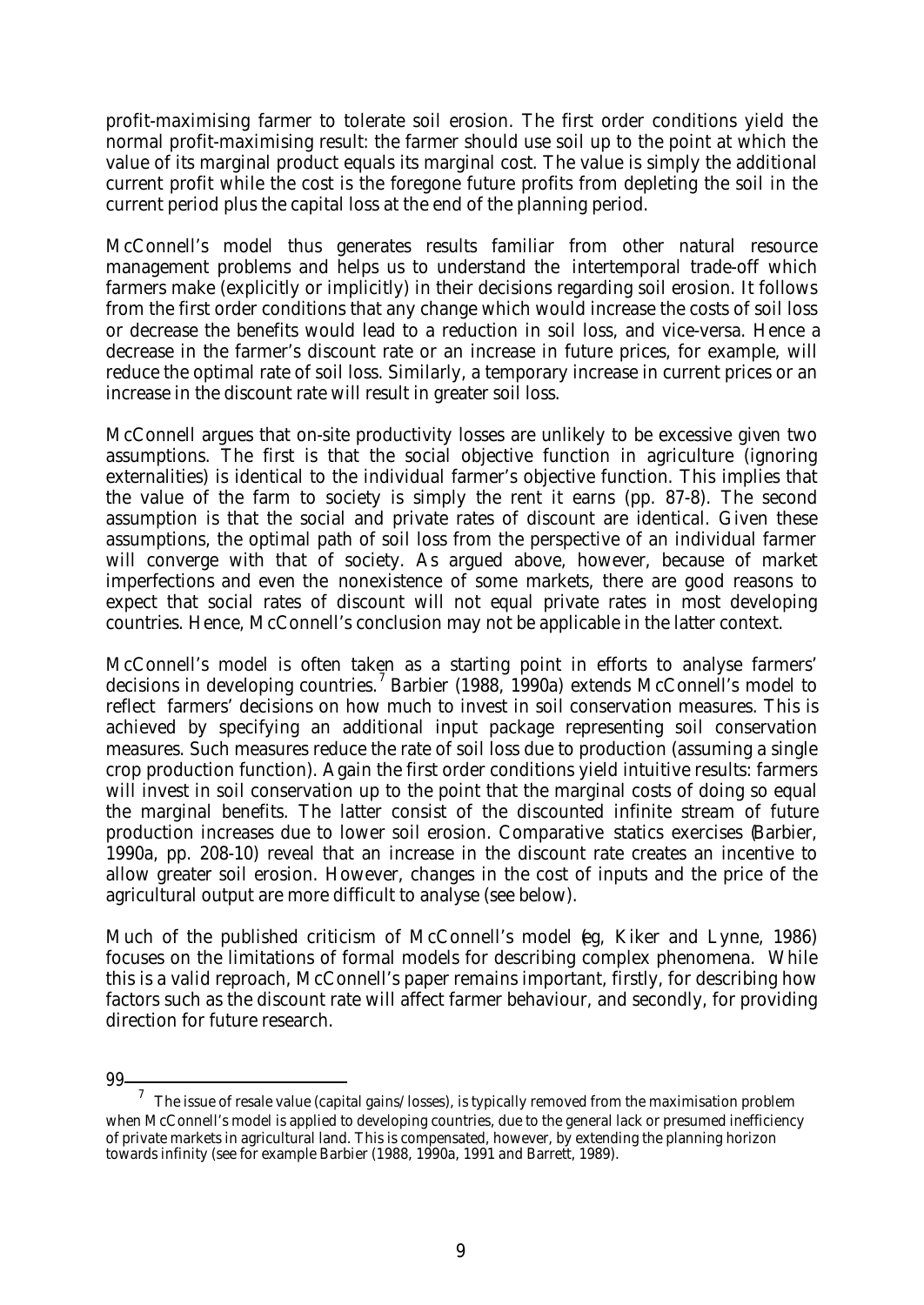# **3.2 Agricultural Pricing Policies and Soil Erosion**

Government intervention in agricultural markets can have significant impacts on farmlevel incentives for soil conservation, as pointed out by Barrett (1989). Repetto (1988) argues that government regulations which artificially suppress producer prices create a disincentive to invest in land husbandry. Lipton on the other hand, argues the opposite case (cited in Barrett 1989). Barbier and Burgess (1992b) suggest that prices affect farmers' decisions regarding land husbandry in four ways: the level of agricultural production; incentives to invest in future production; changes in crop mixes through relative price changes; and effects on price variability *(ie,* to what extent farmers can reliably predict future prices).

Attempts to predict the direction of the effect (*ie,* positive or negative) of a change in either input or output prices on the aggregate level of current and future production, and hence soil erosion, highlight the dynamic nature of the soil conservation problem. Using a simple variant of McConnell's model, Barbier (1988a, pp. 209-10) shows that the impact of a price change cannot be generalised because of its contradictory effects. While an increase in the output price creates an incentive for increased soil erosion in the current period (to increase production and profits – Lipton's argument), the price increase if it is permanent, also increases returns to future production and thus creates an incentive to conserve more soil for future use (Repetto's argument). More formally, by increasing the profitability of agriculture, a price increase will lead farmers to use more inputs and increase agricultural output through either intensification or cultivating more land. Using more non-conservation inputs will tend to increase the rate of erosion, assuming that production increases can only be achieved in the short term at the expense of increased erosion. But the increase in profitability will also create an incentive to conserve the soil as an agricultural "input", implying greater soil depth and less erosion. The net effect on soil depth will depend on the relative size of these two influences, but one can easily imagine that they might cancel each other out. Barbier (1988a, p. 209) argues that for soils of poor quality or for those which are already highly degraded, the marginal loss of soil from increasing cultivation is likely to be high, while the marginal productivity of the soil is likely to be low. Hence one might expect a price rise to result in accelerated erosion.

Barrett (1989) uses McConnell's model to demonstrate that if changes in output and input prices due to some policy reform result in little or no change in the ratio of these prices, then the corresponding effect on land degradation may be minimal or even zero. This result, although apparently straightforward, has implications for developing countries in which producer prices are low and fertilizer use is subsidised. Liberalising both prices may leave the ratio between the two relatively unchanged. The conclusion drawn by Barrett is that the effects of price changes on land husbandry practices are difficult to predict but probably negligible.

However, Barrett's results should be regarded as only preliminary. A major feature of the model is that in the short-run production can only be increased by raising the rate of soil loss. This is a somewhat restrictive assumption which was used by McConnell (1983) in his original model. He provides the example that output could be increased by "cultivating land with greater slope, increasing soil loss" (p. 84). His intention appears to be to limit output increases "in a given time period" to those resulting in increased erosion. This is the familiar "current gains at future cost" argument and has some intuitive appeal. But it seems to be overly restrictive. Soil scientists and agronomists have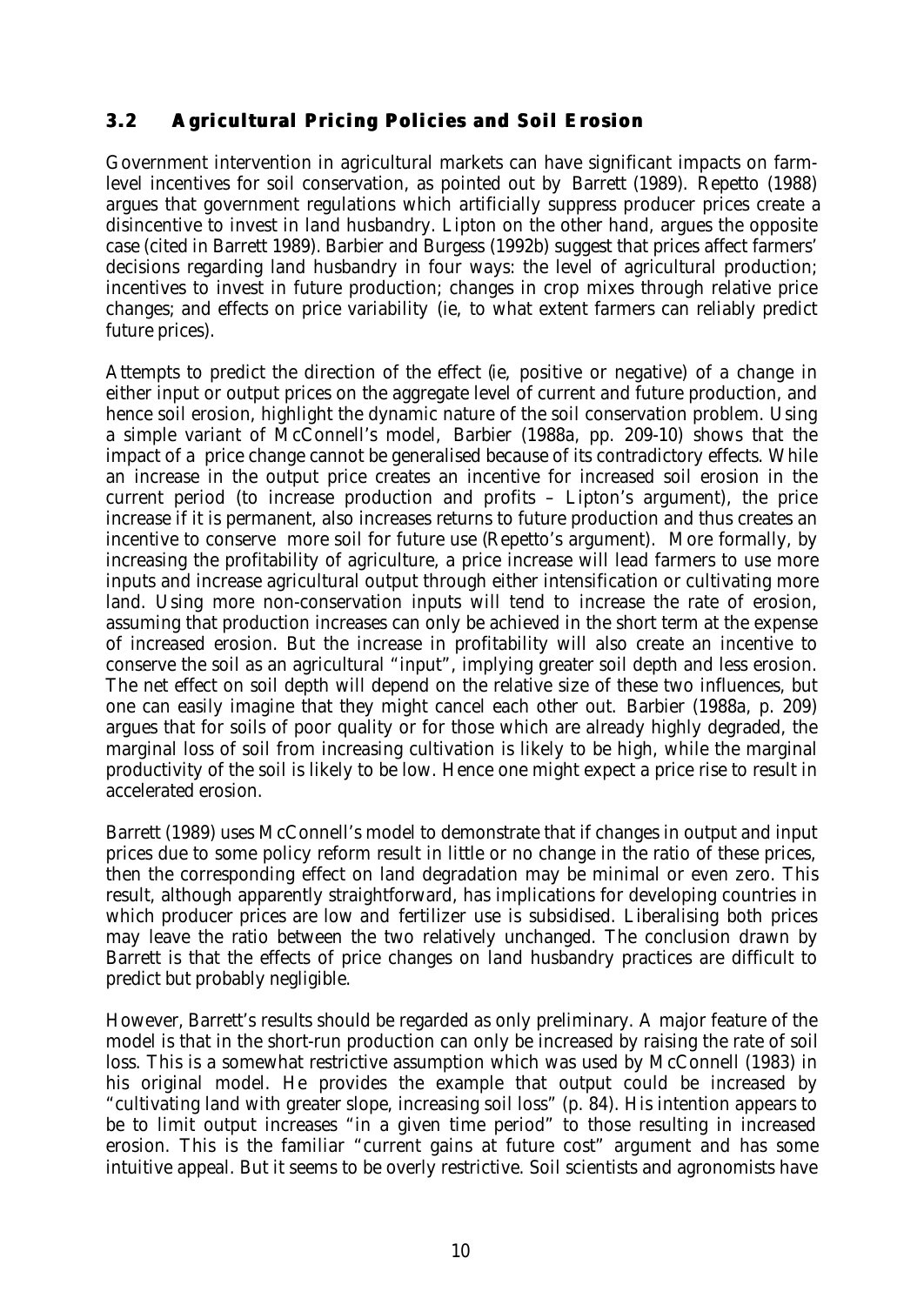demonstrated that even in the short-run (or one period), increased production can be associated with decreased soil erosion. For example, Hudson (1971) reports of an experiment which demonstrated on a low fertility soil in Zimbabwe that the application of fertiliser resulted in dramatically higher maize yields and lower soil erosion as compared to a case in which fertilisers were not applied. This results from the positive effect that increased ground cover due to increased production has on reducing the kinetic energy of rainfall and hence its erosivity.

The converse of the "current gains at future cost" argument is that future production cannot be increased without current losses. This argument reflects the nature of conservation investments which require substantial upfront costs as a price to pay for future improvements. However, the models used by McConnell and Barrett ignore the fact that soil conservation is most often undertaken in conjunction with a shift to an alternative cropping system. Thus the technical relationship between inputs and outputs will change *ie,*the production function will change. Hence while these models can be used to examine short-run trade-offs they miss essential features of the problem in the long run. They are also ill-suited to analysis of "steady state" situations where farmers choose between alternative cropping systems. (The next section examines models that look more explicitly at this choice.) In addition, as Barbier and Burgess (1992b) point out, the relationship between prices and output in developing countries is still poorly understood, let alone the connection with land degradation.

The discussion up to this point has focused decisions regarding a single crop. Farmers usually have a choice of which crops to grow. As noted by Barbier and Burgess (1992b; see above), changes in agricultural prices will affect land degradation indirectly by altering the mix of crops grown by farmers. Certain crops can be characterised as leading to more soil erosion under conventional methods of cultivation than others (Barbier, 1991; Barrett, 1989). Barbier (1991) extended his previous model to reflect the difference in the relative erosivity of different crops. The model predicts that changes in the relative prices (or output-input price ratios) of crops will encourage farmers to switch among crops. For example, an increase in the output price of a more erosive crop, such as maize, relative to the price of a somewhat less erosive crop, such as cowpea, could lead to increased maize cultivation and thus increased soil erosion. Barbier (1991) examines cropping patterns in Malawi over the period 1969-1988 to see if there is any correlation with observed shifts in relative gross margins. The evidence is sparse but does support the hypothesis that farmers may have increased their cultivation of pulses and groundnuts throughout the 1980s, as the returns to these crops increased relative to the returns obtained from more erosive crops such as maize and tobacco.<sup>8</sup>

Another way in which agricultural pricing policy can affect land management practices, as identified by Barbier and Burgess (1992b), is price variability. If relative prices and the returns from different cropping systems fluctuate significantly then one might expect farmers, particularly those in the smallholder sector, to be less likely to switch between systems given the high degree of risk involved. Barbier (1991) examined the variability of the non-erosive-to-erosive crop price ratio in Malawi over the same period and finds that farmers face a high degree of price risk "which could have an important influence on the

<sup>1111</sup> 

<sup>&</sup>lt;sup>8</sup> Note however that these shifts may have resulted from bringing more lands under cultivation as opposed to switching land from one crop to another (Barbier, 1991, pp. 23-4).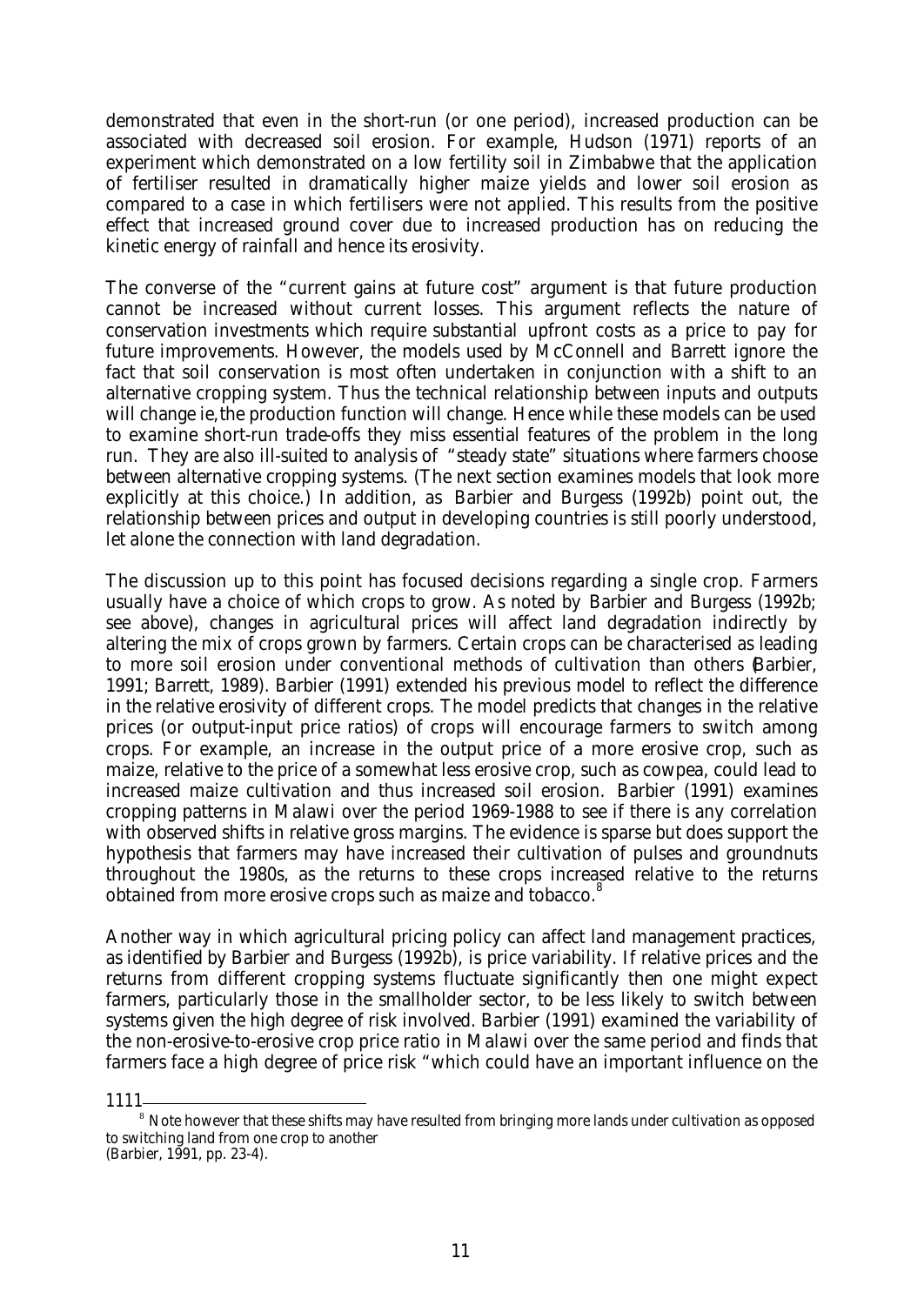incentives for improved land management".

### **3.3** Choice of Alternative Cropping Systems

The difficulty of formally describing farmers' choice of alternative cropping systems has prompted some economists, particularly those undertaking empirical work, to adopt a more straightforward cost-benefit approach to analysing soil erosion and conservation decisions. Walker's (1982) "damage function" essentially calculates the net incremental present value to the farmer of choosing an erosive cultivation practice in the current year as opposed to a more soil-conserving practice. His model is reproduced here with slight modifications and as applied in the Malawi simulation study presented in Section 4.

Walker defined the damage function,  $\ddot{a}_t$ , as

$$
d_i = p_e - p_c \tag{3}
$$

where  $\ddot{a}_t$  is the value of the damage function at time period t,  $\ddot{a}_c$  is the net present value of changing to the conservation practice in the current period and  $\delta_e$  is the net present value of continuing with the erosive practice for the current period and adopting the conservation practice in the subsequent period. The latter terms are further expressed as follows:

$$
\mathbf{p}_{e} = P Y_{e}(t, D_{t-1}) - C_{e}(t, D_{t-1}) + \sum_{i=1}^{T-1} \frac{P Y_{c}(t+i, D_{t}) - C_{c}(t+i, D_{t})}{(1+r)^{i}}
$$
  
and  

$$
\mathbf{p}_{e} = P Y_{c}(t, D_{t-1}) - C_{c}(t, D_{t-1}) + \sum_{i=1}^{T-1} \frac{P Y_{c}(t+i, D_{t-1}) - C_{c}(t+i, D_{t-1})}{(1+r)^{i}}
$$

where *P* is the price of the crop,  $Y_e$  is the yield and  $C_e$  the variable cost of the erosive practice. Both *Y* and *C* are functions of time and the depth of the soil in the previous period,  $D_t$ <sup>10</sup> Similarly  $Y_c$  and  $C_c$  are respectively the yield and variable cost of cultivation of the conservation practice while *r* is the discount rate. Substituting and rearranging terms yields equation (5).

$$
\mathbf{d}_{t} = P[Y_{e}(t, D_{t-1}) - Y_{c}(t, D_{t-1})]
$$
  
-  $\left[ C_{e}(t, D_{t-1}) - C_{c}(t, D_{t-1}) \right]$   
-  $\sum_{i=1}^{T-1} \frac{P[Y_{c}(t+i, D_{t-1}) - Y_{c}(t+i, D_{t})] + \left[ C_{c}(t+i, D_{t}) - C_{c}(t+i, D_{t-1}) \right]}{(1+r)^{i}}$ 

Note that the model assumes that farmers are already using the erosive practice.

 $10$   $D_t$  is defined as the depth of topsoil at the end of the current period *ie*, the amount of topsoil remaining for the next period.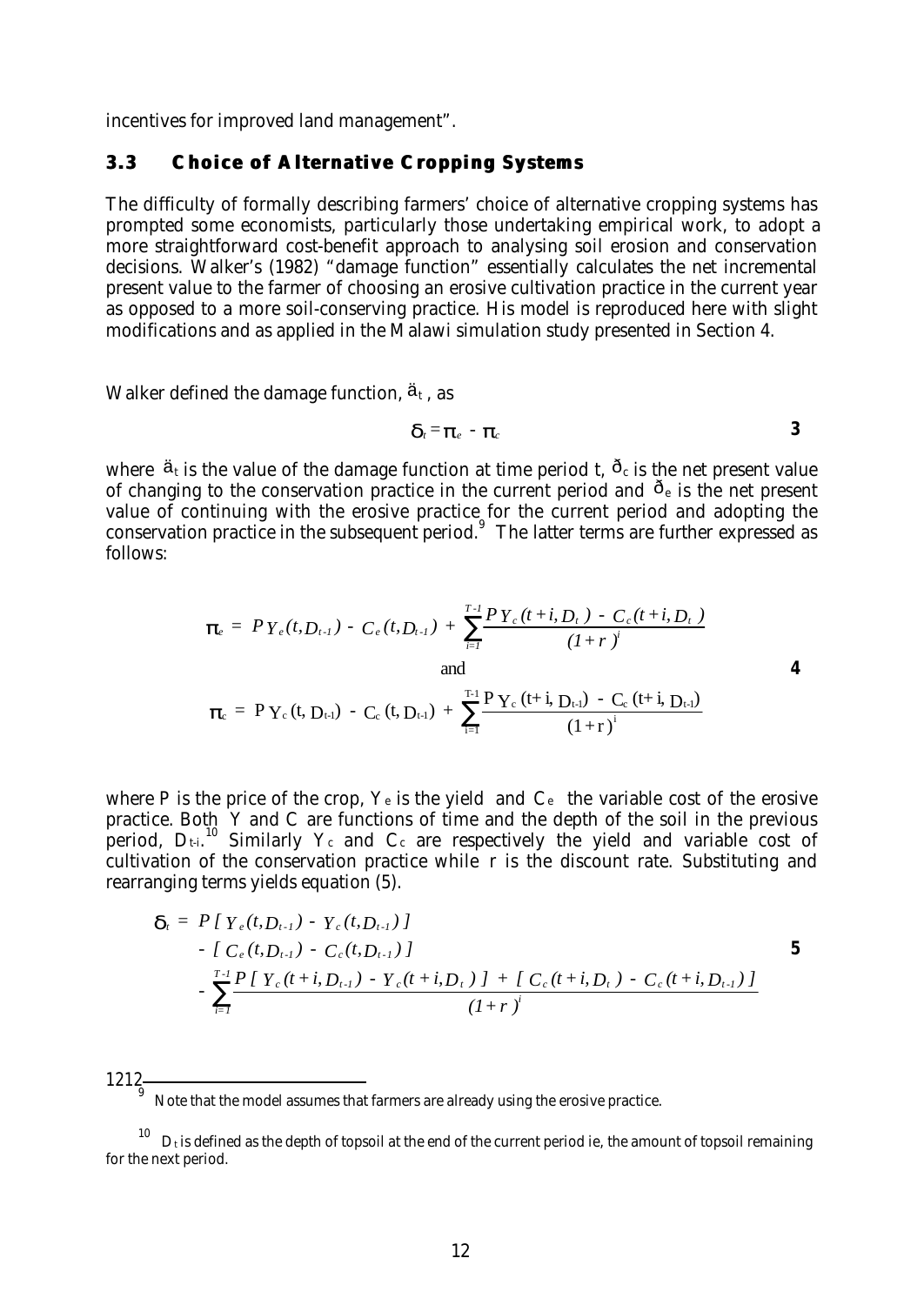An appealing feature of Walker's model is that the decision to adopt or defer soilconserving practice is taken in each period. Thus if the farmer decides in the current period to continue with an erosive practice, the option is still open to adopt the conservation practice in the next period. With this assumption, it follows that the marginal user cost of continuing with the erosive practice is the loss in *future* revenue from delaying by one year the adoption of the conservation practice. This differs from other models (*eg*, Ehui *et al.*, 1990) where the loss would be calculated as the difference in future revenue between the erosive and conservation practice, assuming that each is continued throughout the entire planning period.<sup>11</sup> Walker defines the user cost as the amount that is *definitely* lost due to the current period. This may be thought of as the minimum amount that would be lost by delaying adoption of the conservation practice until at least next year. Walker (1982, p. 692) specifies the marginal user cost as the third term on the right-hand side (the summation expression) in (5) above. This term consists of two separate components. The first represents the lost future yields and the second represents the additional future costs of cultivation arising from the fact that the land is less productive.<sup>12</sup>

Little consensus exists however on how to define the user cost of soil erosion. The concept of user cost was originally defined by Keynes (1936), in the context of reproducible capital goods, as the change in value of such a good during an accounting period. Natural resource economists have extended the concept to describe changes in environmental and natural resource "capital" (El Serafy, 1989; Pearce and Markandya, 1989). The extension of the concept seems intuitive, although attempts define and measure user cost for certain resources raise both practical and conceptual difficulties.

Soil provides a good example to illustrate these difficulties. In agriculture, the primary economic function of soil is as a productive input.<sup>13</sup> However, the marginal productivity of soil can only be defined with reference to a particular cropping system. At first glance this cropping system may appear to be simply the technology factor in a production function. However, as seen above, one must decide which cropping system to use in calculating future production foregone as a result of choosing some practice today. Walker (1982) uses the conservation practice, an approach which resembles a bestavailable-technology method. Hence the losses will be less than if one presumed that the erosive practice chosen in the current period would be continued throughout the planning period. The latter approach has been used by other economists, particularly those examining developing country situations.

Magrath and Arens (1989) estimate the on-site costs of soil erosion in Java, Indonesia due to productivity losses. They argue that since erosion in Java is a recurring

 $1313 -$ 

 $^{13}\;$  Ignoring for the purposes of discussion any other functions performed by the soil, in particular those which may be classified as externalities such as watershed protection, amenity value, etc.

*ie*, in the expression for  $\delta_e$ , the terms  $Y_c$  and  $C_c$  in the summation expression would be replaced by  $Y_e$ and *Ce* respectively.

 $12\;\;$  Walker (p. 692) describes this cost as being additional fertilizer required to maintain productivity. This is a common feature of models developed primarily with the U.S. context in mind, where some soil scientists argue that productivity declines due to soil erosion and land degradation are being masked by the increased application of chemical fertilizer.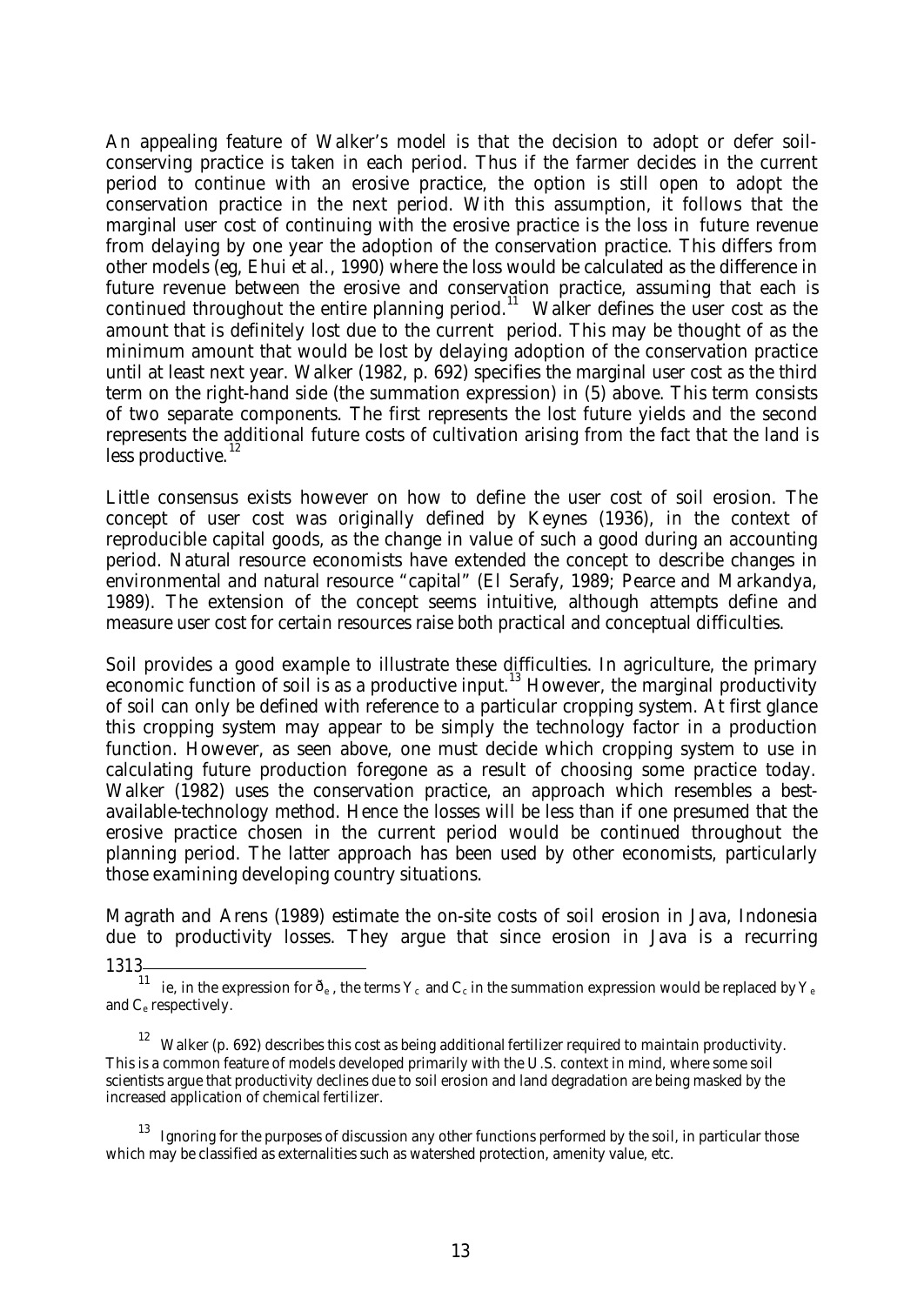phenomenon, the productivity losses should be treated as permanent (p. 32). This approach implies that yields will never rise above the level in the first year. Moreover, there is an implicit assumption that yields could have been maintained at their present level indefinitely.<sup>14</sup> Bishop and Allen (1989) and Bishop (1990) adopt a slightly different approach in their valuations of soil erosion induced productivity losses in Mali and Malawi. They assume that the loss in one period is sustained throughout the entire planning period. This point is not insignificant since the method of calculating the capitalised value of losses, or recurrent losses over time, can significantly affect the result. For example, capitalising the one year loss over an infinite time period with a ten percent discount rate (as was done by Magrath and Arens, 1989) results in a capitalised loss ten times greater than the one year loss (or almost 0.5% versus almost 0.05% of Indonesia's GDP).<sup>15</sup> Bishop's (1990) estimate of recurrent losses for Malawi exceed the one year loss more than eight-fold assuming a ten-year planning horizon and a 5% discount rate.<sup>1</sup>

It does seem appropriate to calculate the net present value to the farmer of alternative cropping systems if one wishes to analyse the issue of soil erosion from the farmer's perspective. Walker (1982), as noted above, has suggested allowing the decision of whether to shift to a more soil-conserving practice to be taken in each successive year. Another approach is to calculate the net present value (over a certain time horizon) of alternative systems, thus assuming that a choice of adopting a system occurs only at the beginning of the planning period.<sup>17</sup> This approach was adopted by Ehui *et al.* (1990) in analysing the returns to five different maize cropping systems in Nigeria. The cropping systems included two alternative alley cropping systems (*Leucaena* hedgerows planted at 2m or 4m intervals), continuous no-till and two traditional bush fallow systems (3-year cropping with 9-year fallowing and 3-year cropping with 3-year fallowing). Ehui *et al.* (1990) found that a 12-year crop fallow cycle was more attractive from the farmer's point of view than any of the conservation practices, but that the latter became more attractive as rising population density entailed higher opportunity cost of fallowing land.

Walker (1982, p.693) points out that the incentive to adopt the conservation practice should increase as erosion proceeds, since "yield damage with further soil loss increases at shallower topsoil depths". Indeed this is the relationship which Walker reports as having been estimated for the Palouse area. However, if yield is related to cumulative soil loss through an inverse exponential function, as in the equation estimated by Lal (1981) and noted in the previous section, then marginal production losses due to soil erosion *decline* as erosion proceeds.<sup>18</sup> In this case one would expect the incentive to adopt the

 $^{17}\,$  In contrast, the approach followed by Bishop and Allen (1989), Bishop (1990), and Magrath and Arens (1989) estimates the value of soil loss within *one* cropping system by deducting the lower revenues due to erosion from some higher level that could have been maintained hypothetically by the same cropping system (over a certain time horizon).

Note again that the productivity-erosion relationship is not universal and neither is the functional form of the relationship. There is no reason to suppose that the rate of change in marginal productivity losses will be

<sup>1414</sup> 

 $14$  This common fallacy is highlighted by Fox and Dickson (1988) and Dickson and Fox (1989) in their reviews of attempts to calculate productivity losses due to erosion in Canada.

 $15$  Note also that the result is quite sensitive to the choice of the discount rate.

 $^{16}\,$  The authors of all three studies appear to recognize the significance of these calculations and do explicitly acknowledge assumptions made.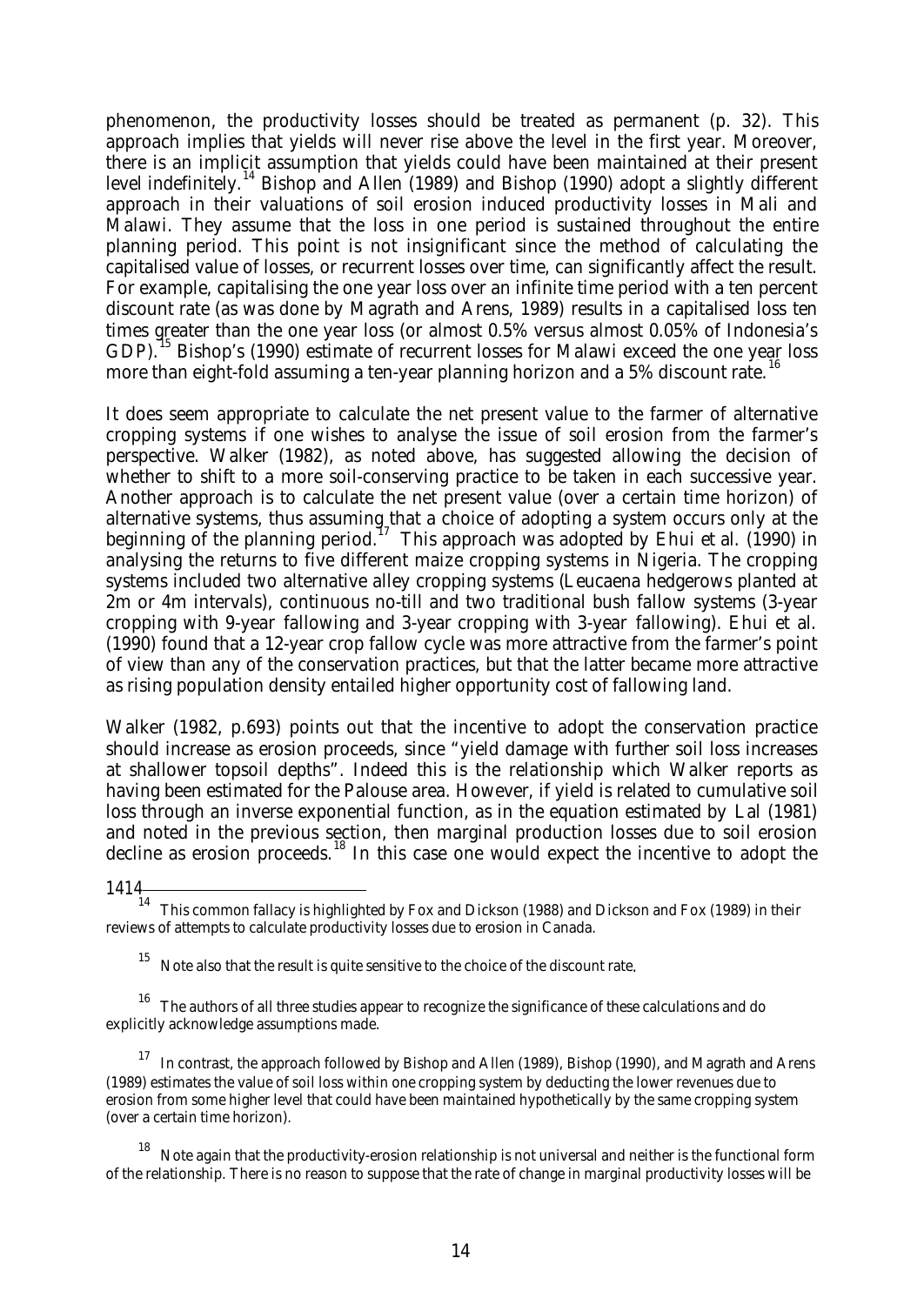conservation practice to decrease as erosion proceeds. This result is illustrated in the following section, through a case study of the Malawi smallholder sector. The simulation also attempts to compare the approach developed by Walker (1982) with the more conventional net present value calculations for some hypothetical conservation cropping systems.

constant across different soils, crops, topography and climates.

l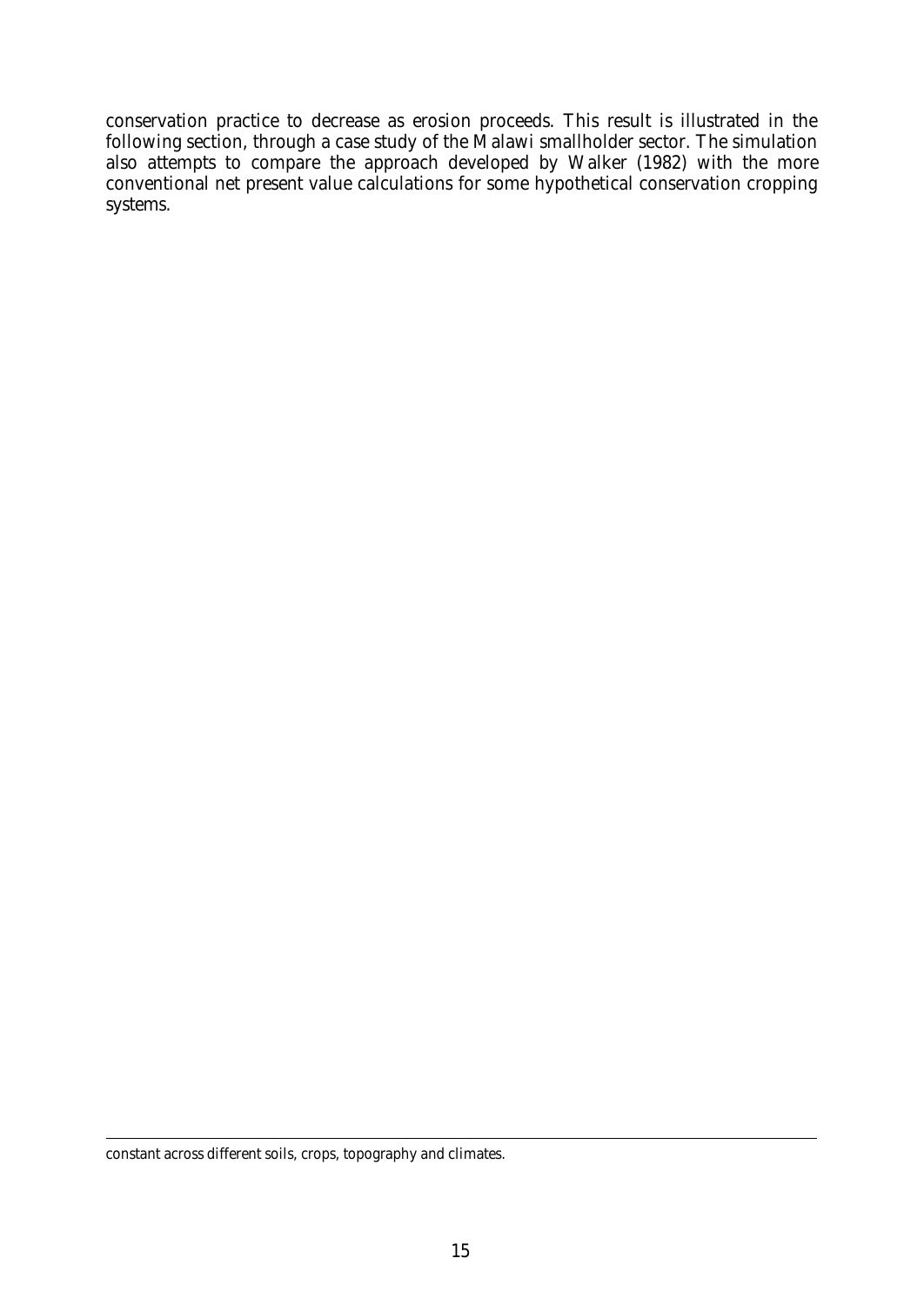## **4. MALAWI AS A CASE STUDY**

In Malawi, the smallholder sector farms approximately 80% of arable land (with 45% of these households cultivating less than 1 ha) accounting for approximately 80% of food production and 90% of the population (Barbier and Burgess,  $1992a$ ).<sup>19</sup> The principal food crop is maize, comprising 75% of the cultivated area in the smallholder sector. Increasing land pressure, particularly in the South, has meant that many smallholder farms are reducing or foregoing fallow periods. This continuous cultivation is characterized by low yields, with the majority of farmers growing (indigenous/traditional) varieties of maize without fertiliser inputs, as well as high rates of soil erosion.

The economics of soil erosion and land degradation in Malawi has been the subject of various papers to date (Bishop, 1990; Barbier, 1991; Barbier and Burgess, 1992a). Bishop (1990) states that "the erosion of topsoil and the exhaustion of soil fertility under continuous cultivation are the most serious forms of resource degradation occurring on farm land in Malawi". Using data obtained from the government Land Husbandry Department, Bishop (1990) estimates the mean annual rate of soil loss on arable land at up to 20 t/ha. Combining this result with crop budgets from the Ministry of Agriculture and the erosion-yield relationship described in Section 2, Bishop estimates the on-site cost of soil erosion to be between 0.5% and 3.1% of 1988 GDP. As mentioned in the previous section, Barbier (1991) examines relative price variability for more erosive versus less erosive crops. Barbier and Burgess (1992a) provide a detailed review of the policy implications of land degradation in Malawi.

The purpose of this case study is to analyse some of the implications of declining yields due to soil erosion under continuous cultivation in the smallholder sector. The simulation is in two parts: the first attempts to determine the influence of various factors on the length of time that a typical smallholder farm will remain profitable with erosioninduced productivity declines. The second part uses data from several sources to determine the appeal to farms of an alternative, soil-conserving cropping system.

 $\frac{19}{19}$  Unless specified otherwise, all statistics concerning agriculture in Malawi are taken from Barbier and Burgess (1992a).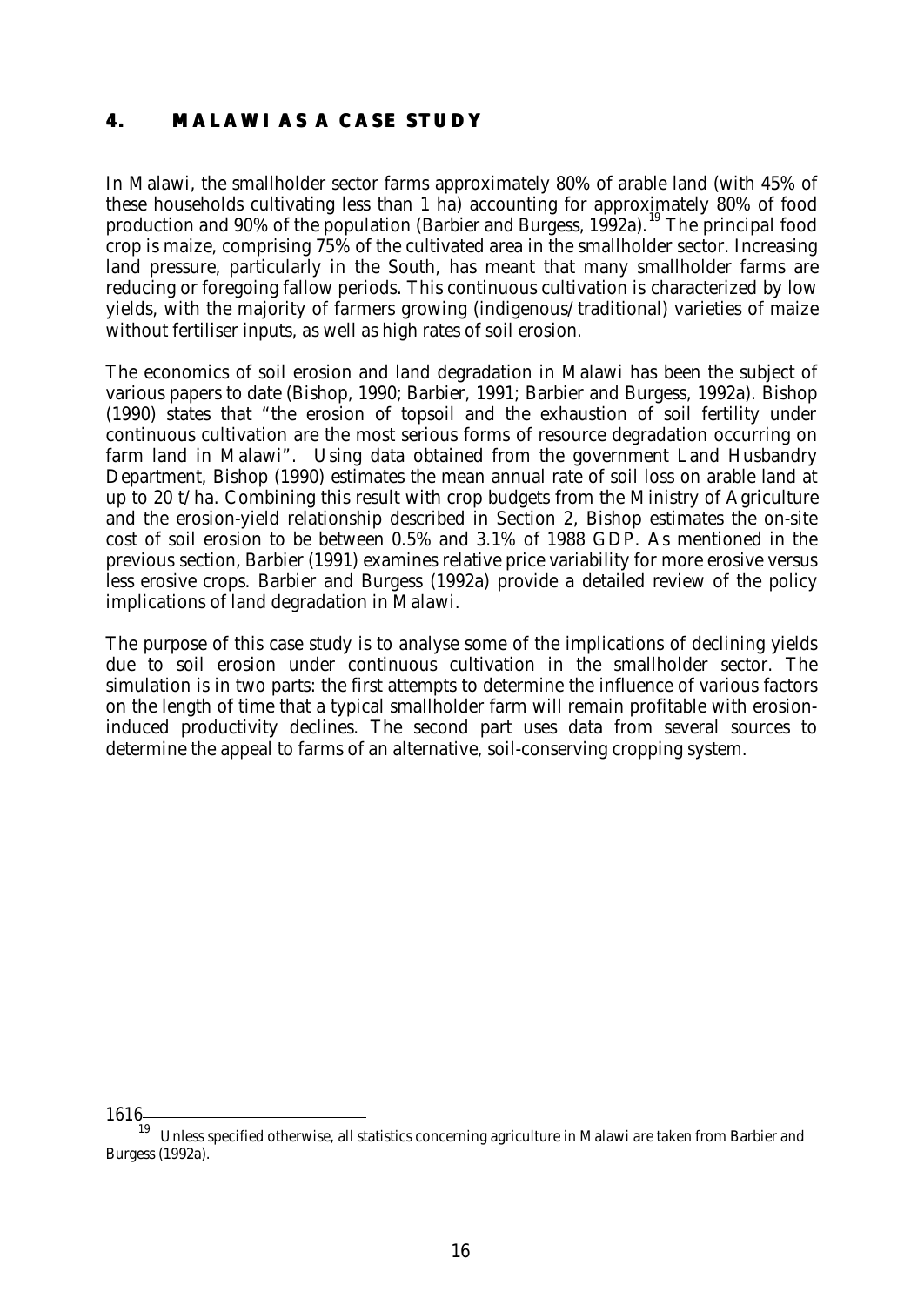### **4.1 The Economic Productive Life of the Soil**

The simulation is carried out on a per hectare basis using the costs of smallholder production from the 1984/5 Agro-Economic Survey of the Ministry of Agriculture, as reported by Barbier and Burgess (1992a; Table 5).  $^{20}$  These costs are reproduced in Table 1. The analysis consists of simulating a crop budget from season (one year) to season by applying the yield-erosion relationship  $-$  Equation (2). For simplicity, the analysis assumes that farmers, in response to the yield declines, will decrease their variable inputs in the same proportion (see Bishop  $1990$ ).<sup>21</sup> Thus gross margin (*GM*; equal to gross return less variable costs) may be substituted for yield in (2). The analysis is carried out under the alternative assumptions of labour as a fixed or variable input. A sample base case for soil loss of 20 t/ha/yr is illustrated in Figures 1 and 2 (and in Tables 1 and 2 of the Appendix) where it can be seen, for instance, that net income falls to zero after 7 years under the assumption that labour is a fixed input, or after 16 years assuming labour to be variable with  $\hat{a} = 0.006$ . Following Bishop (1990), results are presented for a range of values for â (0.002 to 0.015).

The simulation equation for determining net income can be rearranged and solved for the number of years until the net income from the farm would reach zero under continuous cultivation. This may be written as

$$
t^* = \frac{1}{\mathbf{b}\,\Delta\,x} \ln \left[\frac{GM}{FC}\right] - I \tag{6}
$$

where the variables are as described previously and  $FC$  is fixed cost.  $\widetilde{t}$  is defined as the "economic productive life of the soil"<sup>22</sup> and is similar to Stocking and Pain's soil life concept (1983; as quoted in Stocking, 1984, p. 57) except that the former takes into account the economic environment of prices and costs in addition to the physical environment<sup>23</sup>

Results of the simulation to determine the economic productive life of the soil are displayed for various parameters and crops in Tables 3 through 22 of the Appendix and summarised in Figures 3 to 6. One can see the crucial role played by both the level of annual erosion (which

### 1717

 $^{21}\,$  If farmers do not adjust variable inputs then net income declines even more rapidly.

<sup>22</sup>This should really be interpreted as the economic productive life of the *cropping system* since the time period is crop specific.

<sup>23</sup> However the *physical* basis of the soil life measure is more sophisticated than that of the economic productive life of the soil. The physical basis of the latter measure is the empirical erosion-yield relationship estimated in Nigeria using two crops (maize and cowpea) grown on an alfisol (Lal 1981). On the other hand, the soil life approach (developed in Zimbabwe) is a predictive model that links erosion and productivity through a knowledge of all of the following factors: erosion's effect on topsoil depth; soil texture and available water capacities; rooting depth for minimum water requirements; and crop tolerance to depletion of soil moisture (Stocking 1984). The increased physical sophistication comes therefore at the expense of much more detailed information needs. Ideally, one could extend the soil life measure with information on prices and costs. That was however beyond the scope of this paper.

 $\frac{1}{20}$  The economic productive life of the farm is independent of farm size since the latter does not affect the rate of erosion under continuous cultivation.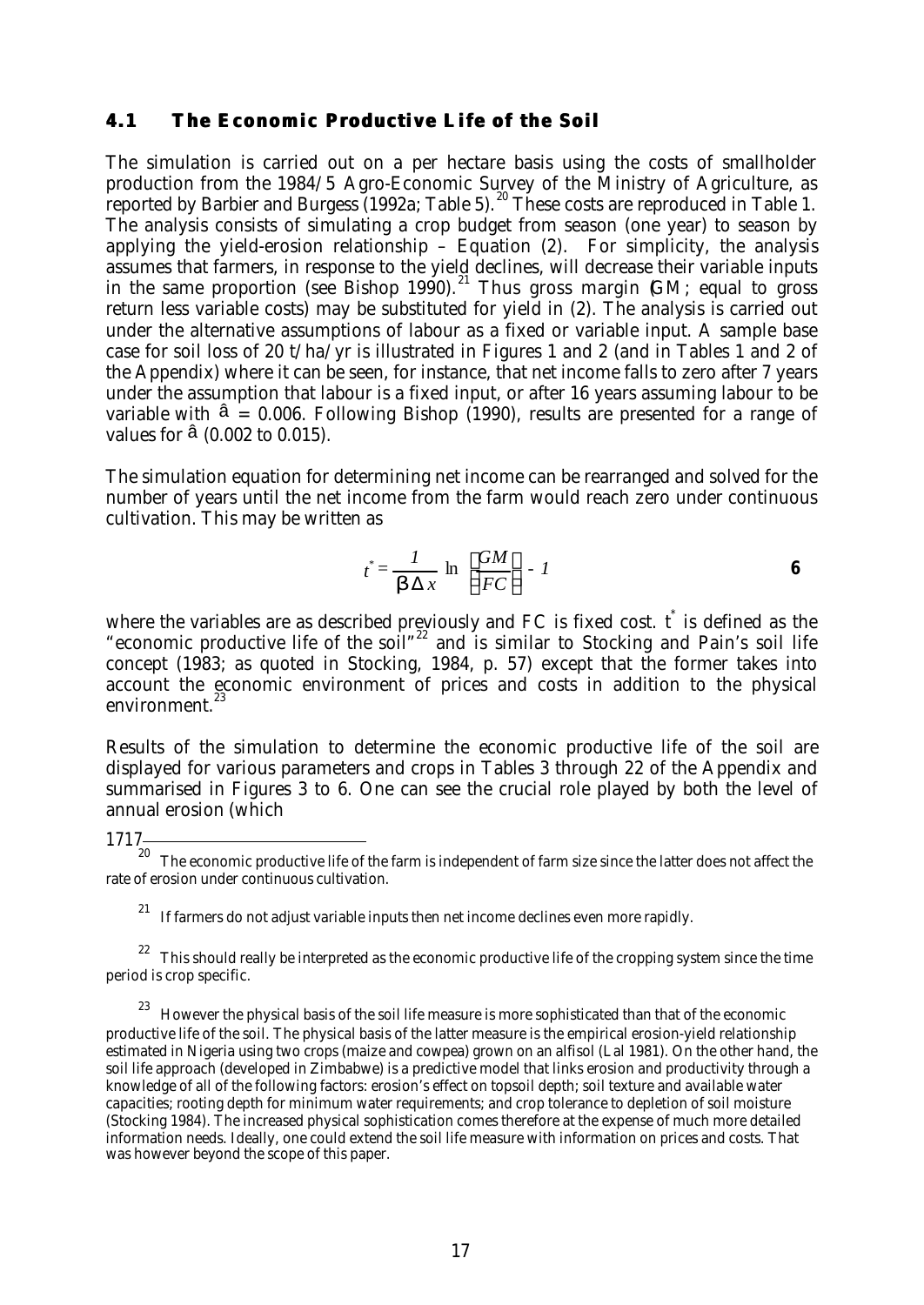|                                                                | Local<br><b>Maize</b><br>(with<br>fertilizer) | Local<br><b>Maize</b><br>(without<br>fertilizer) | Composit<br>$\mathbf{M}$ aize $^1$ | <b>Hybrid</b><br>$\mathbf{M}$ aize $^1$ | ts     | Groundnu Groundnut<br>Chalimba Manipinta |
|----------------------------------------------------------------|-----------------------------------------------|--------------------------------------------------|------------------------------------|-----------------------------------------|--------|------------------------------------------|
| Yield (kg/ha)                                                  | 850                                           | 1250                                             | 1800                               | 3000                                    | 490    | 600                                      |
| Price $(t/kg)^2$                                               | 12.22                                         | 12.22                                            | 12.22                              | 12.22                                   | 69.40  | 32.79                                    |
| <b>Gross Return</b><br>(Mk/ha)                                 | 103.87                                        | 152.75                                           | 219.96                             | 366.60                                  | 340.06 | 196.74                                   |
| <b>VARIABLE COSTS</b><br>(Mk/ha)                               |                                               |                                                  |                                    |                                         |        |                                          |
| Seed                                                           | 3.06                                          | 3.06                                             | 12.50                              | 25.00                                   | 63.00  | 31.50                                    |
| Fertilizer                                                     |                                               | 48.70                                            | 43.90                              | 82.90                                   |        |                                          |
| Labour                                                         | 33.50                                         | 33.50                                            | 48.30                              | 64.11                                   | 73.01  | 73.01                                    |
| Transport                                                      | 10.18                                         | 16.58                                            | 22.84                              | 38.10                                   | 6.66   | 8.01                                     |
| Credit                                                         |                                               | 2.48                                             | 4.94                               | 6.72                                    | 5.86   | 3.15                                     |
| <b>TOTAL</b>                                                   | 46.74                                         | 104.32                                           | 132.48                             | 216.83                                  | 148.53 | 115.67                                   |
| <b>FIXED COSTS</b><br>(Mk/ha)                                  | 8.39                                          | 8.39                                             | 8.39                               | 8.39                                    | 8.39   | 8.39                                     |
| <b>TOTAL</b><br><b>COSTS</b> (Mk/ha)                           | 55.13                                         | 112.71                                           | 140.87                             | 225.22                                  | 156.92 | 124.06                                   |
| <b>NET INCOME</b><br>$(Mk/ha)^3$                               | 48.74                                         | 40.04                                            | 79.09                              | 141.38                                  | 183.14 | 72.68                                    |
| <b>GROSS</b><br><b>MARGIN</b><br>$(Mk/ha)^4$                   |                                               |                                                  |                                    |                                         |        |                                          |
| Labour fixed                                                   | 90.63                                         | 81.93                                            | 135.78                             | 213.88                                  | 264.54 | 154.08                                   |
| Labour variable                                                | 57.13                                         | 48.43                                            | 87.48                              | 149.77                                  | 191.53 | 81.07                                    |
| <b>TOTAL</b><br><b>STANDARD</b><br><b>MAN DAYS</b><br>(SMD)/ha | 52.35                                         | 52.35                                            | 75.48                              | 100.18                                  | 114.08 | 114.08                                   |
| <b>NET</b><br><b>INCOME/</b><br>SMD/ha                         | 0.93                                          | 0.76                                             | 1.05                               | 1.41                                    | 1.61   | 0.64                                     |
| <b>GROSS</b><br>INCOME/<br>SMD/ha                              | 1.73                                          | 1.57                                             | 1.80                               | 2.14                                    | 2.32   | 1.35                                     |

# **Table 1: Costs of Smallholder Crop Production in Malawi (1984/85)**

### **NOTES:**

1. Both hybrid and composite maize are grown with fertilizer

2. 1 t (tambala) = 0.01 Mk (Malawi kwacha); 1985 Exchange rate: 1 US\$ = 1.68 Mk (IMF 1991)

3. Net income = Gross return - Total Costs

4. Gross Margin = Gross return - Total variable costs

### **SOURCE:**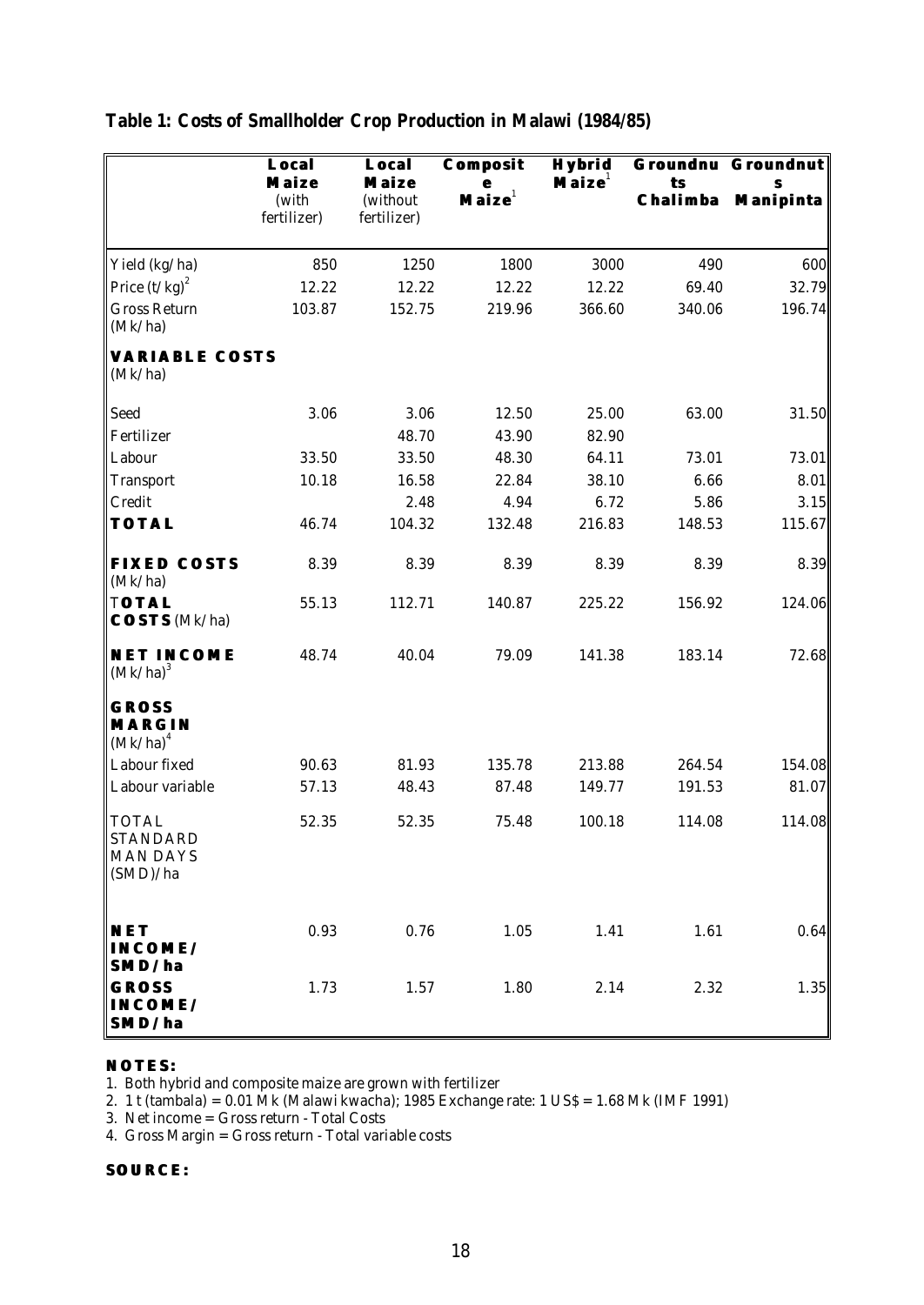Adapted from Barbier and Burgess (1992a, Table 5); Original Source: Planning Division, Agro-Economic Survey - A Production Cost Survey of Smallholder Farmers in Malawi, Report No. 55, Ministry of Agriculture, Lilongwe, Malawi, April 1987

**Figures 1 and 2: Simulation of Net Income for Local Maize without Fertilizer for Soil Loss = 20 t/ha/yr**



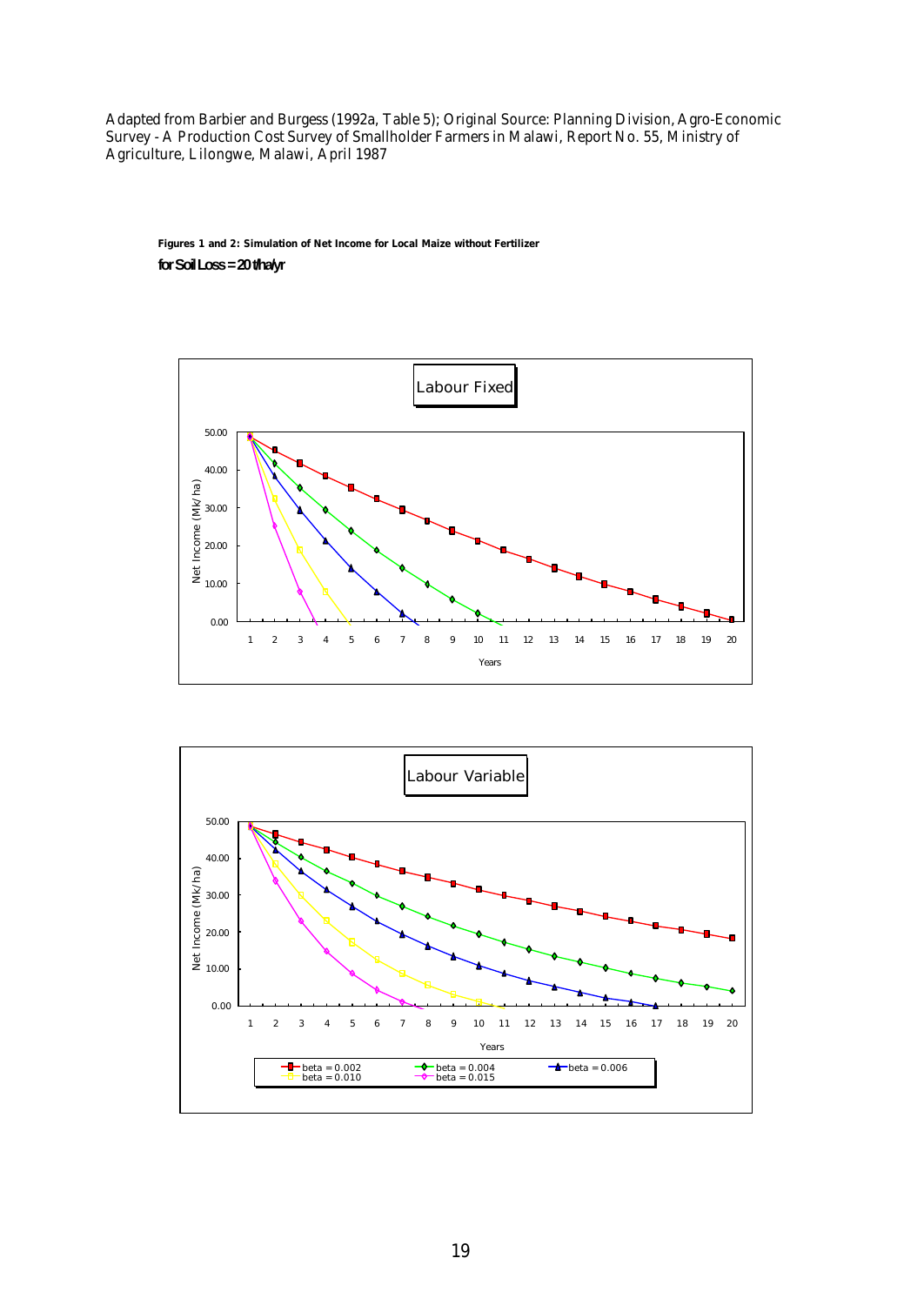

**Figure 3: Economic Productive Life of Soil - Local Maize No Fertilizer** (Labour Fixed)

Source: Appendix, Table 3





Source: Appendix 1, Table 8 Assumptions:Beta = 0.015 Soil Loss = 20 t/ha/yr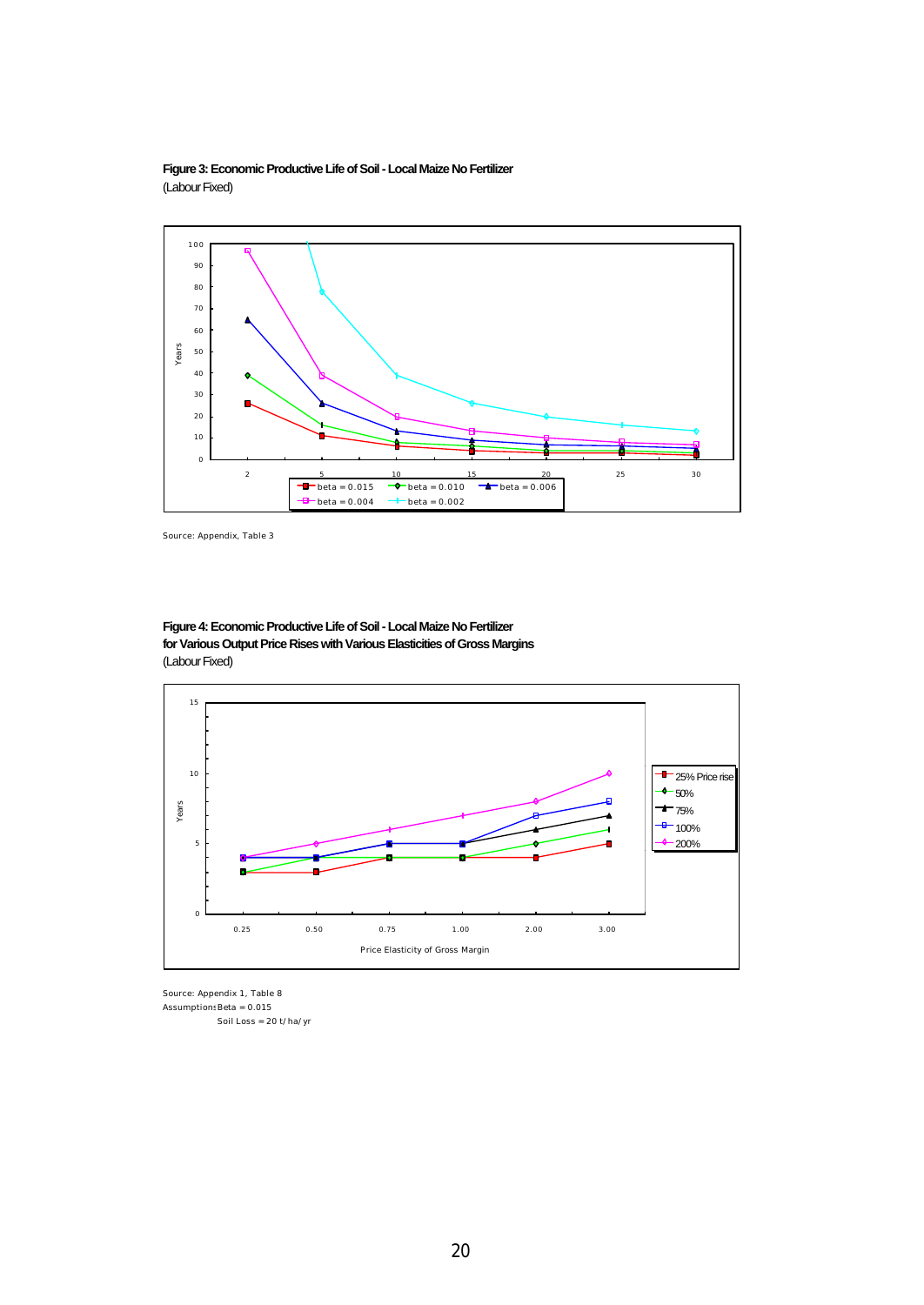**Figure 5: Economic Productive Life of Soil - Local Maize no Fertilizer for 50% Output Price Rise with Various Elasticities of Gross Margins** (Labour Fixed)



Source: Appendix 1, Table 4





Source: Appendix 1, Table 17 Assumptions: Beta = 0.015 Price Elasticity of Gross Margin = 1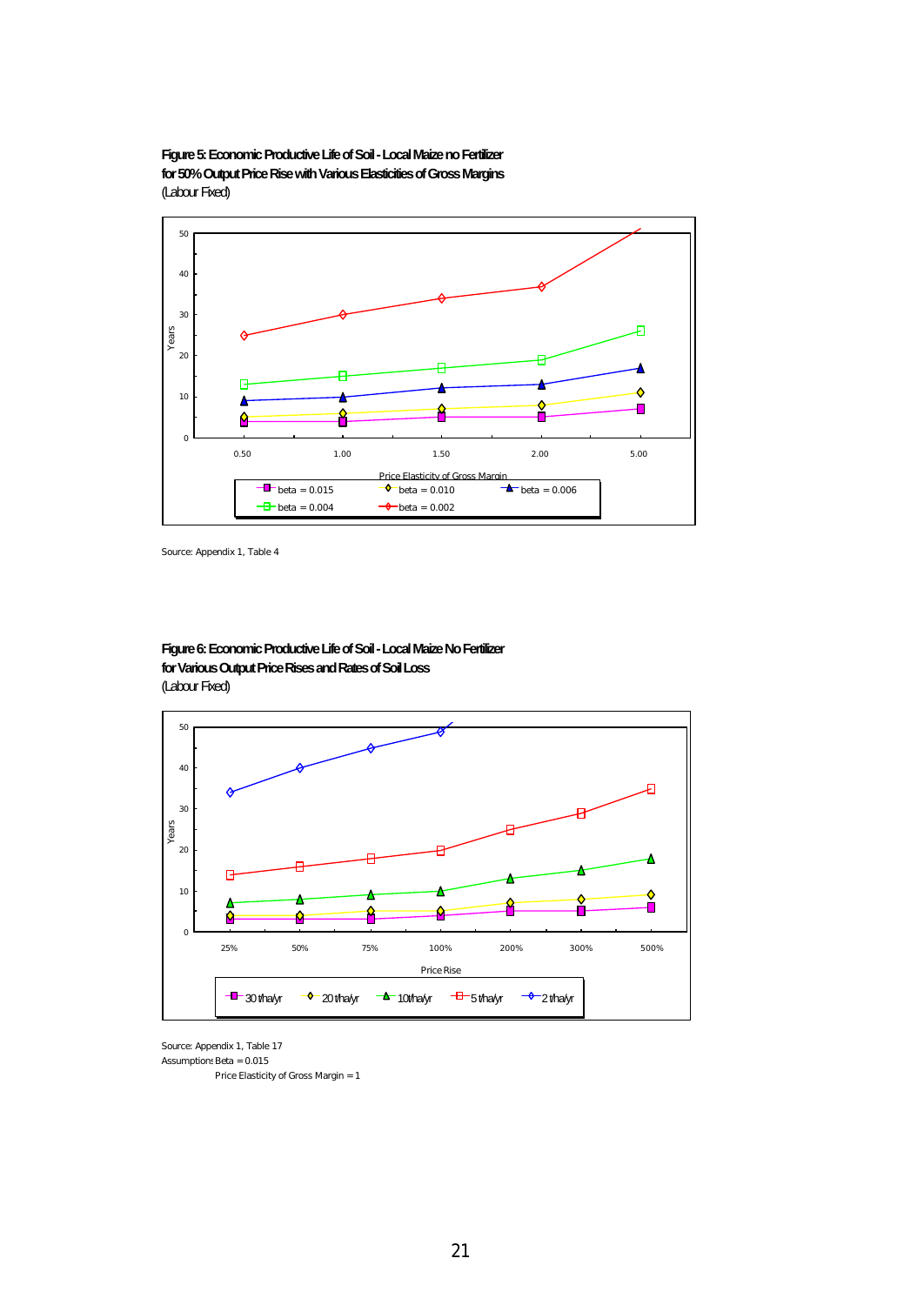would not usually remain constant) and the beta value (see Figure 3). This indicates that significant gains can be achieved by reducing erosion (disregarding costs for the moment) and follows from the exponential nature of the erosion-productivity relationship used. It also suggests that the economic productive life of the farm would be even lower if erosion accelerated over time as productivity declined. It should be emphasised that the actual values presented probably do not represent true values, due to the number of simplifying assumptions made. However, by conducting sensitivity analysis on numerous variables it is possible to illustrate which factors are most significant in determining the long run effects of soil erosion.

Another point illustrated by the data is that whether labour is regarded as a fixed or variable input significantly affects the economic productive life of the farm (regardless of the level of erosion or beta). When labour is a variable input to cultivation farmers are assumed to reduce their use of labour as soil productivity declines. Hence net income will not decline as rapidly, prolonging the economic productive life of the cropping system. Given that labour costs are the main factor in the production of unfertilised local maize this result is not too surprising. Thus future work on the economics of land husbandry in the smallholder sector should investigate how farmers adjust their labour input as productivity declines due to erosion.<sup>2</sup>

Real price changes may also affect the economic productive life of the cropping system, depending on how farmers respond to price changes. In a single crop context, one would expect farmers to react to a price increase by employing more variable inputs and producing more with an overall increase in the gross margin. The analysis here was undertaken with a range of assumptions to examine the effect on the economic productive life of the farm. To simplify matters a range for the elasticity of gross margins with respect to producer price is taken. Assuming the elasticity is 1, soil loss is 20 t/ha/yr and beta is 0.006, price rises ranging from 25% to 500% will change the economic productive life of the local maize without fertiliser cropping system from 7 years to 9 to 22 years. Varying the elasticity on a similar scale as the price change has similar effects on the economic productive life (see Figure 4 and Appendix Tables 7 to 10). This is because the two variables are multiplied by each other and range over similar values. For this reason the simulation shows that the level of the elasticity is important in determining the effect of the price change on the economic productive life. However, as illustrated by Figures 5 and 6 (see also Tables 7 to 10 of the Appendix), the level of beta (and hence also of soil loss) appears to have a greater effect on the economic productive life.

While at first glance these results may appear as evidence confirming Barrett's (1989) argument that price rises may not have a large influence on soil conservation, an important distinction should be made. Barrett's argument, as reviewed in Section 3, concerned whether price changes would affect farmer's willingness to undertake conservation measures. Analysing the effects of price changes on the economic productive life of the cropping system assumes that the cropping system remains fixed. So price increases are really just a way of keeping the farm profitable in this analysis. The effects of Barrett's argument on this data set are illustrated in the following section.

<sup>2222</sup> 

 $^{\mathbf{24}}$  The response could go in either direction. The household might increase labour input in order to maintain production (to the extent that this is possible) or it might divert labour to more remunerative activities.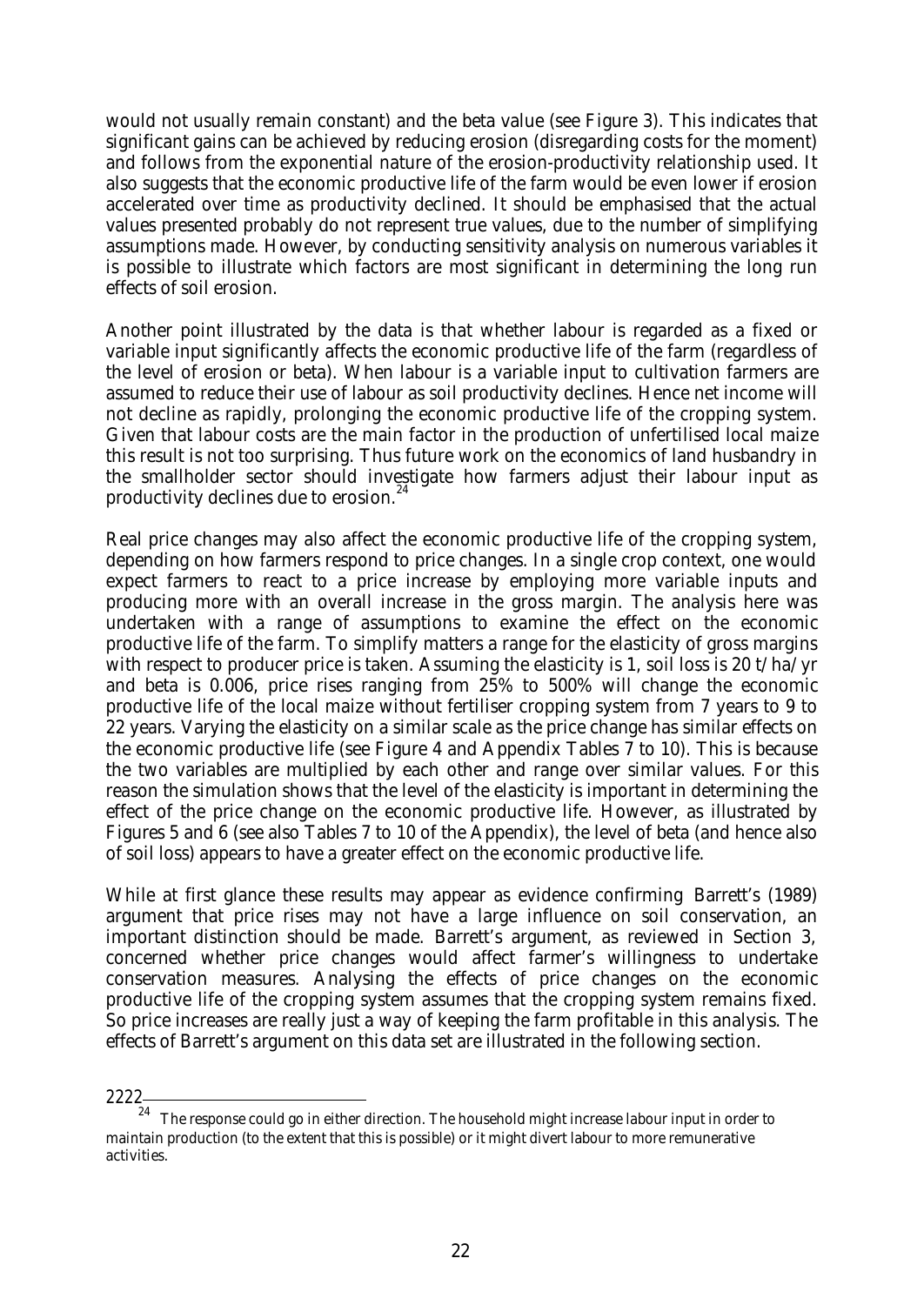# **4.2 Alternative Cropping Systems**

There are different ways of comparing the attractiveness to the farmer of alternative cropping systems as reviewed in Section 3. The most straightforward is to calculate the net present value of income under the alternative systems. Walker has proposed a somewhat different approach, known as the damage function. Another method is to compare the return to labour *ie,* the net incremental present value per unit of labour. This section combines the data set from Malawi with some analysis carried out by Ehui *et al.* (1990) for Nigeria, to assess the attractiveness of an alternative cropping system – no-till – to the Malawian smallholder farmer based on two measures, the present value of incremental net returns (PVINR; a net present value measure<sup>25</sup>) and Walker's damage function (delta). The analysis assumes that households produce a marketable surplus with all values for PVINR and delta reported on a per hectare basis. As in the previous section, the results should be seen as primarily illustrative.

To determine the potential costs and yield effects of the no-till cropping system, data from Ehui *et al.* (1990) was adapted (with some assumptions) for the Malawian smallholder sector. For the no-till analysis, labour costs were reduced by 35% as per Ehui *et al.* (1990; the result is originally from Ngambeki, 1985). The reduction results from lower weeding requirements arising from the increased use of herbicide.<sup>26</sup> As a reliable method for estimating herbicide costs could not be obtained, the analysis was carried out using a wide range of values of 10, 30 and 50  $Mk/ha$ <sup>27</sup> Initial yields for maize were calculated as 900 kg/ha, which exceeds the initial yield for the continuous case of 850 kg/ha by approximately the same percentage (6%) as used by Ehui *et al.* (1990, p. 356).<sup>28</sup> The analysis also includes the cost of a sprayer for the herbicide. Ehui *et al.* (1990, p. 357) estimated the purchase price at \$76. Based on a 1985 exchange rate of 1.68 Mk/\$, the price in Malawi would be 128 Mk. This represents a significant upfront cost for the no-till cropping system.<sup>29</sup>

### 2323

<sup>26</sup>It is possible that labour required for tilling will also be saved. Unlike Ehui *et al.* (1990), this analysis assumes that land has already been cleared given the higher population density in Malawi as compared to Nigeria. Hence no additions or allowances are made for land clearing costs.

 $^{27}\,$  The mid-point of this range, 30 Mk/ha, was calculated by applying the ratio of herbicide to seed costs (equal to 10) from Ehui *et al.* (1990) to the seed costs from the Malawi crop budgets. This somewhat arbitrary procedure was followed because seeds were the only purchased input in the Malawian cropping system, and thus provided a reference point for relative input costs.

 $28$  Note that the traditional and no-till cropping systems were both far more productive in the Nigerian study, exceeding the yields of continuous cultivation in Malawi by 100%-200%.

<sup>29</sup> If the farm purchases the sprayer on credit then income will not drop as much in the first period but will rise more slowly over the rest of the planning horizon as the farm is required to pay off the loan. Evidence from Malawi indicates that credit, particularly medium-term credit required for purchasing major capital inputs, is often not available in the smallholder sector (Barbier and Burgess, 1992, pp. 5-8). Hence it may not be possible for farms to undertake no-till systems even when the PVINR or the damage function value indicate that it might be preferable.

<sup>25</sup>PVINR is calculated by deducting the stream of net income that would be earned by maintaining the existing cropping system from the stream of net income from the proposed cropping system (over the planning horizon) and determining the present value of this "incremental" stream.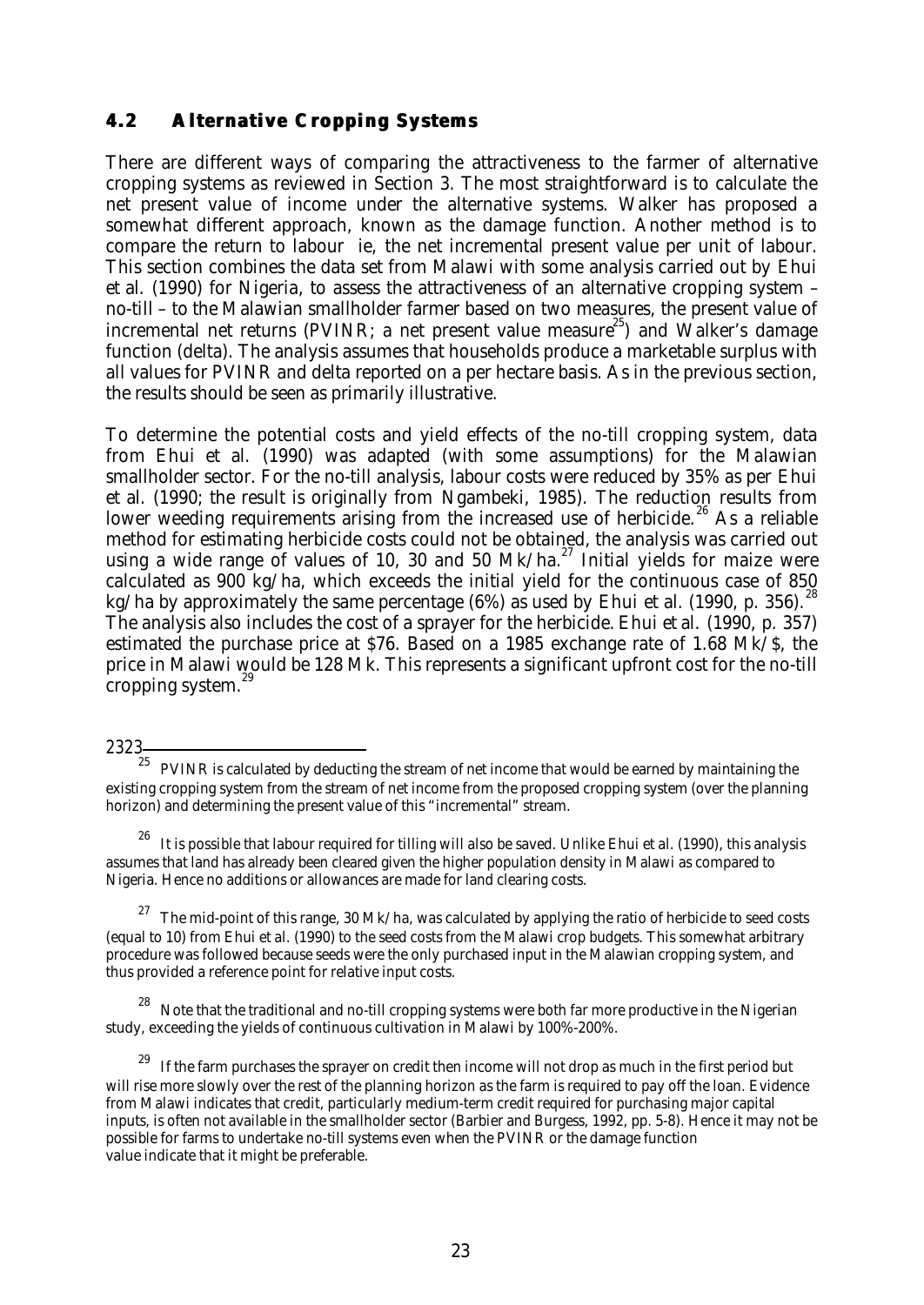The basic difference between the PVINR and delta measures is illustrated in Figures 7 and 8. Figure 7 shows that PVINR measures the difference in net income between investing in the no-till system and not investing at all – the area between the two lines. On the other hand, delta measures the difference in net income between investing in the no-till system this year as opposed to next year – the area between the two lines in Figure  $8.^{30}$  Each measure thus evaluates a different decision on the part of the farmer.

Results of the simulation are reported in Figure 9 and Table 2 for a 10 year planning horizon and using a 10% discount rate.<sup>31</sup> Figure 9 illustrates PVINR (plotted against the left-hand axis) and Walker's damage function (delta; plotted against the right-hand axis) for various levels of beta and herbicide cost assuming that the no-till system reduces soil erosion from 20 to 2 t/ha/yr. Recall from Section 3 that Walker's damage function (ä, or delta) measures the cost to the farmer of maintaining the continuous cultivation system for the current period. Hence negative values for delta imply that it is more attractive to switch to the no-till system while negative values for PVINR indicate that it is more attractive to choose the continuous cultivation system for the length of the planning horizon. To facilitate comparison with PVINR, delta is displayed with the *opposite* sign (*ie*, values are multiplied by -1). Hence positive values of delta in the graphs indicate greater returns to switching to the conservation practice in the initial period, as do positive values of PVINR.

Figure 9 illustrates that whether PVINR or delta favour the adoption of the no-till system depends on the sensitivity of yields to erosion and the cost of herbicide. When yields are less sensitive to erosion (low beta), PVINR indicates that it is more profitable for the farmer to remain with the continuous cultivation system, unless herbicide costs are minimal. On the other hand, delta is positive for low beta and even moderate herbicide costs, thus favouring the adoption of the no-till system in the current year. In general, as the costs of herbicide decrease and sensitivity of yields to erosion increases, delta is faster than PVINR to indicate that farmers should switch to the no-till system. This comparison underlines the importance of understanding the decision-making process at work.

If labour is assumed to be variable rather than fixed, then the no-till option is even more unattractive than continuing with the continuous cultivation, using either the PVINR or damage function measure. The rest of the analysis therefore treats labour as a fixed cost. Since farmers are in fact likely to adjust their labour inputs, the conclusion that this no-till alternative would appeal to farmers only under special circumstances is reinforced.

<sup>30</sup>For illustrative purposes, Figures 7 and 8 do not incorporate the availability of credit for purchasing the sprayer, which must be paid for entirely in the first period.

 $31$  PVINR and delta were also calculated for a 20 year planning horizon but the results are not reported since changing from a 10 to a 20 year horizon did not affect the outcome nearly as much as other variables, such as herbicide costs or discount rates. In general, a longer planning horizon leads to a modest improvement in the attraction of the no-till system, using either the PVINR or delta measure. This results from the fact that, with a longer planning horizon, additional periods of higher net income under the no-till system are taken into account (see Figures 7 and 8).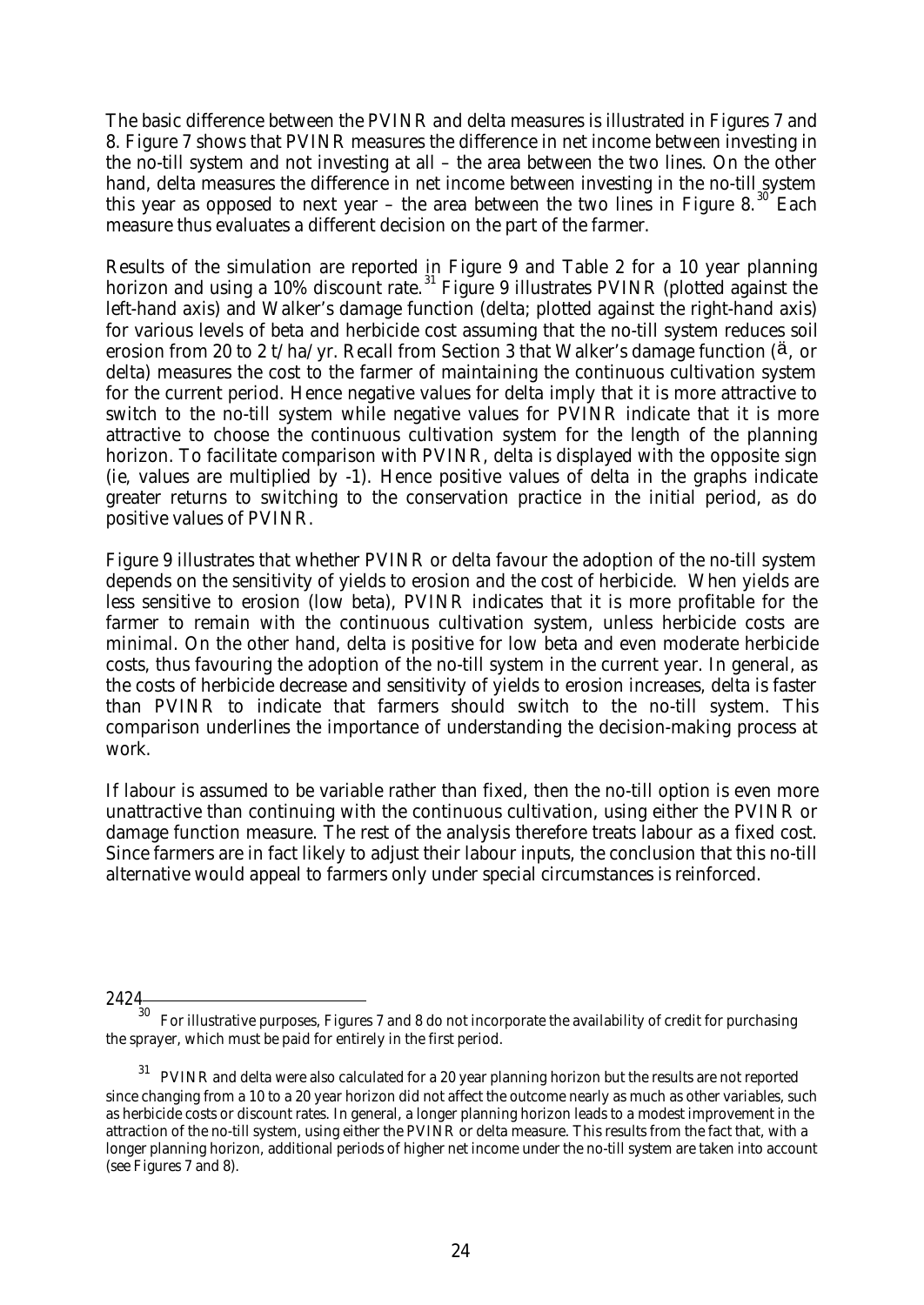



### **Figure 8: Investing This Year vs. Investing Next Year**



Herbicide Cost = 30 Mk/ha Labour fixed

Assumptions for Both Figures: Beta = 0.006 Soil Erosion Reduced from 20 to 2 t/ha/yr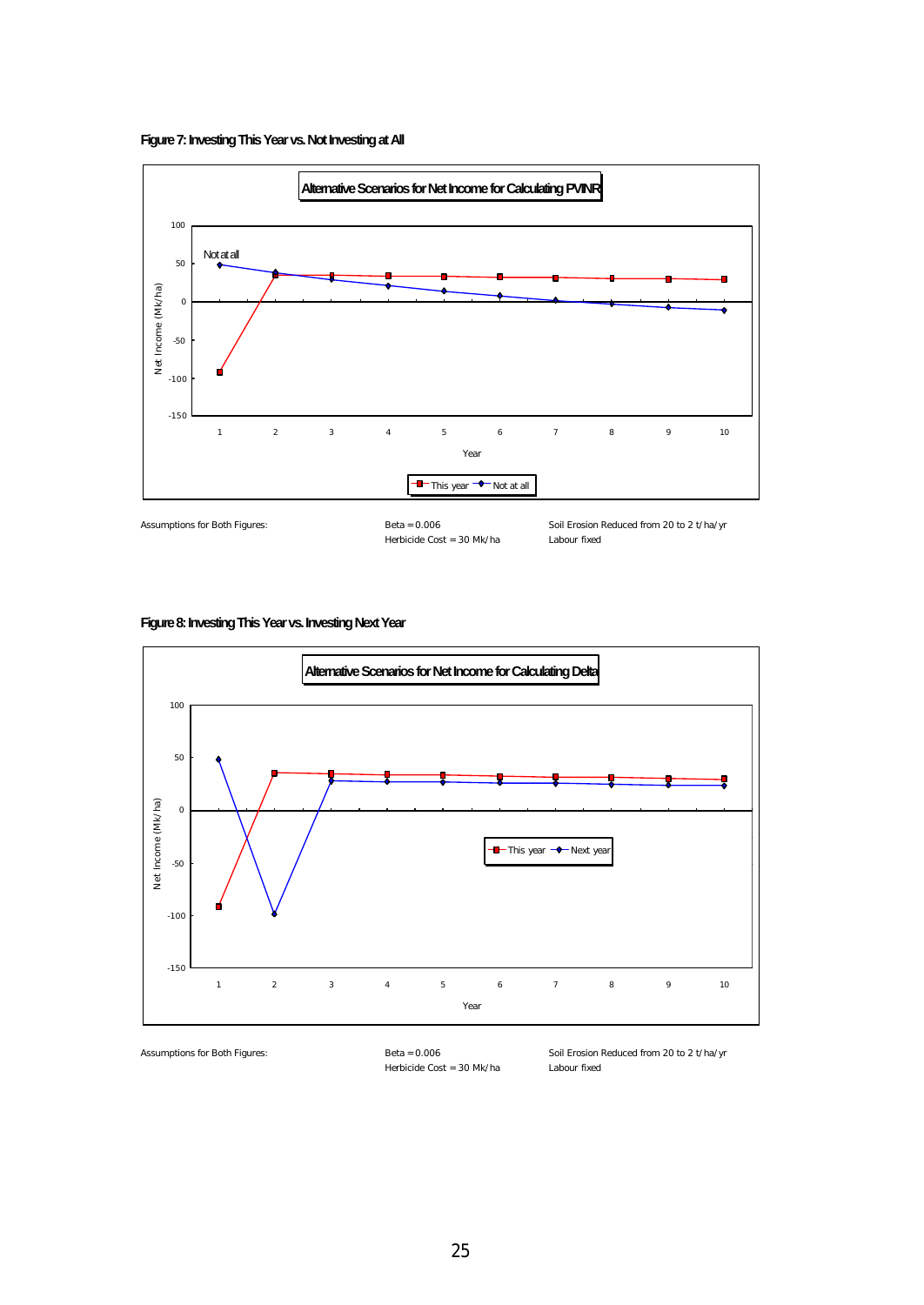#### **Figure 9: PVINR and Delta as a Function of Herbicide Costs for Various Beta's**



Soil Loss reduced to 2 t/ha/yr with no-till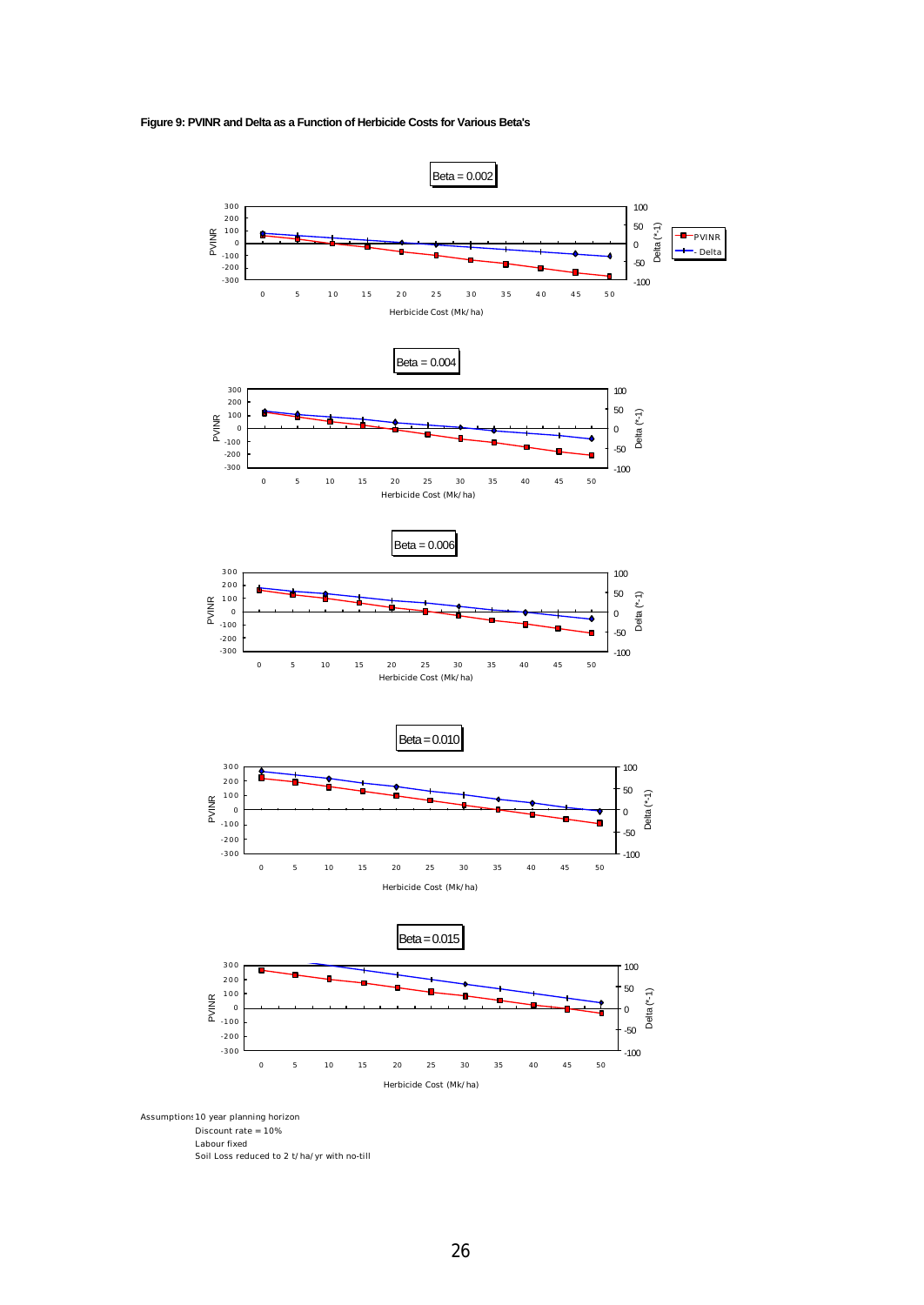#### **Table 2: Calculation of PVINR and Walker's Damage Function No-till Cropping System for Different Costs of Herbicide**

|                                                                           | 0.002            | 0.004         | Beta<br>0.006  | 0.010          | 0.015           |
|---------------------------------------------------------------------------|------------------|---------------|----------------|----------------|-----------------|
| <b>PVINR</b>                                                              |                  |               |                |                |                 |
| Herbicide Cost                                                            |                  |               |                |                |                 |
| 10                                                                        | (2.15)           | 54.49         | 98.68          | 160.35         | 205.16          |
| 30                                                                        | (135.34)         | (76.75)       | (30.66)        | 34.68          | 83.85           |
| 50                                                                        | (268.53)         | (207.99)      | (160.00)       | (90.99)        | (37.46)         |
| <b>Walker's Damage</b><br>Function $(* -1)$<br>Herbicide Cost<br>10<br>30 | 13.56<br>(10.44) | 29.72<br>1.99 | 44.75<br>13.55 | 71.69<br>34.29 | 100.17<br>56.20 |
| 50                                                                        | (34.45)          | (25.74)       | (17.64)        | (3.12)         | 12.22           |
| <b>Bishop's Recurrent</b><br>Loss                                         | 24.02            | 47.10         | 69.27          | 111.04         | 158.77          |

Assumptions: 10 year planning horizon

Discount rate = 10% Labour fixed

Soil Loss reduced from 20 to 2 t/ha/yr with no-till





#### **Figure 11: Delta (\*-1) for Various Betas and Discount Rates**



Assumptions for Figures 10 and 11:

10 year planning horizon<br>herbicide cost = 30 Mk/ha Soil erosion reduced to 2 t/ha/yr Labour fixed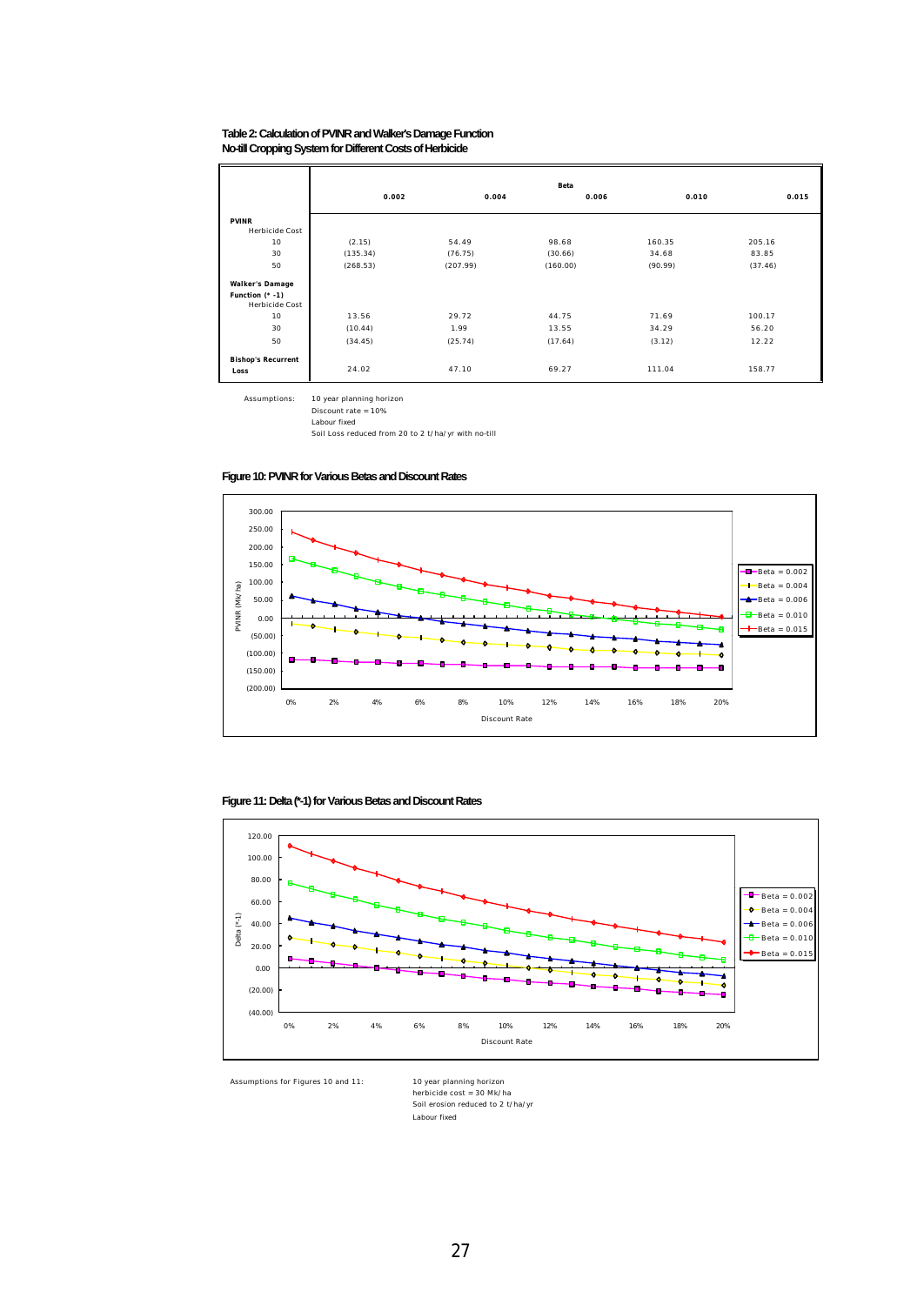It is worth noting that the values for PVINR are typically greater in absolute terms than those for the damage function. This results from the fact that the former measures the attractiveness of switching to the no-till system for the duration of the *entire* planning horizon, while the damage function indicates the difference between the two systems based on only one period (but examining the effects over the entire planning horizon, the user cost). Thus the values for PVINR are quite substantial, greatly exceeding net income in a given year, while the damage function values tend to be more modest.

Table 2 also reports values for Bishop's "recurrent" loss calculation (the value of one year's productivity loss – per hectare – sustained over the planning horizon). These are based purely on the continuous cultivation system and show, as reported by Bishop (1990), quite substantial losses. In spite of these potential losses, the PVINR measures and the damage function estimates generally favour the maintenance of the continuous cultivation system (for the parameters specified in Table 2). This comparison demonstrates the importance of comparing alternative cropping systems, since some losses in future yields may not be avoidable regardless of the system employed.

Figures 10 and 11 show the results of PVINR and delta for various discount rates and beta values. The results illustrate the considerable effect of the discount rate on the appeal of investing in the no-till system to maintain higher yields in the future. For example, even assuming that the no-till system almost eliminates erosion (reduced from 20 to 2 t/ha/yr), PVINR becomes positive at lower discount rates only for higher values of beta. This suggests that in addition to the effectiveness of the no-till system in reducing erosion and the cost of additional inputs required, the attractiveness of such a system will be influenced significantly by the farmer's discount rate. Thus the appeal of the no-till system depends on both the purely technical attributes of the system as well as the behavioural characteristics of the farmer.

Given the importance of the effectiveness of the no-till system in reducing erosion, switching values for the annual soil loss under the no-till system were calculated for both PVINR and the damage function assuming various costs of herbicide and a 10% discount rate.<sup>32</sup> Figures 12 and 13 indicate that for low cost of herbicide, the no-till system need only achieve a modest improvement in the rate of soil loss for PVINR or delta to favour a switch. As herbicide costs increase, though, whether the no-till system can even appear attractive depends heavily on the sensitivity of yields to erosion (beta). For low beta (and thus low sensitivity of yields to erosion), higher herbicide costs quickly outweigh yield improvements, even if erosion is completely eliminated (as indicated in Figures 12 and 13 by the lines meeting the horizontal axis). Yet again, the results also illustrate how delta tends to favour early adoption of the no-till system more than does PVINR.

As can be seen from Figure 14, PVINR and delta (multiplied by -1) decline over time. This implies that the attraction of the no-till system decreases as erosion proceeds over time and the farmer continues with the existing, more erosive cropping system. This feature results

<sup>32</sup>The switching value is the maximum level of soil erosion that must be achieved under the no-till system for that system to appear attractive according to PVINR or delta (assuming, as always, that the continuous cultivation system is initially experiencing erosion at a rate of 20 t/ha/yr). The switching value is thus calculated by setting either PVINR or delta to 0 and solving the simulation for the annual rate of soil loss (under the no-till system).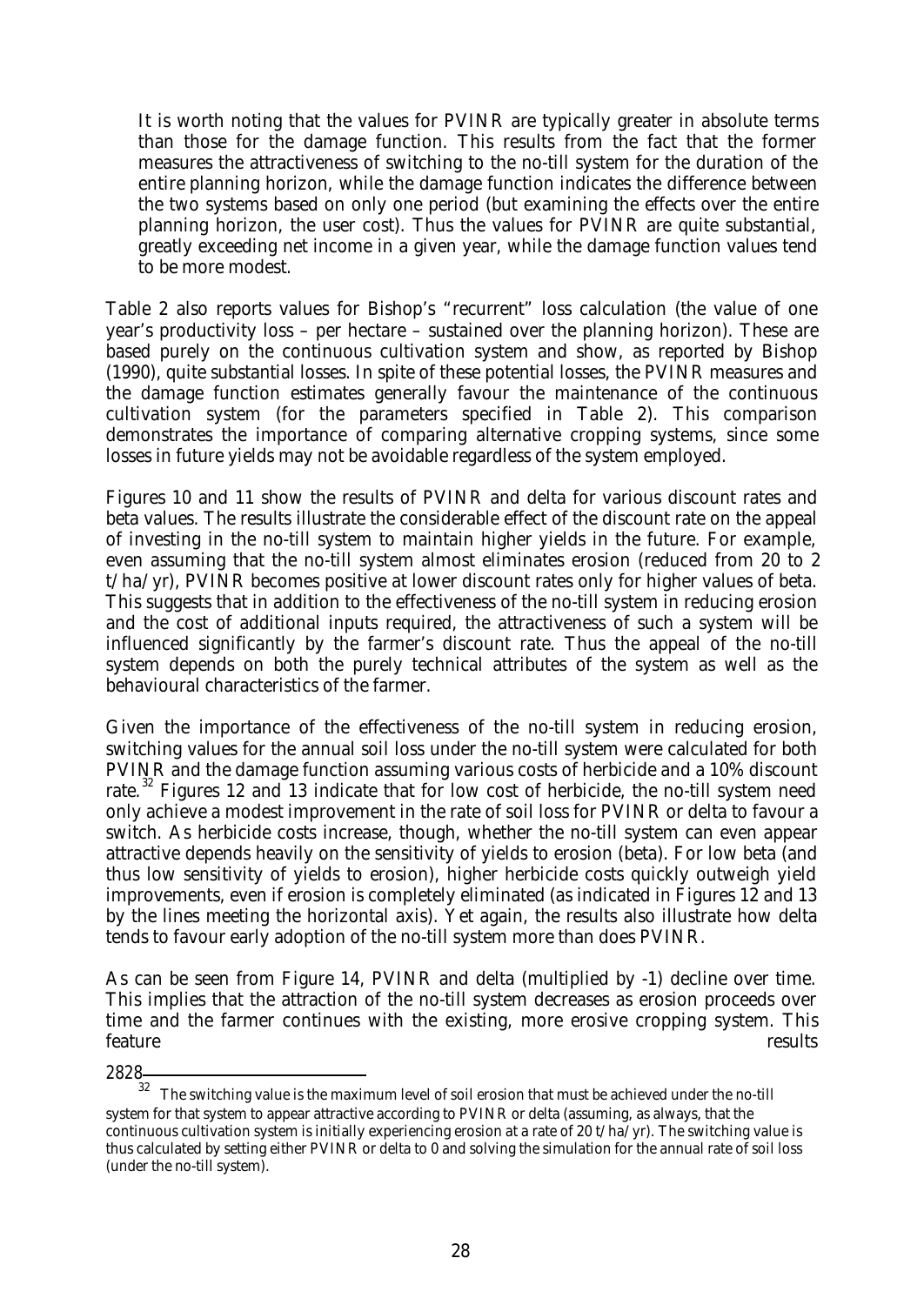**Figure 12: Switching Values for Soil Erosion to be Achieved under the No-till Cropping System for PVINR to favour the No-till System for Varying Costs of Herbicide**



**Figure 13: Switching Values for Soil Erosion to be Achieved under the No-till Cropping System for Delta to favour the No-till System for Varying Costs of Herbicide**





**Figure 14: PVINR and Delta over time**





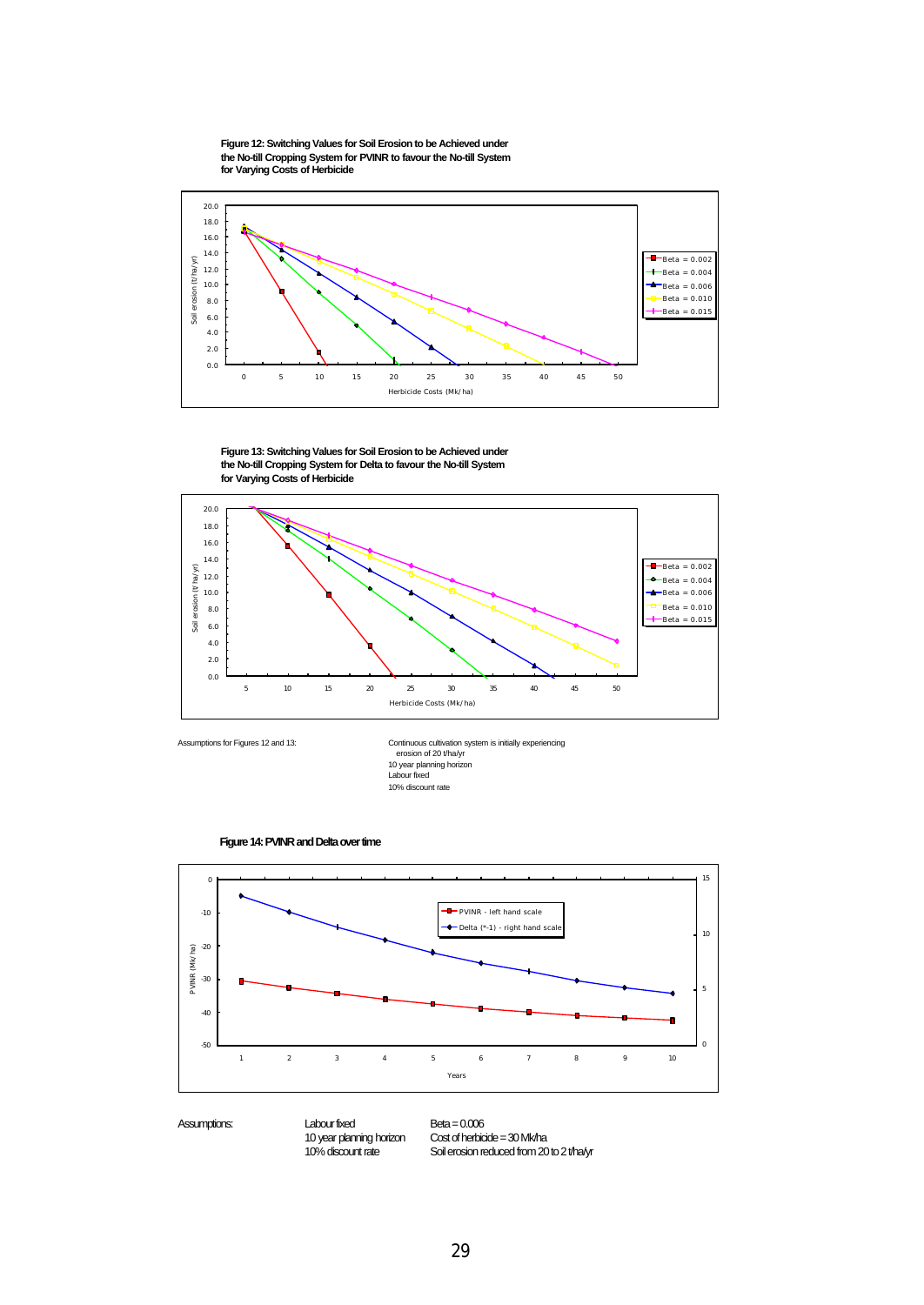from the functional form for the erosion-productivity relationship (with increasing marginal productivity of soil) and the assumptions in the simulation that this relationship is stable over time (a ten-year period) as erosion proceeds. Again, as noted above, one would expect to see some changes in this relationship, particularly an accelerating (or abrupt) decline in productivity, as soil reaches critical levels.<sup>3</sup>

Figures 15 to 18 show changes in PVINR and delta (per hectare) for output price rises under various assumptions about the price elasticity of gross margins and the discount rate.<sup>34</sup> The results demonstrate the importance of both variables in determining the influence of a price rise on the attractiveness of adopting the no-till system.<sup>35</sup> At low to moderate discount rates, no-till's appeal increases with price increases because the no-till system involves both higher initial yields as well as higher future yields due to decreased erosion. However, Figures 17 and 18 show that, at a discount rate of 20%, output price rises have little effect on the appeal of the no-till system. Indeed, PVINR actually decreases with greater price rises (under base case assumptions). At such a high discount rate, the stream of future improvements in net income is given less consideration than the immediate drop in net income resulting from investment in the no-till system.

The results indicate that substantial producer price increases may dramatically increase the incentive for farmers with a low to moderate discount rate to adopt soil-conserving practices. This contrasts sharply with Barrett's theoretical results discussed in Section 3 and underscores the impact that price changes can have on the appeal of various cropping systems, thus confirming Barbier's result and the argument advanced in Section 3. The analysis therefore further suggests that soil conservation measures are best evaluated as alternative cropping systems, rather than as inputs to an existing system, or production function.

To be more realistic, an analysis of the attractiveness of alternative cropping systems should address the whole range of such possibilities. Alternatives include both other biological conservation measures, such as agroforestry systems, as well as mechanical measures, such as contour bands. Such alternatives are not evaluated here due to the lack of data but the analysis would be similar.<sup>36</sup> Most techniques require a greater amount of

<sup>33</sup>For example, once the soil is completely eroded away, yields would obviously drop to zero. This highlights the fact that estimated relationships, such as Lal's (see Equation 1), are not intended to describe what happens at extremes.

<sup>&</sup>lt;sup>34</sup> Recall that the simulation assumes that households are surplus-producing. Food deficit households may suffer as a result of output price rises and an analysis of the attractiveness of alternative cropping systems under such circumstances would have to be carried out independently.

Both sets of figures were calculated using base case assumptions (beta =  $0.006$ ; cost of herbicide = 30 Mk/ha; soil erosion reduced from 20 to 2 t/ha/yr by adopting the no-till system; and a 10 year planning horizon) which result in delta favouring adoption of the no-till system and PVINR indicating that it is more profitable to remain with the continuous cultivation system. As in Figure 9, this dichotomy disappears as the assumptions move towards a combination of either low sensitivity of yields to erosion (low beta) and high herbicide cost, or the other way around.

While mechanical systems have been widely promoted in the past, there is growing opinion among soil scientists that biological or agronomic measures, such as no-till and alley cropping, offer greater promise in terms of decreasing erosion and maintaining or even increasing yields (Lal, 1990). While some information is available on the effects of mechanical systems on soil erosion in Malawi (Amphlett, 1990), little is known about their construction and maintenance costs and their impact on yields. Similarly, although much research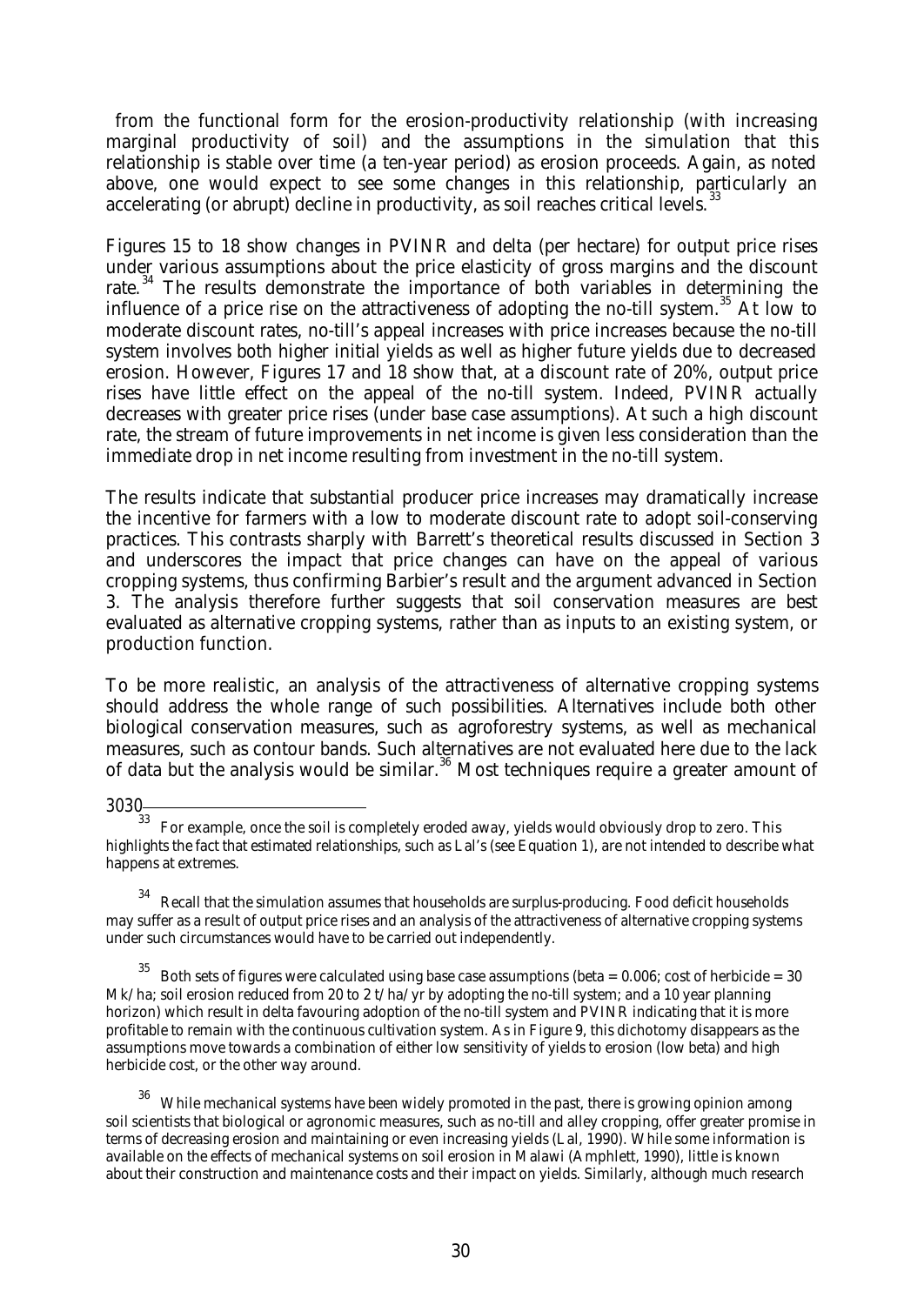inputs, and thus costs, either initially and/or on a regular basis, in return for higher yields and revenues. Initial costs, both financial and in terms of labour, can be quite substantial and are arguably the main constraint facing farmers wishing to adopt soilconserving cropping systems. It is possible to imagine therefore that the results would be somewhat similar to those produced for the no-till system. For the smallholder sector cultivating local maize without fertiliser, the effect on yields might often be too small to outweigh the costs.

An interesting exercise would therefore be to conduct such a simulation using relative levels (percentage increase in investment and recurrent costs, initial level of soil erosion relative to subsequent lower level achieved) as opposed to empirical values, to explore whether any broad conclusions can be drawn. It may be possible to define general rules for when soil conservation activities will appear attractive or not, based on relative values of the parameters.

l

is being undertaken in Malawi on agroforestry systems (Barbier and Burgess, 1992a), data could not be obtained on the costs of such systems. Ehui *et al.* (1990) compared two such systems in their study of Nigeria but did not include any initial capital costs for the alley-cropping systems (purchase of seedlings and labour to plant and tend to them).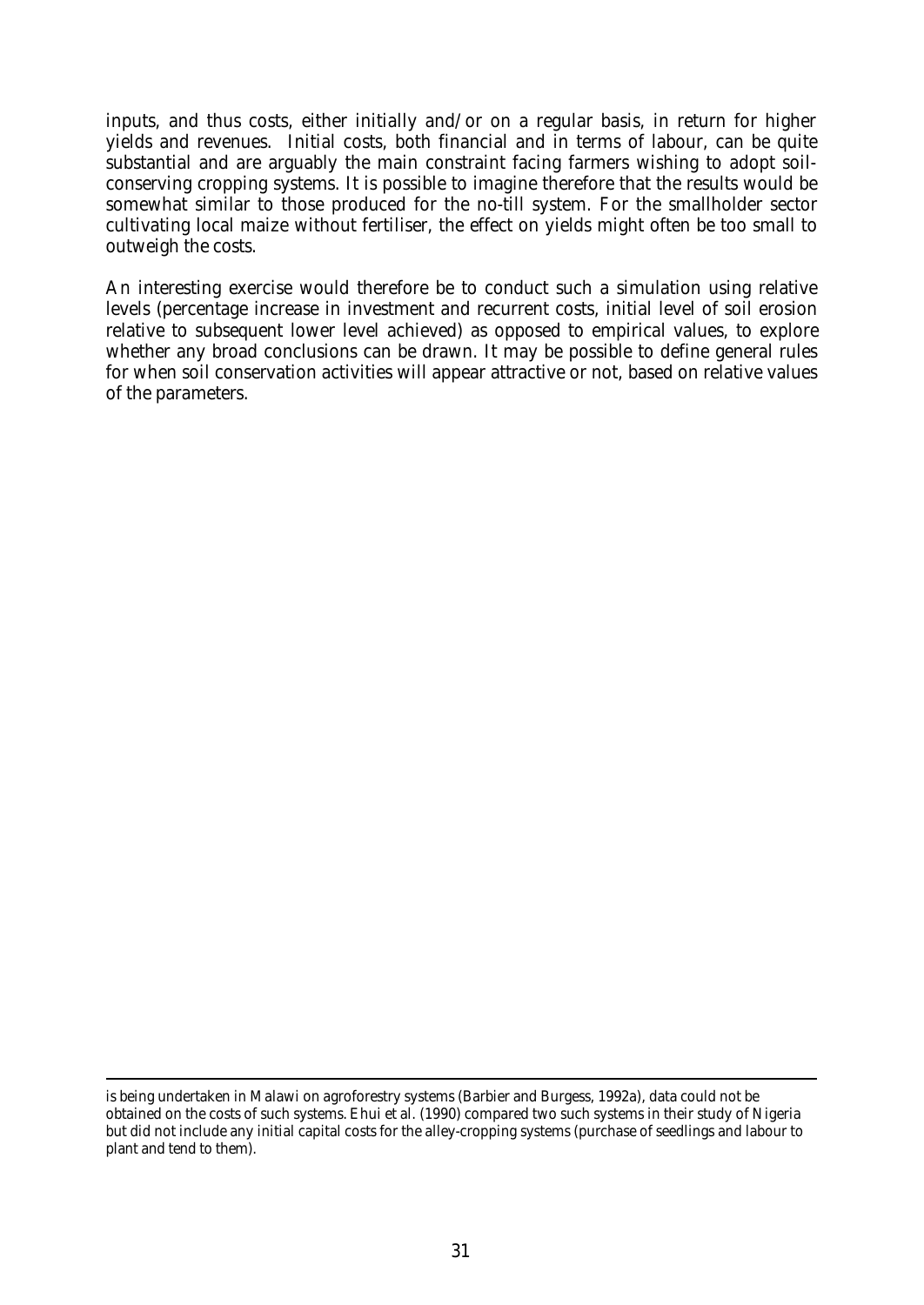#### **Figure 15: PVINR for the No-till System for Various Output Price Changes and Price Elasticities of Gross Margins**



#### **Figure 16: Delta (\*-1) for the No-till System for Various Price Changes and Price Elasticities of Gross Margins**



Assumptions for Figures 15 and 16: Labour fixed Labour fixed<br>
10 year planning horizon<br>
10 year planning horizon<br>
Eeta = 0.006 10 year planning horizon<br>
10 year planning horizon<br>
10% discount rate<br>
10% discount rate Soil erosion reduced from 20 to 2 t/ha/yr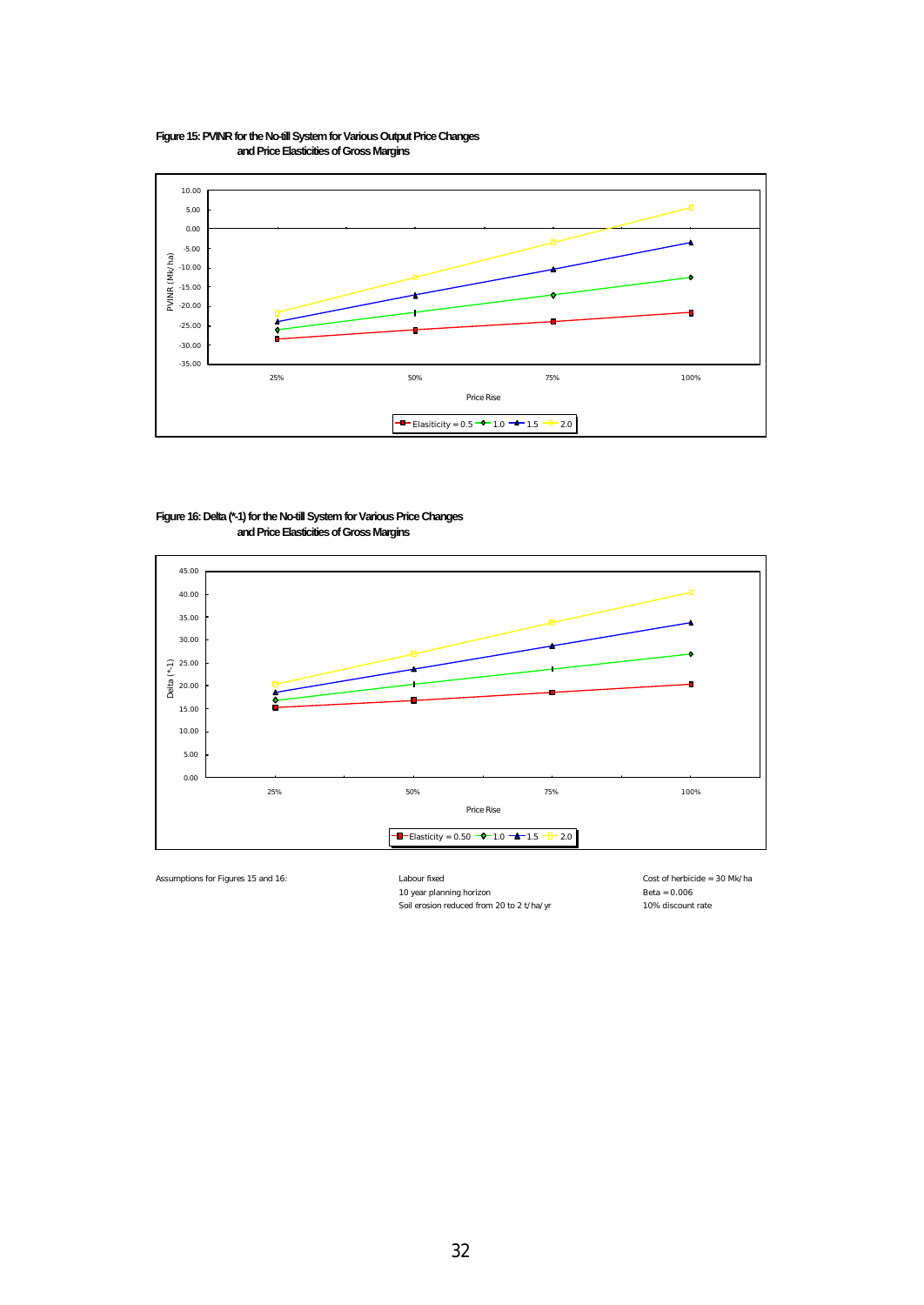### **Figure 17: PVINR for the No-till System for Various Output Price Changes and Discount Rates**



### **Figure 18: Delta (\*-1) for the No-till System for Various Output Price Changes and Discount Rates**



Assumptions for Figures 17 and 18: Labour fixed Labour fixed<br>
10 year planning horizon<br>
20 year planning horizon<br>
20 year planning horizon<br>
20 year planning horizon 10 year planning horizon<br>
Soil erosion reduced from 20 to 2 t/ha/yr<br>
Unitary price elasticity Soil erosion reduced from 20 to 2 t/ha/yr

of gross margins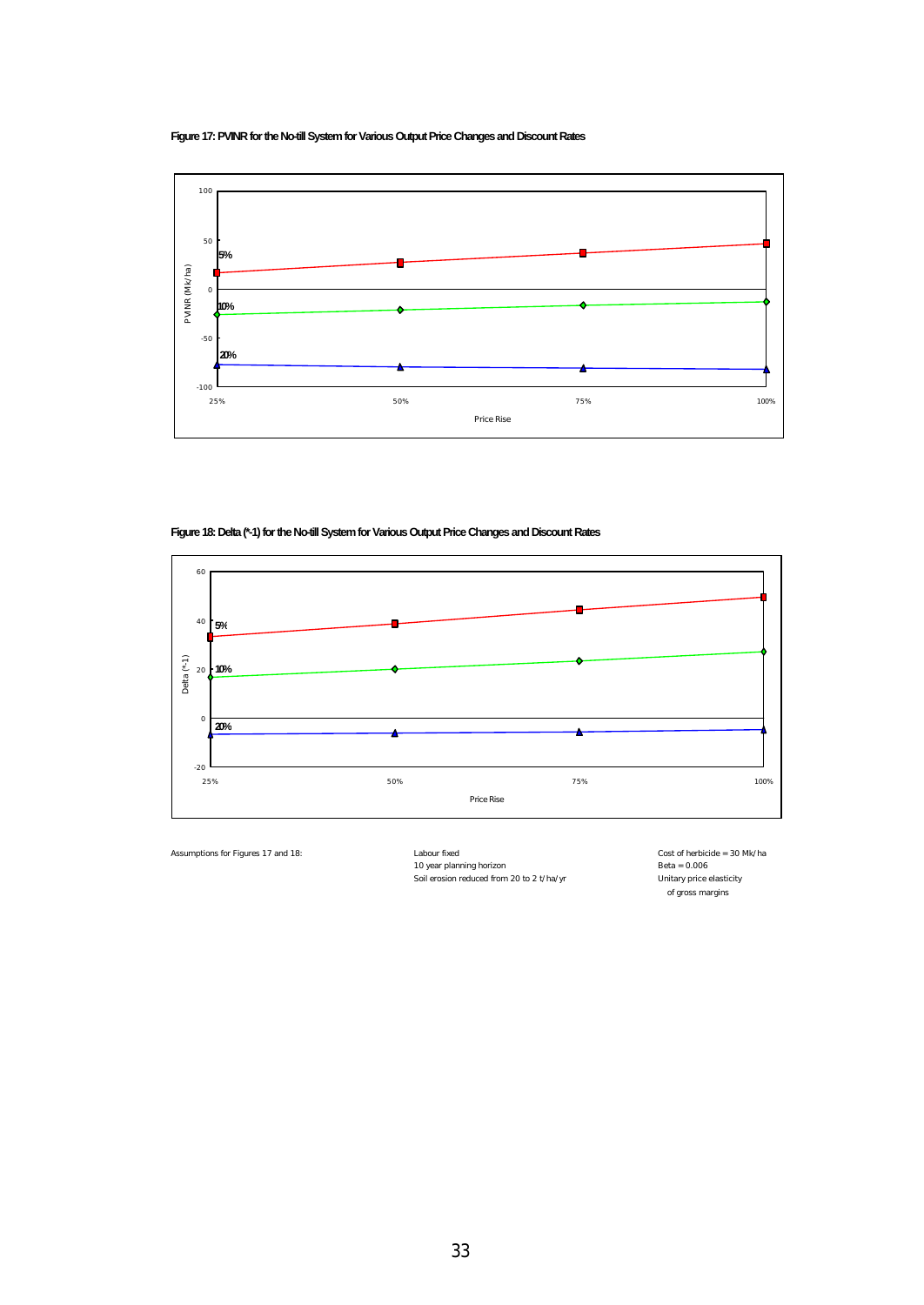# **5. CONCLUSION**

Empirical analysis of soil erosion and conservation is complicated in physical and agronomic respects. This leads to complex economic analysis as well. Nevertheless, economics has an important role to play in analysing the trade-offs involved in soil conservation. Unfortunately, little empirical work has been carried out on the economics of soil conservation on small farms in developing countries.

This paper emphasises the importance of looking at soil conservation measures as alternative cropping systems with separate production functions. An examination of some of the theoretical models in this area suggests that omitting this critical feature may result in misleading predictions of farmer behaviour. The simulation results offer preliminary evidence of this finding.

The simulation revealed the importance of certain factors in affecting the incentives facing farmers to adopt conservation investments. In particular, the analysis confirms the importance of ongoing costs (such as additional inputs or maintenance costs) of any alternative cropping system, as well as the key role played by the discount rate. For future empirical applications, attention should focus on assessing what these are for farmers in various circumstances. In addition, as mentioned above, the study finds support for the hypothesis that agricultural pricing policies may play a significant role in determining incentives facing farmers regarding conservation. Lastly, the results demonstrate that in a situation of already low yields and low labour productivity in agriculture, soil conserving systems may not be very attractive to the farmer despite significant rates of erosion, because the gains from decreased soil erosion do not translate into substantial additional revenue.

The simulation assumes that credit is not available to the smallholder farmer, based on evidence from Barbier and Burgess (1992a). Use of credit for initial purchases (*eg,* herbicide sprayer) would have a significant effect on the analysis. But such extensions should await the availability of more empirical data on the relationship between erosion, conservation and productivity for at least two reasons: the large number of arbitrary assumptions adopted in order to conduct the simulations; and the lack of sufficient information to model whole farm systems as opposed to single crop budgets.

The simulation also illustrates how different techniques for modelling farmers' perceptions of the costs and benefits of alternative cropping systems can significantly affect the results. More specifically, the simulation demonstrates that Walker's damage function may define the choice of options more accurately than a conventional net present value calculation. Walker's damage function describes the farmer's decisionmaking process in a dynamic, or iterative, fashion. Indeed, if one characterises the conventional net present value calculation as a typical cost-benefit analysis, then the damage function approach can be seen as a way of altering the starting time for the investment. Additional insights may be obtained from incorporating some of the recent work on investment theory (Dixit and Pindyck 1994) so that the uncertainty – of future prices, costs and yields – faced by African farmers in assessing the timing of any conservation investment could be included in the analysis.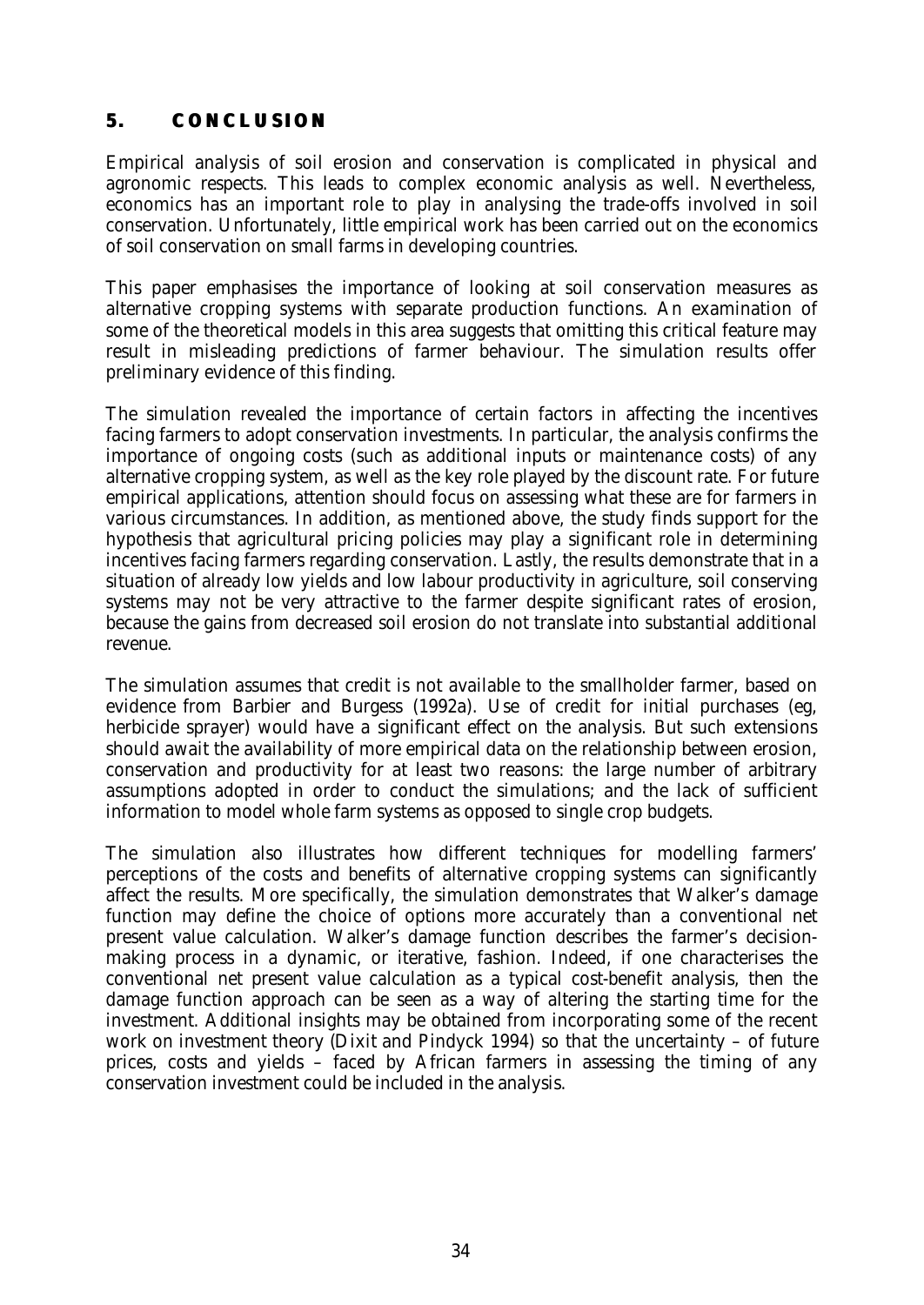### **6. BIBLIOGRAPHY**

- Ahmad YJ, S El Serafy and E Lutz. Editors. 1989. *Environmental Accounting for Sustainable Development*. Washington D.C.: World Bank.
- Amphlett MB. 1990. A Field Study to Assess the Benefits of Land Husbandry in Malawi. In Boardman *et al.*
- Barbier EB. 1988. *The Economics of Farm-level Adoption of Soil Conservation Measures in the Uplands of Java*. Environment Department Working Paper No. 11. Washington D.C.: World Bank.
- Barbier EB. 1990a. The Farm-Level Economics of Soil Conservation: The Uplands of Java. *Land Economics* 66(2):199-211.
- Barbier EB. 1990b. *Natural Resource Degradation: Policy, Economics and Management*. Gatekeeper Series No. LEEC 90-01. London: IIED/UCL London Environmental Economics Centre.
- Barbier EB. 1991. *The Role of Smallholder Producer Prices in Land Degradation: The Case of Malawi*. LEEC Paper DP 91-05. London: IIED/UCL London Environmental Economics Centre.
- Barbier EB and JT Bishop. 1992. *Economic and Social Values Affecting Soil and Water Conservation in Developing Countries*. Paper presented at the 47th Annual Meeting of the Soil and Water Conservation Society, 8-12 August 1992, Baltimore, Maryland.
- Barbier EB and Burgess JC. 1992a. *Malawi Land Degradation in Agriculture*. Environment Department Divisional Working Paper No. 1992-37. Washington D.C.: World Bank.
- Barbier EB and JC Burgess. 1992b. *Agricultural Pricing and Environmental Degradation*. Background Paper for World Development Report 1992. Washington D.C.: World Bank.
- Barrett S. 1989. *Optimal Soil Conservation and the Reform of Agricultural Pricing Policies*. LEEC Paper 89-08. London: IIED/UCL London Environmental Economics Centre.
- Bishop J. 1990. *The Cost of Soil Erosion in Malawi*. Draft Report for Malawi Country Operations Division, World Bank.
- Bishop J. 1992. *Economic Analysis of Soil Degradation*. Gatekeeper Series No. LEEC 92-01. London: IIED/UCL London Environmental Economics Centre.
- Bishop J and J. Allen. 1989. *The On-Site Costs of Soil Erosion in Mali*. Environment Department Working Paper No. 21. Washington D.C.: World Bank.
- Blaikie P and Brookfield H. 1987. *Land Degradation and Society*. London and New York: Methuen.
- Boardman J, IDL Foster and JA Dearing. Editors. 1990. *Soil Erosion on Agricultural Land*. Chichester: Wiley and Sons.
- Bojo J. 1991. Economics and Land Degradation. *Ambio* 20 (2):75-79.
- Burt OR. 1981. Farm Level Economics of Soil Conservation in the Palouse Area of the Northwest. *American Journal of Agricultural Economics* 63:83-92.
- Ciriacy-Wantrup SV. 1952. *Resource Conservation: Economics and Policies*. Berkeley: University of California Press.
- Clark JS and WH Furtan. 1983. An Economic Model of Soil Conservation/Depletion. *Journal of Environmental Economics and Management* 10:356-70.
- Collins RA and JC Headley. 1983. Optimal Investment to Reduce the Decay Rate of an Income Stream: The Case of Soil Conservation. *Journal of Environmental Economics and Management* 10:60-71.
- Crosson P. 1983. *Soil Erosion in Developing Countries: Amounts, Consequences and*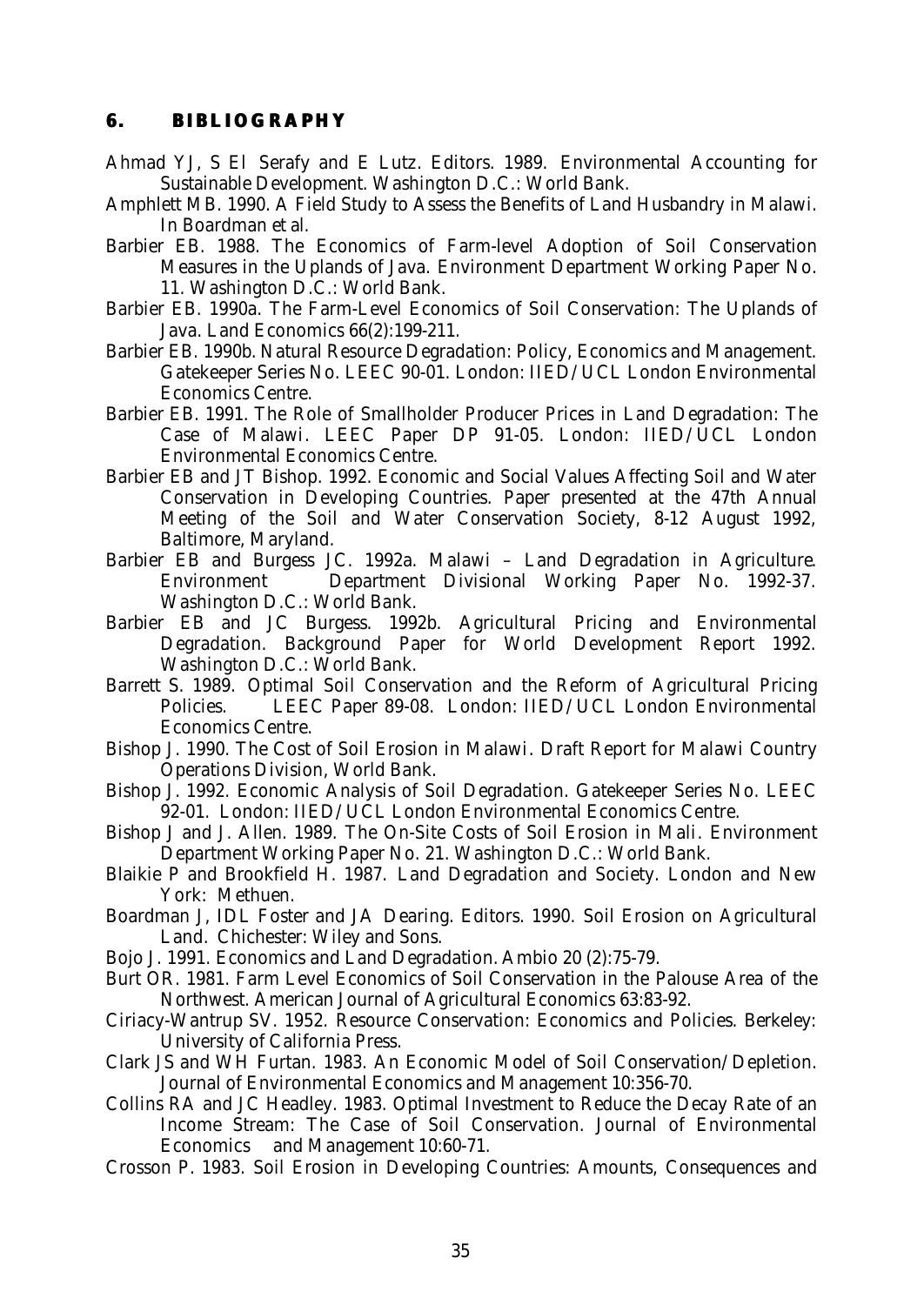*Policies*. Paper presented at the University of Wisconsin, Department of Agricultural Economics, 15 November 1983.

- Dickson EJ and G Fox. 1989. *The Costs and Benefits of Erosion Control on Cropland in Southwestern Ontario*. Guelph, Ontario: Department of Agricultural Economics and Business, Ontario Agricultural College, University of Guelph.
- Dixit AK and RS Pindyck. 1994. *Investment Under Uncertainty*. Princeton, New Jersey and Chichester, West Sussex: Princeton University Press.
- Ehui SK and TW Hertel. 1989. Deforestation and Agricultural Productivity in the Cote d'Ivoire. *American Journal of Agricultural Economics* 71:703-11.
- Ehui SK, BT Kang and DSC Spencer. 1990. Economic Analysis of Soil Erosion Effects in Alley Cropping, No-till and Bush Fallow Systems in South Western Nigeria. *Agricultural Systems* 34:349-68.
- El Serafy S. 1989. The Proper Calculation of Income from Depletable Natural Resources. In Ahmad *et al.* (1989).
- El-Swaify SA, WC Moldenhauer and A Lo. Editors. 1985. *Soil Erosion and Conservation*. Ankeny, Iowa: Soil Conservation Society of America.
- Ervin CA and DE Ervin. 1982. Factors Affecting the Use of Soil Conservation Practices: Hypotheses, Evidence and Policy Implications. *Land Economics* 58(3):277-92.
- Fox G and EJ Dickson. 1988. *What's Economic About the Economic Costs of Soil Erosion to Canadian Farmers?* Guelph, Ontario: University of Guelph, Department of Agricultural Economics and Business Discussion Paper DP88/3.
- Hudson, N. 1971. *Soil Conservation*. London: BT Batsford Ltd.
- International Monetary Fund (IMF). 1991. *International Financial Statistics Yearbook*. Washington: IMF.
- Keynes JM. 1936. *The General Theory of Employment, Interest and Money*. London: MacMillan.
- Kiker C and G Lynne. 1986. An Economic Model of Soil Conservation: Comment. *American Journal of Agricultural Economics* 68:739-42.
- Lal R. 1981. Soil Erosion Problems on Alfisols in Western Nigeria. VI. Effects of Erosion on Experimental Plots. *Geoderma* 25:215.
- Lal R. 1987. Effects of Erosion on Crop Productivity. *Critical Reviews in Plant Sciences*, 5(4):303-67.
- Lal R. 1988. Editor. *Soil Erosion Research Methods*. Ankeny, Iowa: Soil Conservation Society of America.
- Lal R. 1990. *Soil Erosion in the Tropics: Principles and Management*. New York: McGraw- Hill, Inc.
- Lipton M. 1987. Limits of Price Policy for Agriculture: Which Way for the World Bank. *Policy Development Review* 5:197-215.
- Magrath W and P Arens. 1989. *The Costs of Soil Erosion on Java: a Natural Resource Accounting Approach*. Environment Department Working Paper No. 18. Washington D.C.: World Bank.
- McConnell KE. 1983. An Economic Model of Soil Conservation. *American Journal of Agricultural Economics* 65:83-89.
- Miranda LM. 1992. Landowner Incorporation of On-site Soil Erosion Costs: an Application to the Conservation Reserve Program. *American Journal of Agricultural Economics* 74:434-43.
- Morgan RPC. 1979. *Soil Erosion*. London: Longman.
- Pearce D and A Markandya. 1989. Marginal Opportunity Cost as a Planning Concept. In chramm and Warford (1989).
- Repetto R. 1988. *Economic Policy Reform for Natural Resource Conservation*.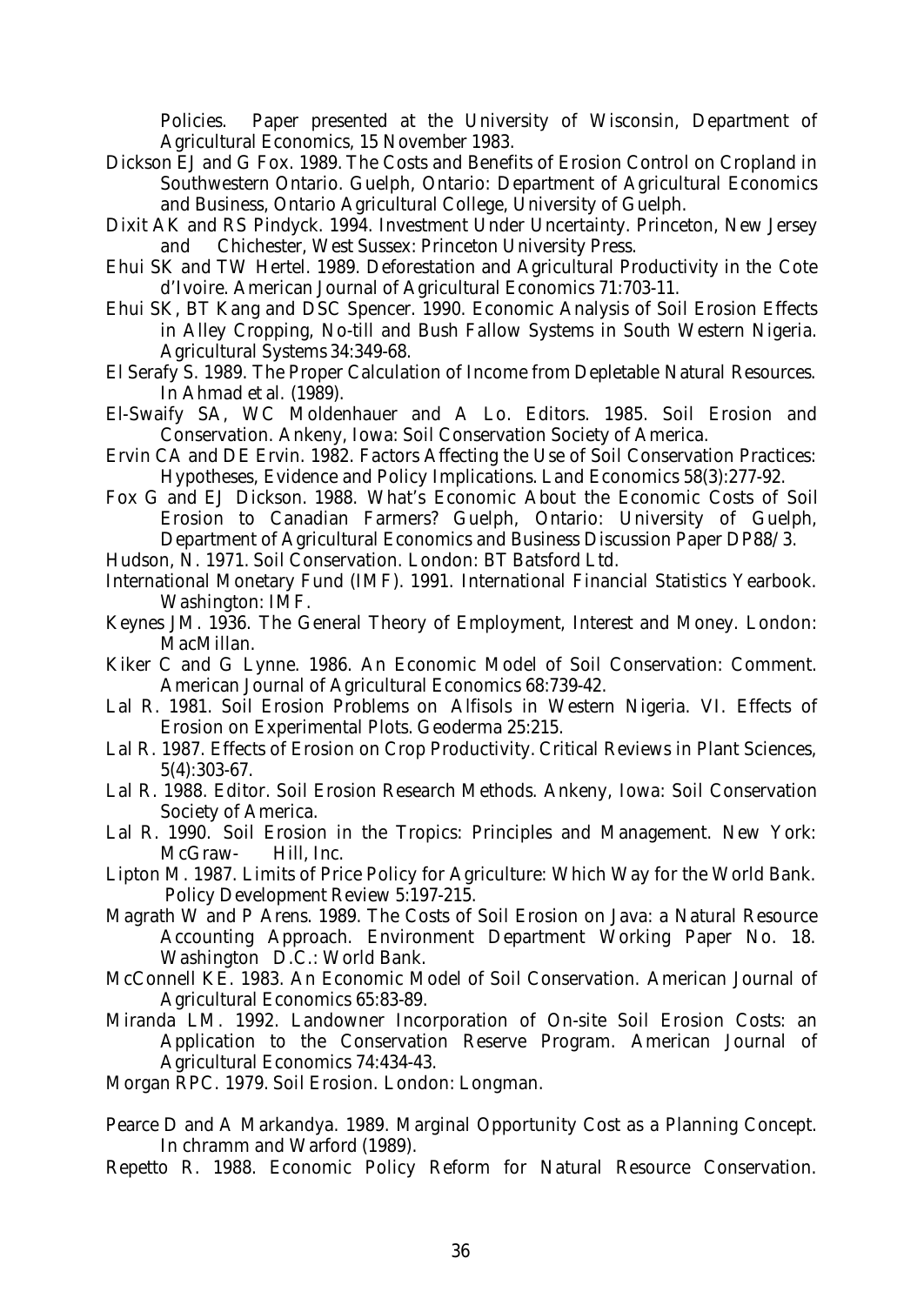Environment Department Working Paper No. 4. Washington D.C.: World Bank.

- Schramm G and J Warford. Editors. 1989. *Environmental Management and Economic Development*. Washington D.C.: World Bank.
- Seitz WD and ER Swanson. 1980. Economics of Soil Conservation from the Farmer's Perspective. *American Journal of Agricultural Economics* 62:1084-92.
- Shortle JS and JA Miranowski. 1987. Intertemporal Soil Resource Use: Is it Socially Excessive? *Journal of Environmental Economics and Management* 14:99-111.
- Southgate D, F Hitzhusen and R Macgregor. 1984. Remedying Third World Soil Erosion Problems. *American Journal of Agricultural Economics* 66:879-884.
- Stocking M. 1984. *Erosion and Soil Productivity: a Review*. Rome: Soil Conservation Programme; Soil Resources, Management and Conservation Service; Land and Water Development Division; Food and Agriculture Organisation (FAO).
- Stocking MA and A Pain. 1983. *Soil Life and the Minimum Soil Depth for Productive Yields: Developing a New Concept*. Development Studies Discussion Paper No. 150. University of East Anglia.
- Taylor DB *et al.* 1986. Farm-level Economics of Soil Conservation in the Palouse Area of the Northwest:Comment. *American Journal of Agricultural Economics* 68:364- 66.
- Walker DJ. 1982. A Damage Function to Evaluate Erosion Control Economics. *American Journal of Agricultural Economics* 64:690-98.
- Walker DJ and DL Young. 1986. The Effect of Technical Progress on Erosion Damage and Economic Incentives for Soil Conservation. *Land Economics* 62:83-93.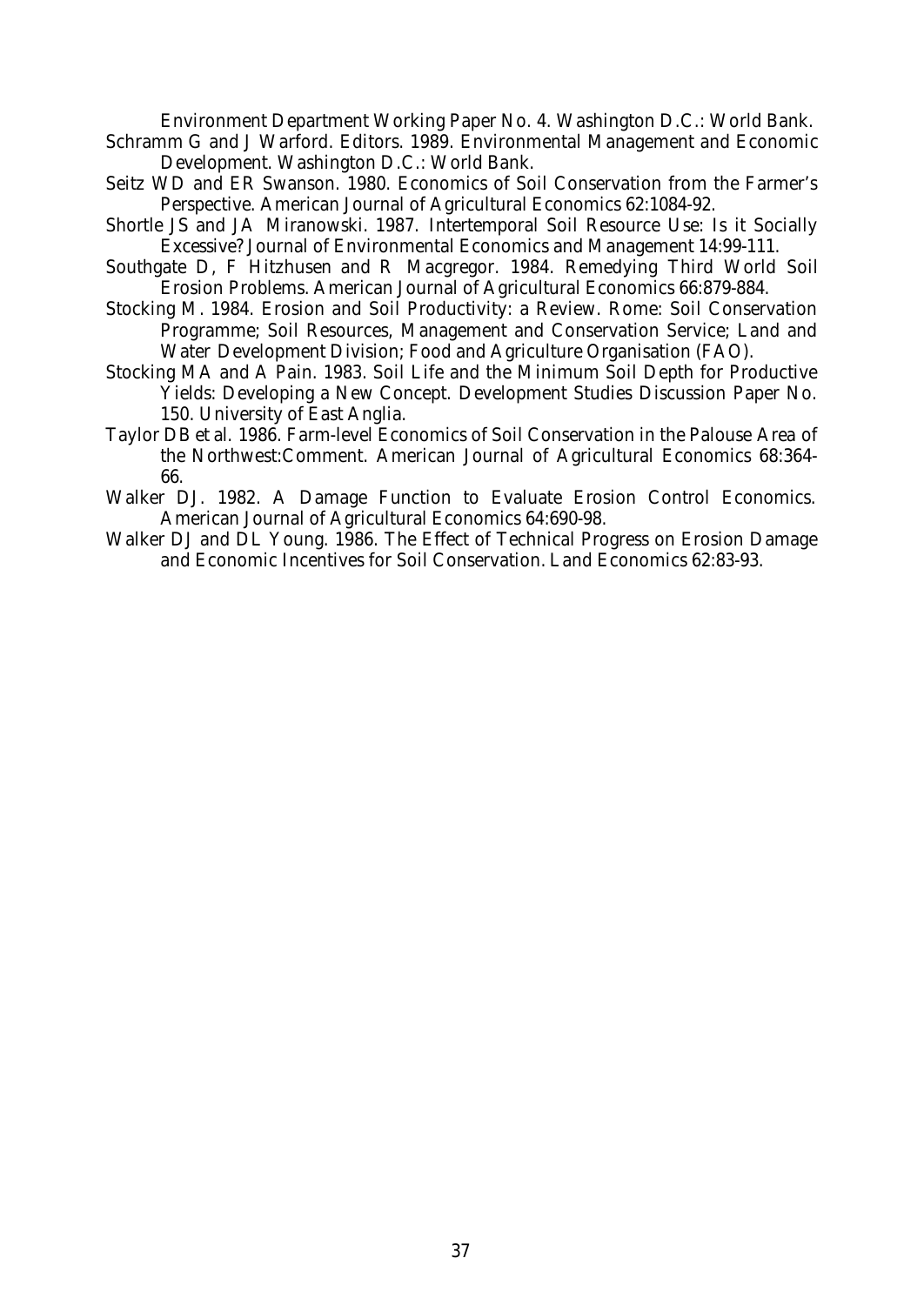# **7. APPENDIX**

# **LIST OF TABLES**

| Table 1:  | Simulation of Gross Margins from Maize Cultivation (without fertiliser)                                                                                                                                            |
|-----------|--------------------------------------------------------------------------------------------------------------------------------------------------------------------------------------------------------------------|
| Table 2:  | Simulation of Net Income from Maize Cultivation (without fertiliser)                                                                                                                                               |
| Table 3:  | Economic Productive Life of Soil in Years - Local Maize No Fertiliser                                                                                                                                              |
| Table 4:  | Economic Productive Life of Soil in Years - Local Maize No Fertiliser for<br>50% Output Price rise for various price elasticities of gross margins given<br>soil loss of 20 t/ha/yr given soil loss of 20 t/ha/yr  |
| Table 5:  | Economic Productive Life of Soil in Years - Local Maize No Fertiliser for<br>25% Output Price rise for various price elasticities of gross margins given<br>soil loss of 20 t/ha/yr                                |
| Table 6:  | Economic Productive Life of Soil in Years - Local Maize No Fertiliser for<br>various output price rises given unitary price elasticity of gross margins<br>given soil loss of 20 t/ha/yr                           |
| Table 7:  | Economic Productive Life of Soil in Years - Local Maize No Fertiliser for<br>various output price rises and price elasticities of gross margins given Beta<br>$= 0.002$ , soil loss of 20 t/ha/yr and labour fixed |
| Table 8:  | Economic Productive Life of Soil in Years - Local Maize No Fertiliser for<br>various output price rises and price elasticities of gross margins given Beta<br>$= 0.015$ , soil loss of 20 t/ha/yr and labour fixed |
| Table 9:  | Economic Productive Life of Soil in Years - Local Maize No Fertiliser for<br>various output price rises and price elasticities of gross margins given Beta<br>$= 0.002$ , soil loss of 20 t/ha/yr and labour fixed |
| Table 10: | Economic Productive Life of Soil in Years - Local Maize No Fertiliser for<br>various output price rises and price elasticities of gross margins given Beta<br>$= 0.015$ , soil loss of 20 t/ha/yr and labour fixed |
| Table 11: | Economic Productive Life of Soil in Years - Local Maize with Fertiliser                                                                                                                                            |
| Table 12: | Economic Productive Life of Soil in Years - Composite Maize with<br>Fertiliser                                                                                                                                     |
| Table 13: | Economic Productive Life of Soil in Years - Hybrid Maize with Fertiliser                                                                                                                                           |
| Table 14: | Economic Productive Life of Soil in Years - Chalimba Groundnuts                                                                                                                                                    |
| Table 15: | Economic Productive Life of Soil in Years - Manipinta Groundnuts                                                                                                                                                   |
| Table 16: | Economic Productive Life of Soil in Years - Local maize without fertiliser                                                                                                                                         |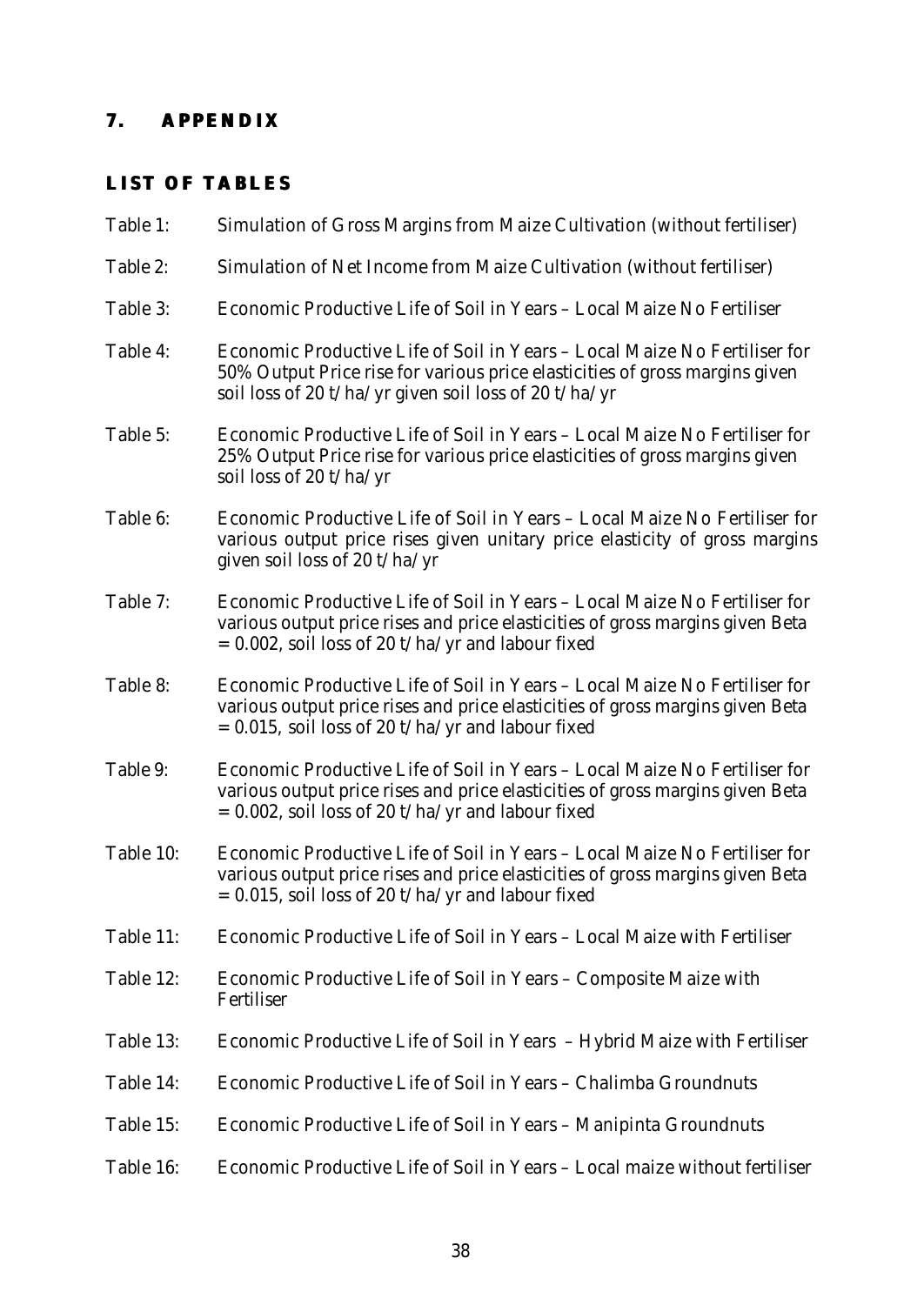(70%) and Manipinta Groundnuts (30%)

- Table 17: Economic Productive Life of Soil Local Maize No Fertiliser for various output price rises and rates of soil loss with price elasticity of gross margin  $= 1$
- Table 18: Economic Productive Life of Soil Local Maize with Fertiliser for various output price rises and rates of soil loss with price elasticity of gross margin  $= 1$
- Table 19: Economic Productive Life of Soil Composite Maize with Fertiliser for various output price rises and rates of soil loss with price elasticity of gross  $margin = 1$
- Table 20: Economic Productive Life of Soil Hybrid Maize with Fertiliser for various output price rises and rates of soil loss with price elasticity of gross margin  $= 1$
- Table 21: Economic Productive Life of Soil Chalimba Groundnuts for various output price rises and rates of soil loss with price elasticity of gross margin  $= 1$
- Table 22: Economic Productive Life of Soil Manipinta Groundnuts for various output price rises and rates of soil loss with price elasticity of gross margin  $= 1$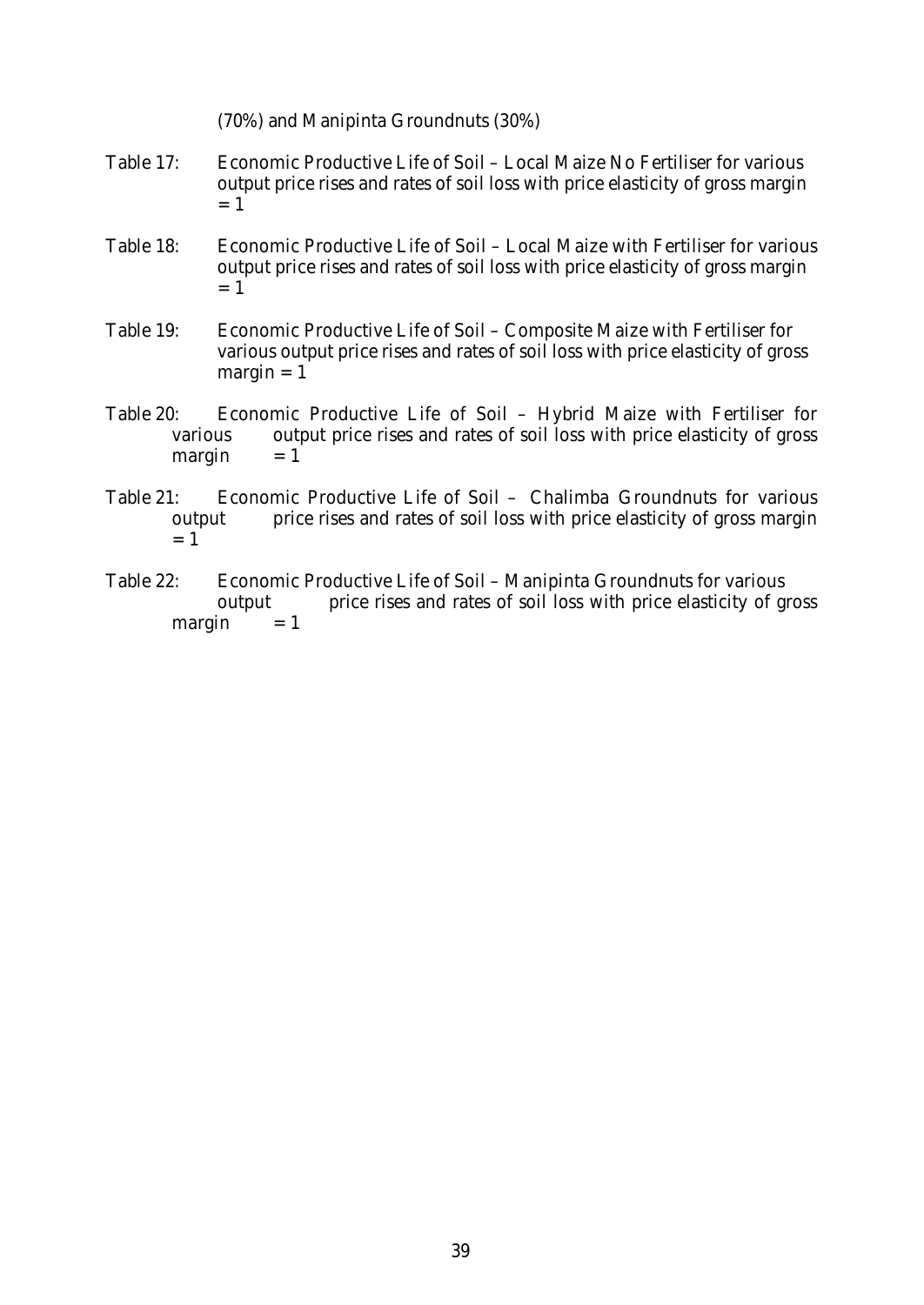| <b>Gross Margin; Labour fixed</b><br>(Mk/ha)                                                   |                |              |       |       |                         |                           |                |                                                      |       |        |       |       |       |       |       |       |       |       |       |       |
|------------------------------------------------------------------------------------------------|----------------|--------------|-------|-------|-------------------------|---------------------------|----------------|------------------------------------------------------|-------|--------|-------|-------|-------|-------|-------|-------|-------|-------|-------|-------|
| Year                                                                                           | $\mathbf{1}$   | $\mathbf{2}$ | 3     | 4     | $\overline{5}$          | 6                         | $\overline{7}$ | 8                                                    | 9     | 10     | 11    | 12    | 13    | 14    | 15    | 16    | 17    | 18    | 19    | 20    |
| Beta                                                                                           |                |              |       |       |                         |                           |                |                                                      |       |        |       |       |       |       |       |       |       |       |       |       |
| 0.002                                                                                          | 90.63          | 87.08        | 83.66 | 80.38 | 77.23                   | 74.20                     | 71.29          | 68.50                                                | 65.81 | 63.23  | 60.75 | 58.37 | 56.08 | 53.88 | 51.77 | 49.74 | 47.79 | 45.91 | 44.11 | 42.38 |
| 0.004                                                                                          | 90.63          | 83.66        | 77.23 | 71.29 | 65.81                   | 60.75                     | 56.08          | 51.77                                                | 47.79 | 44.11  | 40.72 | 37.59 | 34.70 | 32.03 | 29.57 | 27.30 | 25.20 | 23.26 | 21.47 | 19.82 |
| 0.006                                                                                          | 90.63          | 80.38        | 71.29 | 63.23 | 56.08                   | 49.74                     | 44.11          | 39.13                                                | 34.70 | 30.78  | 27.30 | 24.21 | 21.47 | 19.04 | 16.89 | 14.98 | 13.29 | 11.78 | 10.45 | 9.27  |
| 0.010                                                                                          | 90.63          | 74.20        | 60.75 | 49.74 | 40.72                   | 33.34                     | 27.30          | 22.35                                                | 18.30 | 14.98  | 12.27 | 10.04 | 8.22  | 6.73  | 5.51  | 4.51  | 3.69  | 3.02  | 2.47  | 2.02  |
| 0.015                                                                                          | 90.63          | 67.14        | 49.74 | 36.85 | 27.30                   | 20.22                     | 14.98          | 11.10                                                | 8.22  | 6.09   | 4.51  | 3.34  | 2.47  | 1.83  | 1.35  | 1.00  | 0.74  | 0.55  | 0.40  | 0.30  |
| Gross Margin; Labour variable<br>(Mk/ha)                                                       |                |              |       |       |                         |                           |                |                                                      |       |        |       |       |       |       |       |       |       |       |       |       |
| Year                                                                                           | $\overline{1}$ | $\mathbf{2}$ | 3     | 4     | $\overline{5}$          | 6                         | $\overline{7}$ | 8                                                    | 9     | $10\,$ | 11    | 12    | 13    | 14    | 15    | 16    | 17    | 18    | 19    | 20    |
| Beta                                                                                           |                |              |       |       |                         |                           |                |                                                      |       |        |       |       |       |       |       |       |       |       |       |       |
| <b>0.002</b>                                                                                   | 57.13          | 54.89        | 52.74 | 50.67 | 48.68                   | 46.77                     | 44.94          | 43.18                                                | 41.48 | 39.86  | 38.30 | 36.79 | 35.35 | 33.96 | 32.63 | 31.35 | 30.12 | 28.94 | 27.81 | 26.72 |
| 0.004                                                                                          | 57.13          | 52.74        | 48.68 | 44.94 | 41.48                   | 38.30                     | 35.35          | 32.63                                                | 30.12 | 27.81  | 25.67 | 23.70 | 21.87 | 20.19 | 18.64 | 17.21 | 15.88 | 14.66 | 13.54 | 12.50 |
| 0.006                                                                                          | 57.13          | 50.67        | 44.94 | 39.86 | 35.35                   | 31.35                     | 27.81          | 24.66                                                | 21.87 | 19.40  | 17.21 | 15.26 | 13.54 | 12.01 | 10.65 | 9.44  | 8.37  | 7.42  | 6.58  | 5.84  |
| 0.010                                                                                          | 57.13          | 46.77        | 38.30 | 31.35 | 25.67                   | 21.02                     | 17.21          | 14.09                                                | 11.53 | 9.44   | 7.73  | 6.33  | 5.18  | 4.24  | 3.47  | 2.84  | 2.32  | 1.90  | 1.56  | 1.27  |
| 0.015                                                                                          | 57.13          | 42.32        | 31.35 | 23.23 | 17.21                   | 12.75                     | 9.44           | 6.99                                                 | 5.18  | 3.83   | 2.84  | 2.10  | 1.56  | 1.15  | 0.85  | 0.63  | 0.47  | 0.34  | 0.25  | 0.19  |
| Assumptions:                                                                                   |                |              |       |       |                         |                           |                |                                                      |       |        |       |       |       |       |       |       |       |       |       |       |
| Yield: 850 kg/ha<br>Price: 12.22 t/kg<br>Gross return: 103.87 Mk/ha<br>Soil Loss: $20 t/ha/yr$ |                |              |       |       | Fixed Costs: 8.39 Mk/ha | Labour Costs: 33.50 Mk/ha |                | Total Variable Costs: 13.24 Mk/ha (excluding labour) |       |        |       |       |       |       |       |       |       |       |       |       |

# **Table 1: Simulation of Gross Margins from Maize Cultivation (without fertilizer)**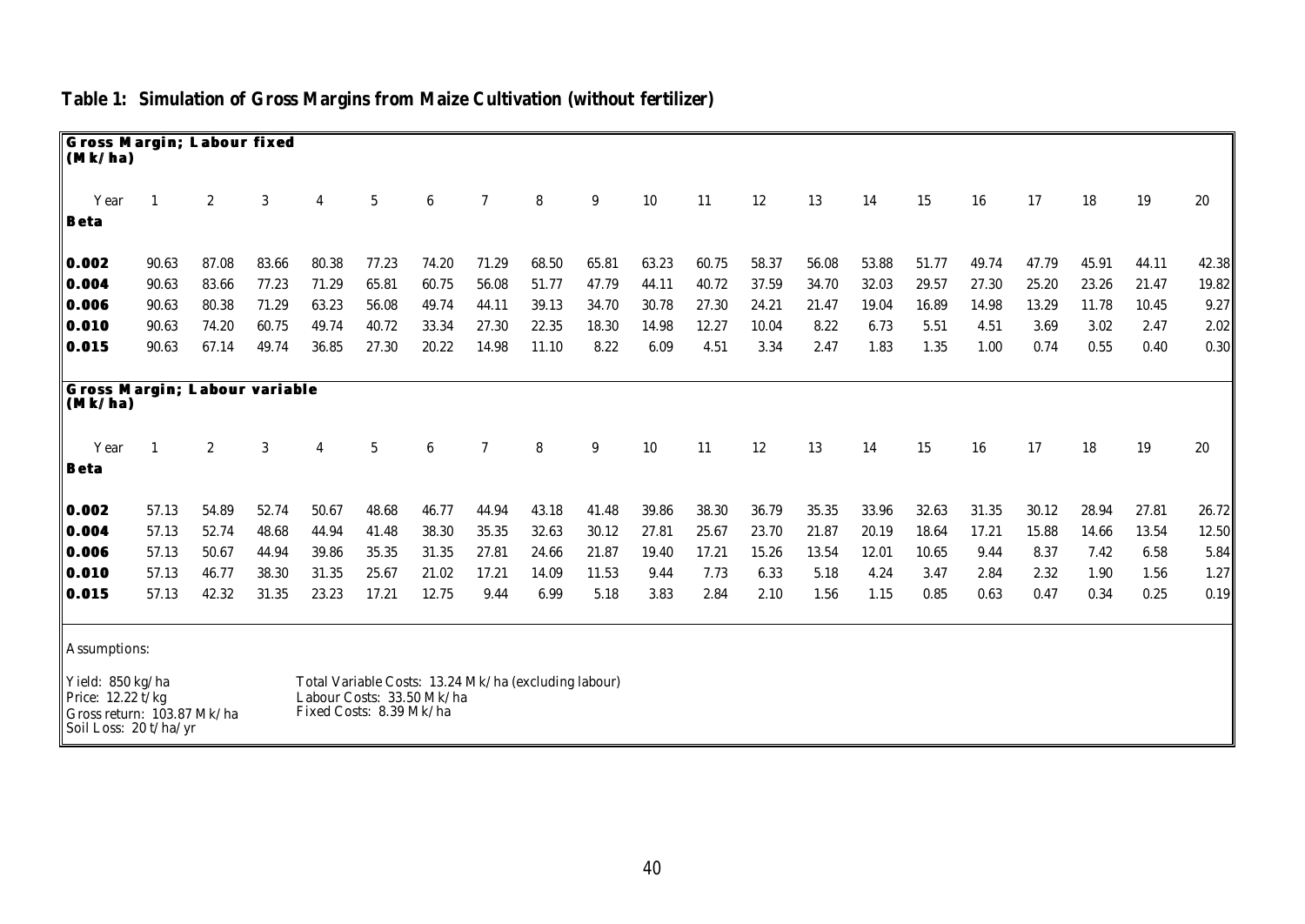| Net Income; Labour fixed<br>(Mk/ha)                                                          |                |              |            |                |                         |                           |          |                                                      |          |          |          |          |          |          |          |          |          |          |          |          |
|----------------------------------------------------------------------------------------------|----------------|--------------|------------|----------------|-------------------------|---------------------------|----------|------------------------------------------------------|----------|----------|----------|----------|----------|----------|----------|----------|----------|----------|----------|----------|
| Year                                                                                         | -1             | $\mathbf{2}$ | 3          | 4              | $\sqrt{5}$              | 6                         | $\tau$   | 8                                                    | 9        | 10       | 11       | 12       | 13       | 14       | 15       | 16       | 17       | 18       | 19       | 20       |
| <b>Beta</b>                                                                                  |                |              |            |                |                         |                           |          |                                                      |          |          |          |          |          |          |          |          |          |          |          |          |
| 0.002                                                                                        | 48.74          | 45.19        | 41.77      | 38.49          | 35.34                   | 32.31                     | 29.40    | 26.61                                                | 23.92    | 21.34    | 18.86    | 16.48    | 14.19    | 11.99    | 9.88     | 7.85     | 5.90     | 4.02     | 2.22     | 0.49     |
| 0.004                                                                                        | 48.74          | 41.77        | 35.34      | 29.40          | 23.92                   | 18.86                     | 14.19    | 9.88                                                 | 5.90     | 2.22     | $-1.17$  | $-4.30$  | $-7.19$  | $-9.86$  | $-12.32$ | $-14.59$ | $-16.69$ | $-18.63$ | $-20.42$ | $-22.07$ |
| 0.006                                                                                        | 48.74          | 38.49        | 29.40      | 21.34          | 14.19                   | 7.85                      | 2.22     | $-2.76$                                              | $-7.19$  | $-11.11$ | $-14.59$ | $-17.68$ | $-20.42$ | $-22.85$ | $-25.00$ | $-26.91$ | $-28.60$ | $-30.11$ | $-31.44$ | $-32.62$ |
| 0.010                                                                                        | 48.74          | 32.31        | 18.86      | 7.85           | $-1.17$                 | $-8.55$                   | $-14.59$ | $-19.54$                                             | $-23.59$ | $-26.91$ | $-29.62$ | $-31.85$ | $-33.67$ | $-35.16$ | $-36.38$ | $-37.38$ | $-38.20$ | $-38.87$ | $-39.41$ | $-39.86$ |
| 0.015                                                                                        | 48.74          | 25.25        | 7.85       | $-5.04$        | $-14.59$                | $-21.67$                  | $-26.91$ | $-30.79$                                             | $-33.67$ | $-35.80$ | $-37.38$ | $-38.55$ | $-39.41$ | $-40.06$ | $-40.53$ | $-40.88$ | $-41.14$ | $-41.34$ | $-41.48$ | $-41.59$ |
| Net Income; Labour variable<br>(Mk/ha)                                                       |                |              |            |                |                         |                           |          |                                                      |          |          |          |          |          |          |          |          |          |          |          |          |
| Year                                                                                         | $\overline{1}$ | $\mathbf{2}$ | $\sqrt{3}$ | $\overline{4}$ | $\overline{5}$          | 6                         | $\tau$   | 8                                                    | 9        | 10       | 11       | 12       | 13       | 14       | 15       | 16       | 17       | 18       | 19       | 20       |
| <b>Beta</b>                                                                                  |                |              |            |                |                         |                           |          |                                                      |          |          |          |          |          |          |          |          |          |          |          |          |
| 0.002                                                                                        | 48.74          | 46.50        | 44.35      | 42.28          | 40.29                   | 38.38                     | 36.55    | 34.79                                                | 33.09    | 31.47    | 29.91    | 28.40    | 26.96    | 25.57    | 24.24    | 22.96    | 21.73    | 20.55    | 19.42    | 18.33    |
| 0.004                                                                                        | 48.74          | 44.35        | 40.29      | 36.55          | 33.09                   | 29.91                     | 26.96    | 24.24                                                | 21.73    | 19.42    | 17.28    | 15.31    | 13.48    | 11.80    | 10.25    | 8.82     | 7.49     | 6.27     | 5.15     | 4.11     |
| 0.006                                                                                        | 48.74          | 42.28        | 36.55      | 31.47          | 26.96                   | 22.96                     | 19.42    | 16.27                                                | 13.48    | 11.01    | 8.82     | 6.87     | 5.15     | 3.62     | 2.26     | 1.05     | $-0.01$  | $-0.96$  | $-1.80$  | $-2.55$  |
| 0.010                                                                                        | 48.74          | 38.38        | 29.91      | 22.96          | 17.28                   | 12.63                     | 8.82     | 5.70                                                 | 3.14     | 1.05     | $-0.66$  | $-2.06$  | $-3.21$  | $-4.15$  | $-4.92$  | $-5.55$  | $-6.06$  | $-6.48$  | $-6.83$  | $-7.11$  |
| 0.015                                                                                        | 48.74          | 33.93        | 22.96      | 14.84          | 8.82                    | 4.36                      | 1.05     | $-1.39$                                              | $-3.21$  | $-4.55$  | $-5.55$  | $-6.28$  | $-6.83$  | $-7.23$  | $-7.53$  | $-7.76$  | $-7.92$  | $-8.04$  | $-8.13$  | $-8.20$  |
| Assumptions:                                                                                 |                |              |            |                |                         |                           |          |                                                      |          |          |          |          |          |          |          |          |          |          |          |          |
| Yield: 850 kg/ha<br>Price: 12.22 t/kg<br>Gross return: 103.87 Mk/ha<br>Soil Loss: 20 t/ha/yr |                |              |            |                | Fixed Costs: 8.39 Mk/ha | Labour Costs: 33.50 Mk/ha |          | Total Variable Costs: 13.24 Mk/ha (excluding labour) |          |          |          |          |          |          |          |          |          |          |          |          |

# **Table 2: Simulation of Net Income from Maize Cultivation (without fertilizer)**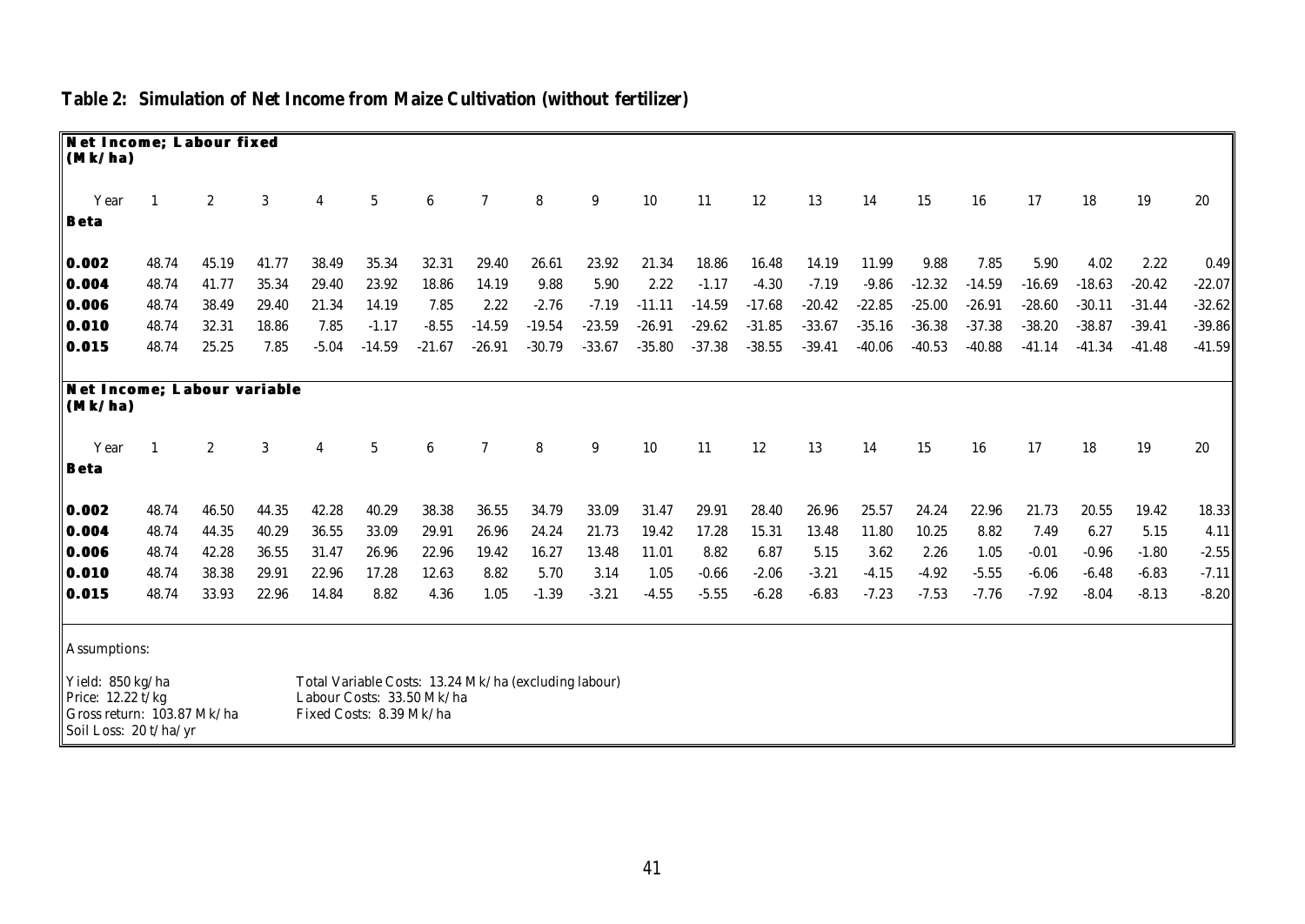#### **Table 3: Economic Productive Life of Soil in Years - Local Maize No Fertilizer**

|                        |       | Beta (labour fixed) |       |                |                |       | Beta (labour variable) |       |      |       |
|------------------------|-------|---------------------|-------|----------------|----------------|-------|------------------------|-------|------|-------|
| Soil Loss<br>(t/ha/pa) | 0.002 | 0.004               | 0.006 | 0.01           | 0.015          | 0.002 | 0.004                  | 0.006 | 0.01 | 0.015 |
|                        | 193   | 97                  | 65    | 39             | 26             | 480   | 240                    | 160   | 96   | 64    |
|                        | 78    | 39                  | 26    | 16             | 11             | 192   | 96                     | 64    | 39   | 26    |
| 10 <sup>1</sup>        | 39    | 20                  | 13    | 8              | 6              | 96    | 48                     | 32    | 20   | 13    |
| 15                     | 26    | 13                  | 9     | 6              | 4              | 64    | 32                     | 22    | 13   | 9     |
| 20                     | 20    | 10                  |       | $\overline{4}$ | 3              | 48    | 24                     | 16    | 10   | 7     |
| 25                     | 16    | 8                   | 6     | $\overline{4}$ | 3              | 39    | 20                     | 13    | 8    | 6     |
| 30                     | 13    | -                   | 5     | 3              | $\overline{2}$ | 32    | 16                     | 11    | ⇁    | 5     |

#### **Table 4: Economic Productive Life of Soil in Years - Local Maize No Fertilizer for 50% Output Price rise for various price elasticities of gross margins**

**given soil loss of 20 t/ha/yr**

|            |       | Beta (labour fixed) |       |      |                |       | Beta (labour variable) |       |      |       |
|------------|-------|---------------------|-------|------|----------------|-------|------------------------|-------|------|-------|
| Elasticity | 0.002 | 0.004               | 0.006 | 0.01 | 0.015          | 0.002 | 0.004                  | 0.006 | 0.01 | 0.015 |
| 0.50       | 25    | 13                  | 9     | 5    | 4              | 54    | 27                     | 18    | 11   | 8     |
| 0.75       | 28    | 14                  | 10    | 6    | 4              | 56    | 28                     | 19    | 12   | 8     |
| 1.00       | 30    | 15                  | 10    | 6    | 4              | 59    | 30                     | 20    | 12   | 8     |
| 1.25       | 32    | 16                  | 11    | -    | 5              | 61    | 31                     | 21    | 13   | 9     |
| 1.50       | 34    | 17                  | 12    | -    | 5              | 62    | 31                     | 21    | 13   | 9     |
| 2.00       | 37    | 19                  | 13    | 8    | 5              | 66    | 33                     | 22    | 14   | 9     |
| 3.00       | 43    | 22                  | 15    | 9    | 6              | 71    | 36                     | 24    | 15   | 10    |
| 5.00       | 51    | 26                  | 17    | 11   | $\overline{ }$ | 80    | 40                     | 27    | 16   | 11    |
|            |       |                     |       |      |                |       |                        |       |      |       |

#### **Table 5: Economic Productive Life of Soil in Years - Local Maize No Fertilizer for 25% Output Price rise for various price elasticities of gross margins given soil loss of 20 t/ha/yr**

|            |       | Beta (labour fixed) |       |                |                | Beta (labour variable) |       |       |       |      |       |  |
|------------|-------|---------------------|-------|----------------|----------------|------------------------|-------|-------|-------|------|-------|--|
| Elasticity | 0.002 | 0.004               | 0.006 | 0.01           | 0.015          |                        | 0.002 | 0.004 | 0.006 | 0.01 | 0.015 |  |
| 0.50       | 23    | 12                  | 8     | 5              | 3              |                        | 51    | 26    | 17    | 11   | -     |  |
| 0.75       | 24    | 12                  | 8     | 5              | $\overline{4}$ |                        | 53    | 27    | 18    | 11   | -     |  |
| 1.00       | 25    | 13                  | 9     | 5              | $\overline{4}$ |                        | 54    | 27    | 18    | 11   | 8     |  |
| 1.25       | 27    | 14                  | 9     | 6              | 4              |                        | 55    | 28    | 19    | 11   | 8     |  |
| 1.50       | 28    | 14                  | 10    | 6              | 4              |                        | 56    | 28    | 19    | 12   | 8     |  |
| 2.00       | 30    | 15                  | 10    | 6              | $\overline{4}$ |                        | 59    | 30    | 20    | 12   | 8     |  |
| 3.00       | 34    | 17                  | 12    | $\overline{ }$ | 5              |                        | 62    | 31    | 21    | 13   | 9     |  |
| 5.00       | 40    | 20                  | 14    | 8              | 6              |                        | 69    | 35    | 23    | 14   | 10    |  |
|            |       |                     |       |                |                |                        |       |       |       |      |       |  |

#### **Table 6: Economic Productive Life of Soil in Years - Local Maize No Fertilizer for various output price rises given unitary price elasticity of gross margins given soil loss of 20 t/ha/yr**

|            |       | Beta (labour fixed) |       |      |                |       | Beta (labour variable) |       |      |             |  |  |
|------------|-------|---------------------|-------|------|----------------|-------|------------------------|-------|------|-------------|--|--|
| Price rise | 0.002 | 0.004               | 0.006 | 0.01 | 0.015          | 0.002 | 0.004                  | 0.006 | 0.01 | 0.015       |  |  |
|            |       |                     |       |      |                |       |                        |       |      |             |  |  |
| 25%        | 25    | 13                  | 9     | 5    | $\overline{4}$ | 54    | 27                     | 18    | 11   | 8           |  |  |
| 50%        | 30    | 15                  | 10    | 6    | $\overline{4}$ | 59    | 30                     | 20    | 12   | 8           |  |  |
| 75%        | 34    | 17                  | 12    | -    | 5              | 62    | 31                     | 21    | 13   | $\mathsf Q$ |  |  |
| 100%       | 37    | 19                  | 13    | 8    | 5              | 66    | 33                     | 22    | 14   | 9           |  |  |
| 200%       | 47    | 24                  | 16    | 10   | -              | 76    | 38                     | 26    | 16   | 11          |  |  |
| 300%       | 54    | 27                  | 18    | 11   | 8              | 83    | 42                     | 28    | 17   | 12          |  |  |
| 500%       | 65    | 33                  | 22    | 13   | 9              | 93    | 47                     | 31    | 19   | 13          |  |  |
|            |       |                     |       |      |                |       |                        |       |      |             |  |  |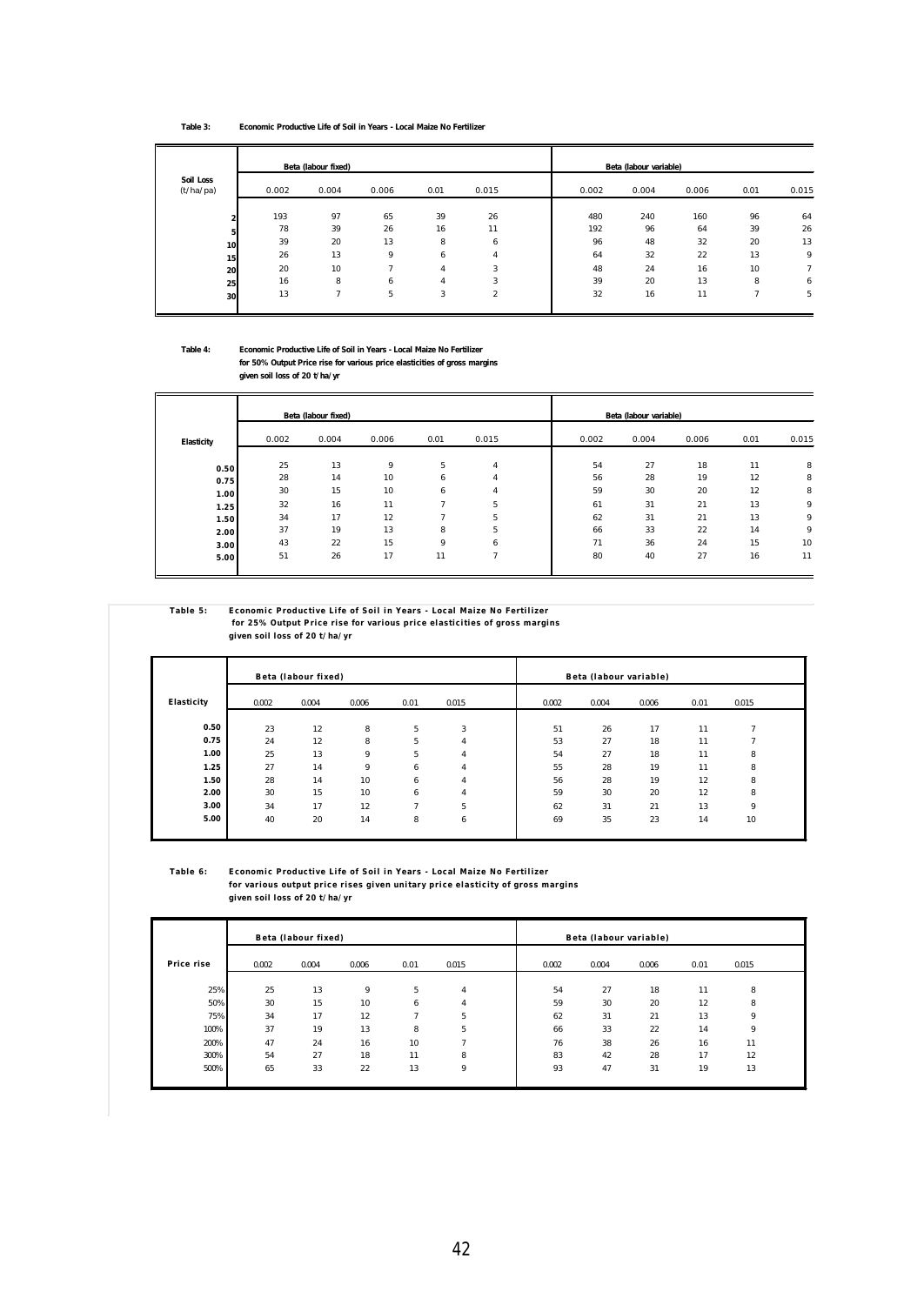#### **Table 7: Economic Productive Life of Soil in Years - Local Maize No Fertilizer for various output price rises and price elasticities of gross margins given Beta = 0.002, soil loss of 20 t/ha/yr and labour fixed**

|            |      |      | Price elasticity of gross margin |      |      |      |      |
|------------|------|------|----------------------------------|------|------|------|------|
| Price rise | 0.25 | 0.50 | 0.75                             | 1.00 | 2.00 | 3.00 | 5.00 |
| 25%        | 21   | 23   | 24                               | 25   | 30   | 34   | 40   |
| 50%        | 23   | 25   | 28                               | 30   | 37   | 43   | 51   |
| 75%        | 24   | 28   | 31                               | 34   | 43   | 49   | 59   |
| 100%       | 25   | 30   | 34                               | 37   | 47   | 54   | 65   |
| 200%       | 30   | 37   | 43                               | 47   | 60   | 68   | 80   |
| 300%       | 34   | 43   | 49                               | 54   | 68   | 77   | 89   |
| 500%       | 40   | 51   | 59                               | 65   | 80   | 89   | 101  |

#### **Table 8: Economic Productive Life of Soil in Years - Local Maize No Fertilizer for various output price rises and price elasticities of gross margins given Beta = 0.015, soil loss of 20 t/ha/yr and labour fixed**

|            |      |      | Price elasticity of gross margin |      |      |      |      |  |
|------------|------|------|----------------------------------|------|------|------|------|--|
| Price rise | 0.25 | 0.50 | 0.75                             | 1.00 | 2.00 | 3.00 | 5.00 |  |
|            |      |      |                                  |      |      |      |      |  |
| 25%        | 3    | 3    | 4                                | 4    | 4    | 5    | 6    |  |
| 50%        | 3    | 4    | Δ                                | 4    | 5    | h    |      |  |
| 75%        | 4    | 4    | 5                                | 5    | 6    |      | 8    |  |
| 100%       | 4    | 4    | 5                                | 5    |      | 8    | Q    |  |
| 200%       | 4    | 5    | 6                                |      | 8    | 10   | 11   |  |
| 300%       | 5    | ь    |                                  | 8    | 10   | 11   | 12   |  |
| 500%       | 6    |      | 8                                | 9    | 11   | 12   | 14   |  |
|            |      |      |                                  |      |      |      |      |  |

**Table 9: Economic Productive Life of Soil in Years - Local Maize No Fertilizer for various output price rises and price elasticities of gross margins given Beta = 0.002, soil loss of 20 t/ha/yr and labour variable**

|            |      |      | Price elasticity of gross margin |      |      |      |      |
|------------|------|------|----------------------------------|------|------|------|------|
| Price rise | 0.25 | 0.50 | 0.75                             | 1.00 | 2.00 | 3.00 | 5.00 |
|            |      |      |                                  |      |      |      |      |
| 25%        | 50   | 51   | 53                               | 54   | 59   | 62   | 69   |
| 50%        | 51   | 54   | 56                               | 59   | 66   | 71   | 80   |
| 75%        | 53   | 56   | 60                               | 62   | 71   | 78   | 87   |
| 100%       | 54   | 59   | 62                               | 66   | 76   | 83   | 93   |
| 200%       | 59   | 66   | 71                               | 76   | 89   | 97   | 108  |
| 300%       | 62   | 71   | 78                               | 83   | 97   | 106  | 118  |
| 500%       | 69   | 80   | 87                               | 93   | 108  | 118  | 130  |

**Table 10: Economic Productive Life of Soil in Years - Local Maize No Fertilizer for various output price rises and price elasticities of gross margins**

**given Beta = 0.015, soil loss of 20 t/ha/yr and labour variable**

|            |      |      | Price elasticity of gross margin |      |      |      |      |  |
|------------|------|------|----------------------------------|------|------|------|------|--|
| Price rise | 0.25 | 0.50 | 0.75                             | 1.00 | 2.00 | 3.00 | 5.00 |  |
| 25%        | 7    | 7    |                                  | 8    | 8    | 9    | 10   |  |
| 50%        | 7    | 8    | 8                                | 8    | 9    | 10   | 11   |  |
| 75%        | ⇁    | 8    | 8                                | 9    | 10   | 11   | 12   |  |
| 100%       | 8    | 8    | 9                                | 9    | 11   | 12   | 13   |  |
| 200%       | 8    | 9    | 10                               | 11   | 12   | 13   | 15   |  |
| 300%       | 9    | 10   | 11                               | 12   | 13   | 15   | 16   |  |
| 500%       | 10   | 11   | 12                               | 13   | 15   | 16   | 18   |  |
|            |      |      |                                  |      |      |      |      |  |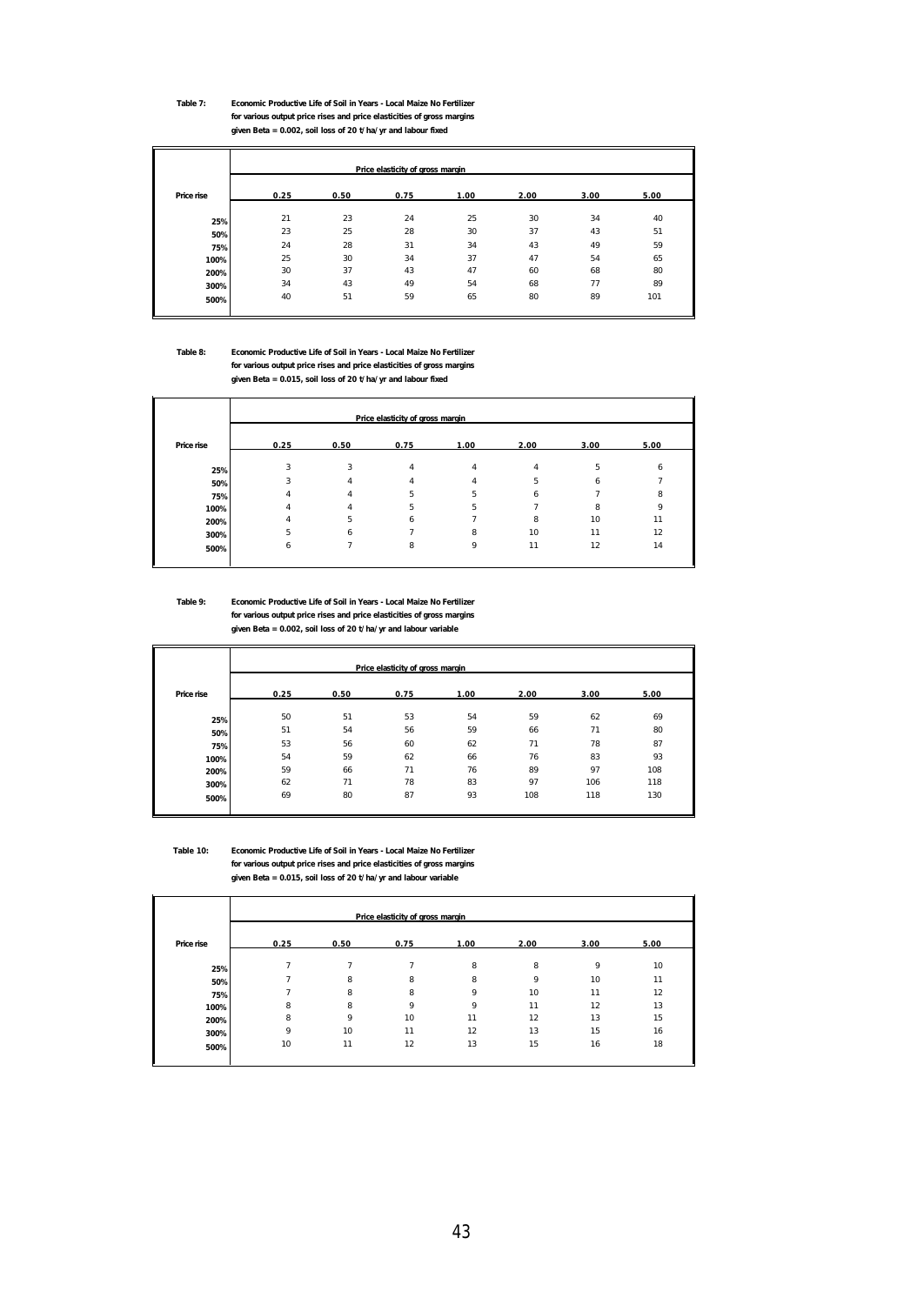#### **Table 11: Economic Productive Life of Soil in Years - Local Maize with Fertilizer**

|                        |       | Beta (labour fixed)      |       |                |                | Beta (labour variable)          |       |
|------------------------|-------|--------------------------|-------|----------------|----------------|---------------------------------|-------|
| Soil Loss<br>(t/ha/pa) | 0.002 | 0.004                    | 0.006 | 0.01           | 0.015          | 0.004<br>0.002<br>0.006<br>0.01 | 0.015 |
|                        | 168   | 84                       | 56    | 34             | 23             | 439<br>220<br>147<br>88         | 59    |
|                        | 68    | 34                       | 23    | 14             | 9              | 176<br>88<br>59<br>36           | 24    |
| 10                     | 34    | 17                       | 12    | 7              | 5              | 88<br>18<br>44<br>30            | 12    |
| 15                     | 23    | 12                       | 8     | 5              | 3              | 59<br>30<br>$\infty$<br>12      | 8     |
| 20                     | 17    | 9                        | 6     | $\overline{4}$ | 3              | 15<br>9<br>44<br>22             | 6     |
| 25                     | 14    | $\overline{\phantom{a}}$ | 5     | 3              | $\overline{2}$ | 36<br>12<br>8<br>18             | 5     |
| 30                     | 12    | 6                        | 4     | 3              | 2              | 15<br>30<br>10<br>6             | 4     |
|                        |       |                          |       |                |                |                                 |       |

#### **Table 12: Economic Productive Life of Soil in Years - Composite Maize with Fertilizer**

|                        |                | Beta (labour fixed) |       |      |                |      | Beta (labour variable) |          |      |       |
|------------------------|----------------|---------------------|-------|------|----------------|------|------------------------|----------|------|-------|
| Soil Loss<br>(t/na/pa) | 0002           | 0004                | 0.006 | 0.01 | 0.015          | 0002 | 0.004                  | 0006     | 0.01 | 0.015 |
|                        | 219            | 110                 | 73    | 44   | 30             | 587  | 294                    | 196      | 118  | 79    |
|                        | 88             | 44                  | 30    | 18   | 12             | 235  | 118                    | 79       | 47   | 32    |
| 10                     | 44             | $\mathfrak{D}$      | 15    | 9    | 6              | 118  | 59                     | 40       | 24   | 16    |
| 15                     | 30             | 15                  | 10    | 6    | 4              | 79   | 40                     | 27       | 16   | 11    |
| 20                     | $\overline{2}$ | 11                  | 8     | 5    | 3              | 59   | 30                     | $\infty$ | 12   | 8     |
| 25                     | 18             | 9                   | 6     | 4    | 3              | 47   | 24                     | 16       | 10   | ∍     |
| 30                     | 15             | 8                   | 5     | 3    | $\overline{2}$ | 40   | 20                     | 14       | 8    | 6     |

### **Table 13: Economic Productive Life of Soil in Years - Hybrid Maize with Fertilizer**

|                        |                | Beta (labour fixed) |                          |      |       |       | Beta (labour variable) |      |      |          |
|------------------------|----------------|---------------------|--------------------------|------|-------|-------|------------------------|------|------|----------|
| Soil Loss<br>(t/ha/pa) | 0002           | 0.004               | 0.006                    | 0.01 | 0.015 | 0.002 | 0004                   | 0006 | 0.01 | 0.015    |
|                        | 271            | 136                 | 91                       | 55   | 37    | 721   | 361                    | 241  | 145  | 97       |
|                        | 109            | 55                  | 37                       | 22   | 15    | 289   | 145                    | 97   | 58   | 39       |
| 10                     | 55             | 28                  | 19                       | 11   | 8     | 145   | 73                     | 49   | 29   | $\infty$ |
| 15                     | 37             | 19                  | 13                       | 8    | 5     | 97    | 49                     | 33   | 20   | 13       |
| 20                     | 28             | 14                  | 10                       | 6    | 4     | 73    | 37                     | 25   | 15   | 10       |
| 25                     | $\overline{2}$ | 11                  | 8                        | 5    | 3     | 58    | 29                     | 20   | 12   | 8        |
| 30                     | 19             | 10                  | $\overline{\phantom{a}}$ | 4    | 3     | 49    | 25                     | 17   | 10   | 7        |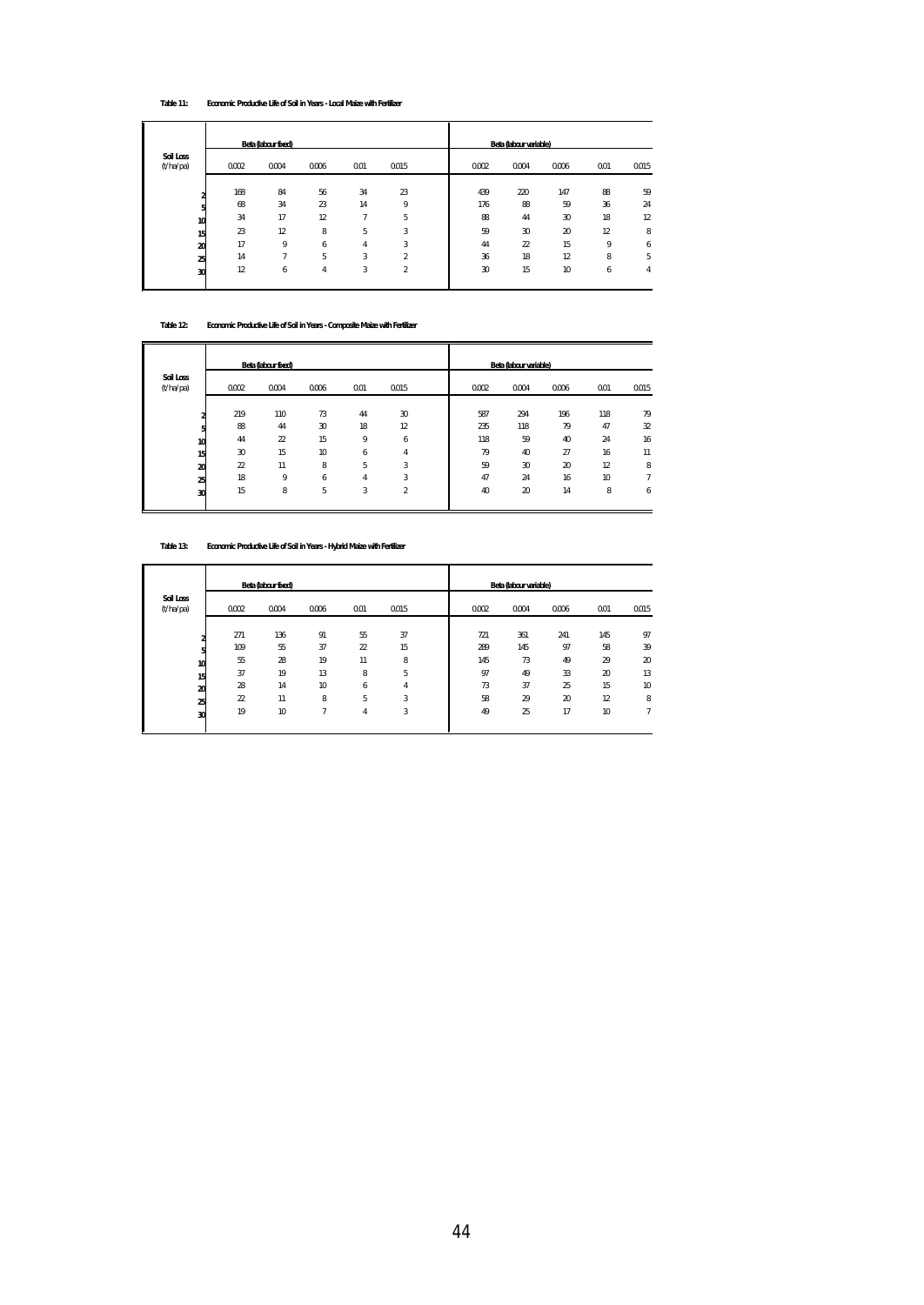#### **Table 14: Economic Productive Life of Soil in Years - Chalimba Groundnuts**

|                        |       | Beta (labour fixed) |       |                |                |       | Beta (labour variable) |       |      |             |
|------------------------|-------|---------------------|-------|----------------|----------------|-------|------------------------|-------|------|-------------|
| Soil Loss<br>(t/ha/pa) | 0.002 | 0.004               | 0.006 | 0.01           | 0.015          | 0.002 | 0.004                  | 0.006 | 0.01 | 0.015       |
|                        | 295   | 148                 | 99    | 59             | 40             | 783   | 392                    | 261   | 157  | 105         |
|                        | 118   | 59                  | 40    | 24             | 16             | 313   | 157                    | 105   | 63   | 42          |
| 10                     | 59    | 30                  | 20    | 12             | 8              | 157   | 79                     | 53    | 32   | 21          |
| 15                     | 40    | 20                  | 14    | 8              | 6              | 105   | 53                     | 35    | 21   | 14          |
| 20                     | 30    | 15                  | 10    | 6              | 4              | 79    | 40                     | 27    | 16   | 11          |
| 25                     | 24    | 12                  | 8     | 5              | $\overline{4}$ | 63    | 32                     | 21    | 13   | 9           |
| 30                     | 20    | 10                  | -     | $\overline{4}$ | 3              | 53    | 27                     | 18    | 11   | $7^{\circ}$ |

#### **Table 15: Economic Productive Life of Soil in Years - Manipinta Groundnuts**

|           |       | Beta (labour fixed) |                |                |       |       | Beta (labour variable) |       |      |       |
|-----------|-------|---------------------|----------------|----------------|-------|-------|------------------------|-------|------|-------|
| Soil Loss |       |                     |                |                |       |       |                        |       |      |       |
| (t/ha/pa) | 0.002 | 0.004               | 0.006          | 0.01           | 0.015 | 0.002 | 0.004                  | 0.006 | 0.01 | 0.015 |
|           | 160   | 80                  | 54             | 32             | 22    | 568   | 284                    | 190   | 114  | 76    |
|           |       |                     |                |                |       |       |                        |       |      |       |
|           | 64    | 32                  | 22             | 13             | 9     | 227   | 114                    | 76    | 46   | 31    |
| 10        | 32    | 16                  | 11             | -              | 5     | 114   | 57                     | 38    | 23   | 16    |
| 15        | 22    | 11                  | 8              | 5              | 3     | 76    | 38                     | 26    | 16   | 11    |
| 20        | 16    | 8                   | 6              | $\overline{4}$ | 3     | 57    | 29                     | 19    | 12   | 8     |
| 25        | 13    | -                   | 5              | 3              | 2     | 46    | 23                     | 16    | 10   | ⇁     |
| 30        | 11    | 6                   | $\overline{4}$ | 3              | 2     | 38    | 19                     | 13    | 8    | 6     |
|           |       |                     |                |                |       |       |                        |       |      |       |

#### **Table 16: Economic Productive Life of Soil in Years - Local maize without fertilizer (70%) and Manipinta Groundnuts (30%)**

|                        |       | Beta (labour fixed) |       |                | Beta (labour variable) |       |       |       |      |       |
|------------------------|-------|---------------------|-------|----------------|------------------------|-------|-------|-------|------|-------|
| Soil Loss<br>(t/ha/pa) | 0.002 | 0.004               | 0.006 | 0.01           | 0.015                  | 0.002 | 0.004 | 0.006 | 0.01 | 0.015 |
|                        | 64    | 32                  | 22    | 13             | 9                      | 485   | 243   | 162   | 97   | 65    |
| 5                      | 26    | 13                  | 9     | 6              | 4                      | 194   | 97    | 65    | 39   | 26    |
| 10                     | 13    | -                   | 5     | 3              | $\overline{2}$         | 97    | 49    | 33    | 20   | 13    |
| 15                     | 9     | 5                   | 3     | $\overline{2}$ | $\overline{2}$         | 65    | 33    | 22    | 13   | 9     |
| 20                     | –     | 4                   | 3     | $\overline{2}$ |                        | 49    | 25    | 17    | 10   | ⇁     |
| 25                     | 6     | 3                   | 2     | $\overline{2}$ |                        | 39    | 20    | 13    | 8    | 6     |
| 30                     | 5     | 3                   | 2     |                |                        | 33    | 17    | 11    | -    | 5     |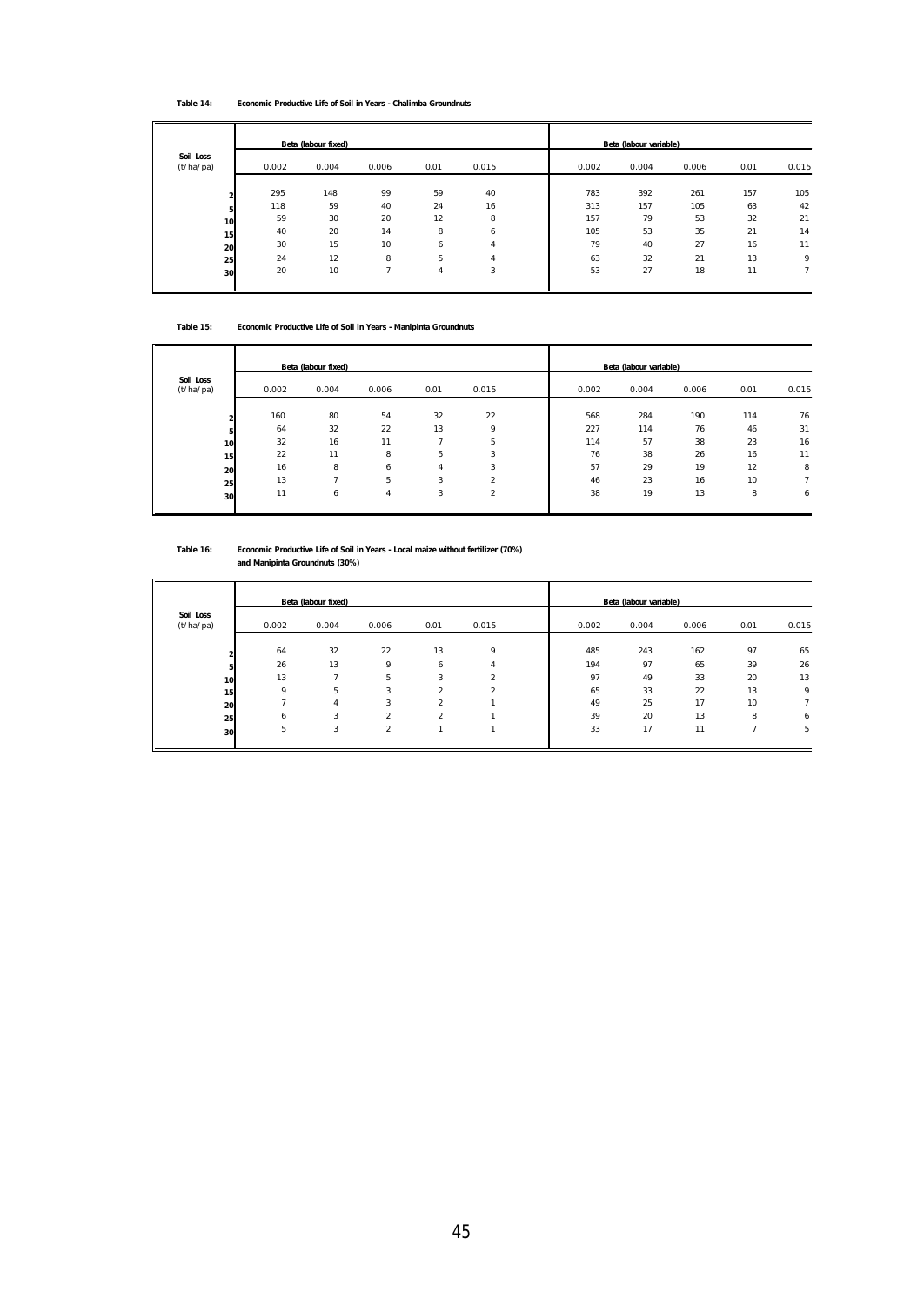#### **Table 17: Economic Productive Life of Soil - Local Maize No Fertilizer for various output price rises and rates of soil loss with price elasticity of gross margin = 1**

|                |     | Soil Loss (t/ha/yr)<br>(labour fixed) |                |                |                |     | Soil Loss (t/ha<br>(labour variab |
|----------------|-----|---------------------------------------|----------------|----------------|----------------|-----|-----------------------------------|
|                | C   | д                                     | 10             | 20             | 30             |     |                                   |
| $Beta = 0.002$ |     |                                       |                |                |                |     |                                   |
| Price rise     |     |                                       |                |                |                |     |                                   |
| 25%            | 249 | 100                                   | 50             | 25             | 17             | 536 | 215                               |
| 50%            | 295 | 118                                   | 59             | 30             | 20             | 581 | 233                               |
| 75%            | 333 | 134                                   | 67             | 34             | 23             | 620 | 248                               |
| 100%           | 367 | 147                                   | 74             | 37             | 25             | 653 | 262                               |
| 200%           | 468 | 188                                   | 94             | 47             | 32             | 755 | 302                               |
| 300%           | 540 | 216                                   | 108            | 54             | 36             | 827 | 331                               |
| 500%           | 641 | 257                                   | 129            | 65             | 43             | 928 | 372                               |
| Beta = $0.015$ |     |                                       |                |                |                |     |                                   |
| Price rise     |     |                                       |                |                |                |     |                                   |
| 25%            | 34  | 14                                    | $\overline{7}$ | 4              | 3              | 72  | 29                                |
| 50%            | 40  | 16                                    | 8              | $\overline{4}$ | 3              | 78  | 31                                |
| 75%            | 45  | 18                                    | 9              | 5              | 3              | 83  | 34                                |
| 100%           | 49  | 20                                    | 10             | 5              | $\overline{4}$ | 88  | 35                                |
| 200%           | 63  | 25                                    | 13             | $\overline{7}$ | 5              | 101 | 41                                |
| 300%           | 72  | 29                                    | 15             | 8              | 5              | 111 | 45                                |
| 500%           | 86  | 35                                    | 18             | 9              | 6              | 124 | 50                                |

**Table 18: Economic Productive Life of Soil - Local Maize with Fertilizer for various output price rises and rates of soil loss with price elasticity of gross margin = 1**

|                                     |            | Soil Loss (t/ha/yr)<br>(labour fixed) |            |                     |                | Soil Loss (t/ha/yr)<br>(labour variable) |            |            |                |                                  |  |
|-------------------------------------|------------|---------------------------------------|------------|---------------------|----------------|------------------------------------------|------------|------------|----------------|----------------------------------|--|
|                                     |            | 5                                     | 10         | 20                  | 30             |                                          | 5          | 10         | 20             | 30                               |  |
| $Beta = 0.002$<br>Price rise        |            |                                       |            |                     |                |                                          |            |            |                |                                  |  |
| 25%                                 | 224        | 90                                    | 45         | 23                  | 15             | 495                                      | 198        | 99         | 50             | 33                               |  |
| 50%<br>75%                          | 270<br>308 | 108<br>124                            | 54<br>62   | 27<br>31            | 18<br>21       | 540<br>579                               | 216<br>232 | 108<br>116 | 54<br>58       | 36<br>39                         |  |
| 100%                                | 341        | 137                                   | 69         | 35                  | 23             | 612                                      | 245        | 123        | 62             | 41                               |  |
| 200%                                | 443        | 177                                   | 89         | 45                  | 30             | 713                                      | 286        | 143        | 72             | 48                               |  |
| 300%<br>500%                        | 515<br>616 | 206<br>247                            | 103<br>124 | 52<br>62            | 35<br>42       | 785<br>887                               | 314<br>355 | 157<br>178 | 79<br>89       | 53<br>60                         |  |
| $Beta = 0.015$<br><b>Price rise</b> |            |                                       |            |                     |                |                                          |            |            |                |                                  |  |
| 25%                                 | 30         | 12                                    | 6          | 3                   | $\overline{2}$ | 66                                       | 27         | 14         | $\overline{7}$ | 5                                |  |
| 50%                                 | 36         | 15                                    | 8          | 4                   | 3              | 72                                       | 29         | 15         | 8              | 5                                |  |
| 75%                                 | 42         | 17                                    | 9          | 5                   | 3              | 78                                       | 31         | 16         | 8              | 6                                |  |
| 100%                                | 46         | 19                                    | 10         | 5                   | 4              | 82                                       | 33         | 17         | 9              | 6                                |  |
| 200%<br>300%                        | 59<br>69   | 24<br>28                              | 12<br>14   | 6<br>$\overline{7}$ | 4<br>5         | 96<br>105                                | 39<br>42   | 20<br>21   | 10<br>11       | $\overline{7}$<br>$\overline{7}$ |  |
| 500%                                | 83         | 33                                    | 17         | 9                   | 6              | 119                                      | 48         | 24         | 12             | 8                                |  |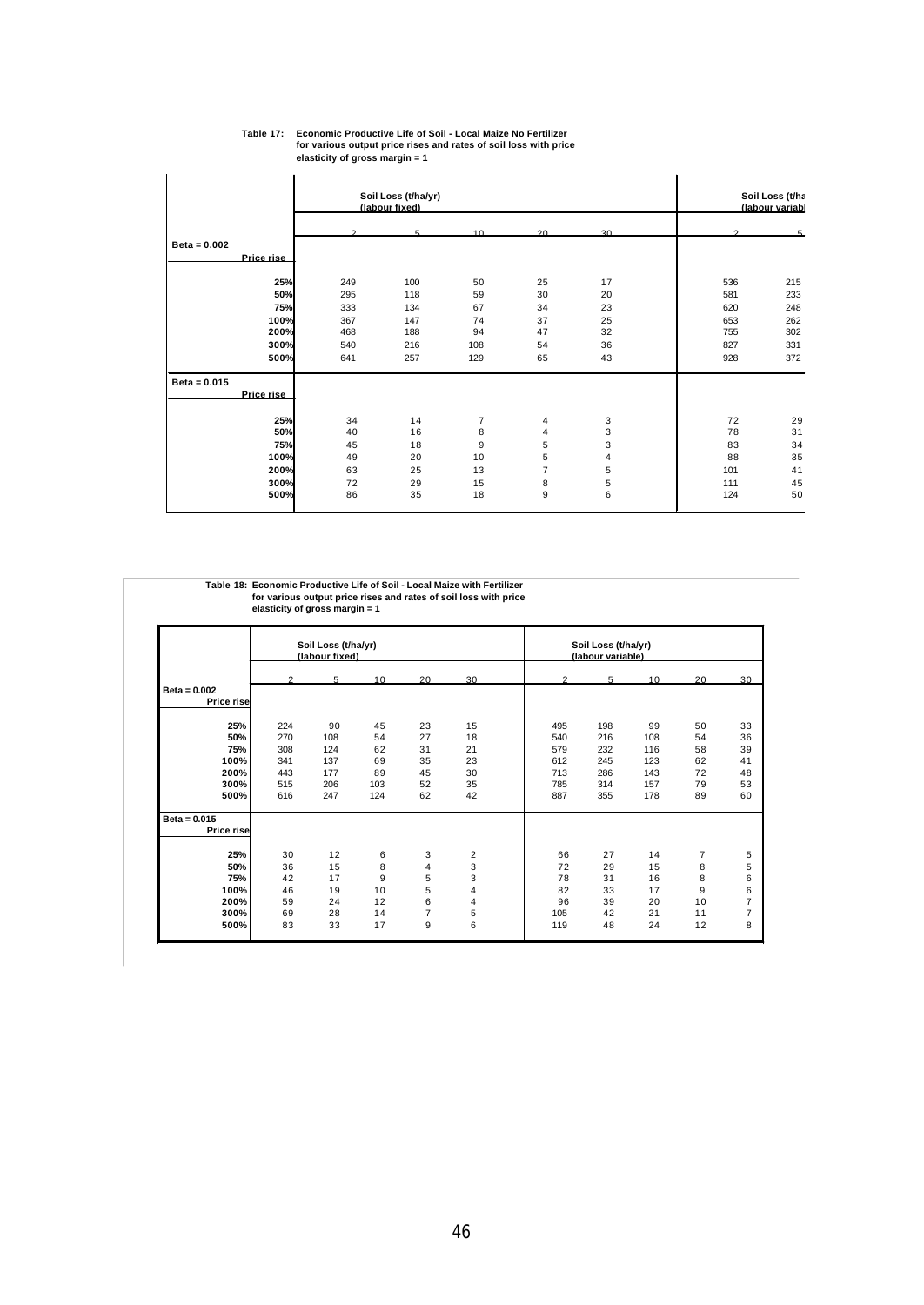#### **Table 19: Economic Productive Life of Soil - Composite Maize with Fertilizer for various output price rises and rates of soil loss with price**

**elasticity of gross margin = 1**

|                                                   |                                               | Soil Loss (t/ha/yr)<br>(labour fixed)         |                                          |                                        |                                                     |                                                | Soil Loss (thayr)<br>(labour variable)        |                                               |                                         |                                        |
|---------------------------------------------------|-----------------------------------------------|-----------------------------------------------|------------------------------------------|----------------------------------------|-----------------------------------------------------|------------------------------------------------|-----------------------------------------------|-----------------------------------------------|-----------------------------------------|----------------------------------------|
|                                                   |                                               | г.                                            | 10 <sup>10</sup>                         | $\infty$                               | 30                                                  |                                                | к                                             | 10 <sup>1</sup>                               | $\infty$                                | $\infty$                               |
| Beta = $0.002$<br>Price rise                      |                                               |                                               |                                          |                                        |                                                     |                                                |                                               |                                               |                                         |                                        |
| 25%<br>50%<br>75%<br>100%<br>200%<br>300%<br>500% | 275<br>320<br>359<br>392<br>494<br>565<br>667 | 110<br>128<br>144<br>157<br>198<br>226<br>267 | 55<br>64<br>72<br>79<br>99<br>113<br>134 | 28<br>32<br>36<br>40<br>50<br>57<br>67 | 19<br>$\overline{22}$<br>24<br>27<br>33<br>38<br>45 | 642<br>688<br>726<br>760<br>861<br>933<br>1035 | 257<br>275<br>291<br>304<br>345<br>374<br>414 | 129<br>138<br>146<br>152<br>173<br>187<br>207 | 65<br>69<br>73<br>76<br>87<br>94<br>104 | 43<br>46<br>49<br>51<br>58<br>63<br>69 |
| $Beta = 0.015$<br>Price rise                      |                                               |                                               |                                          |                                        |                                                     |                                                |                                               |                                               |                                         |                                        |
| 25%<br>50%<br>75%<br>100%<br>200%<br>300%<br>500% | 37<br>43<br>48<br>53<br>66<br>76<br>89        | 15<br>18<br>20<br>21<br>27<br>31<br>36        | 8<br>9<br>10<br>11<br>14<br>16<br>18     | 4<br>5<br>5<br>6<br>7<br>8<br>9        | 3<br>3<br>4<br>4<br>5<br>6<br>6                     | 642<br>688<br>726<br>760<br>861<br>933<br>1035 | 257<br>275<br>291<br>304<br>345<br>374<br>414 | 129<br>138<br>146<br>152<br>173<br>187<br>207 | 65<br>69<br>73<br>76<br>87<br>94<br>104 | 43<br>46<br>49<br>51<br>58<br>63<br>69 |

#### **Table 20: Economic Productive Life of Soil - Hybrid Maize with Fertilizer for various output price rises and rates of soil loss with price elasticity of gross margin = 1**

|                                     |     | Soil Loss (t/ha/yr)<br>(labour fixed) |                 |          |                | Soil Loss (t/ha/yr)<br>(labour variable) |     |                |          |          |
|-------------------------------------|-----|---------------------------------------|-----------------|----------|----------------|------------------------------------------|-----|----------------|----------|----------|
|                                     |     | ς                                     | 10 <sup>1</sup> | $\infty$ | $\infty$       | ົ                                        | π   | 1 <sub>0</sub> | $\infty$ | $\infty$ |
| $Beta = 0.002$<br><b>Price rise</b> |     |                                       |                 |          |                |                                          |     |                |          |          |
| 25%                                 | 327 | 131                                   | 66              | 33       | 22             | 777                                      | 311 | 156            | 78       | 52       |
| 50%                                 | 372 | 149                                   | 75              | 38       | 25             | 822                                      | 329 | 165            | 83       | 55       |
| 75%                                 | 411 | 165                                   | 83              | 42       | 28             | 861                                      | 345 | 173            | 87       | 58       |
| 100%                                | 444 | 178                                   | 89              | 45       | 30             | 894                                      | 358 | 179            | 90       | 60       |
| 200%                                | 546 | 219                                   | 110             | 55       | 37             | 996                                      | 399 | 200            | 100      | 67       |
| 300%                                | 618 | 247                                   | 124             | 62       | 42             | 1068                                     | 427 | 214            | 107      | 72       |
| 500%                                | 719 | 288                                   | 144             | 72       | 48             | 1169                                     | 468 | 234            | 117      | 78       |
| $Beta = 0.015$<br>Price rise        |     |                                       |                 |          |                |                                          |     |                |          |          |
| 25%                                 | 44  | 18                                    | 9               | 5        | 3              | 104                                      | 42  | 21             | 11       | 7        |
| 50%                                 | 50  | 20                                    | 10              | 5        | 4              | 110                                      | 44  | 22             | 11       | 8        |
| 75%                                 | 55  | $\overline{2}$                        | 11              | 6        | 4              | 115                                      | 46  | 23             | 12       | 8        |
| 100%                                | 60  | 24                                    | 12              | 6        | 4              | 120                                      | 48  | 24             | 12       | 8        |
| 200%                                | 73  | 30                                    | 15              | 8        | 5              | 133                                      | 54  | 27             | 14       | 9        |
| 300%                                | 83  | 33                                    | 17              | 9        | 6              | 143                                      | 57  | 29             | 15       | 10       |
| 500%                                | 96  | 39                                    | 20              | 10       | $\overline{7}$ | 156                                      | 63  | 32             | 16       | 11       |